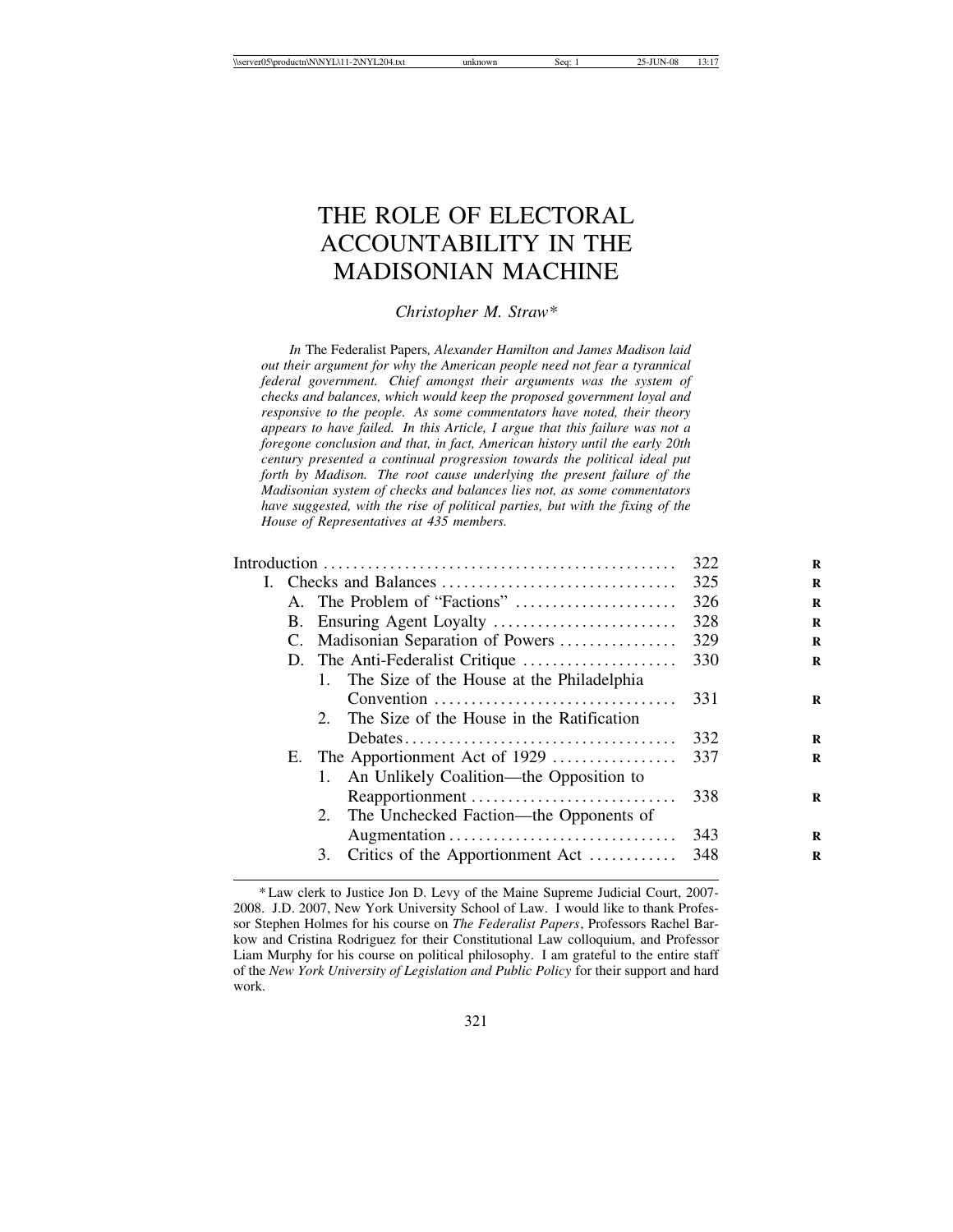| II. |                                                   | 350 |
|-----|---------------------------------------------------|-----|
|     |                                                   |     |
|     | B. Super-Sized Districts and Increased Incumbency | 353 |
|     | C. Durable Incumbents and Party Loyalty as a      |     |
|     | Normative Matter                                  | 354 |
|     |                                                   | 356 |
|     | A. Separation of Parties, not Powers              | 356 |
|     | B. Campaign Finance Reform and Electoral          |     |
|     |                                                   | 358 |
|     | C. Decreasing the Ratio of Representation         | 361 |
|     | 362                                               |     |
|     |                                                   | 363 |
|     |                                                   | 364 |
|     |                                                   |     |

### **INTRODUCTION**

On November 7, 2006, the United States once again witnessed a peaceful change of power.1 This scene, which involved an unprecedented display of voter wrath, saw the reigns of government ripped away from the dominant party as a historic number of seats changed hands.<sup>2</sup> The bell of accountability tolled, and our constitutional system once again showcased the brilliance of the Madisonian system of checks and balances.3

The problem with this story is that it never happened. Of the 403 incumbent Representatives who ran in the general election, 95% were re-elected4 despite polls indicating overwhelming voter desire to purge

<sup>1.</sup> *See* Carl Hulse, *On Wave of Voter Unrest, Democrats Take Control of House*, N.Y. TIMES, Nov. 8, 2006, at 2 (describing the 2006 congressional election).

<sup>2.</sup> *See* Ronald Brownstein, *Election 2006: How They Voted: GOP Ceded the Center and Paid the Price*, L.A. TIMES, Nov. 8, 2006, at A1 (analogizing the Republican party's "widespread losses" to the "historic Republican landslide in 1994"); Jill Zuckman, *Virginia Holds Key to Control of Senate*, CHI. TRIBUNE, Nov. 9, 2006, at C1. (describing the election as a "Democratic rout" and a "historic midterm election").

<sup>3.</sup> In this paper, I credit Madison as the Constitution's principle author, rather than using the phrase "Founding Fathers." For the sake of brevity, I refer solely to Madison when a dual cite to Alexander Hamilton might be more appropriate.

<sup>4.</sup> *See* CNN.com, Elections 2006, U.S. House of Representatives / Complete Results, http://www.cnn.com/ELECTION/2006/pages/results/house/full.list/ (last visited Jan. 30, 2008) (listing all House races and denoting incumbent status in each race). Of the thirty-one races where seats changed hands, nine involved races for an open seat. *See* CNN.com, Elections 2006, Balance of Power, http://www.cnn.com/ELEC-TION/2006/pages/results/bop/index.html (listing races where party control of seat changed and indicating incumbent status and party affiliations for each race) [hereinafter CNN Balance of Power]. Eight seats had previously been held by the GOP, and one was held by now Senator Bernie Sanders, an independent. *See id.*; James W. Pindell, *State Continues to Break from its Republican Past*, Boston GLOBE, Nov. 8, 2006, at A21. Along with the twenty-two Republican incumbents defeated during the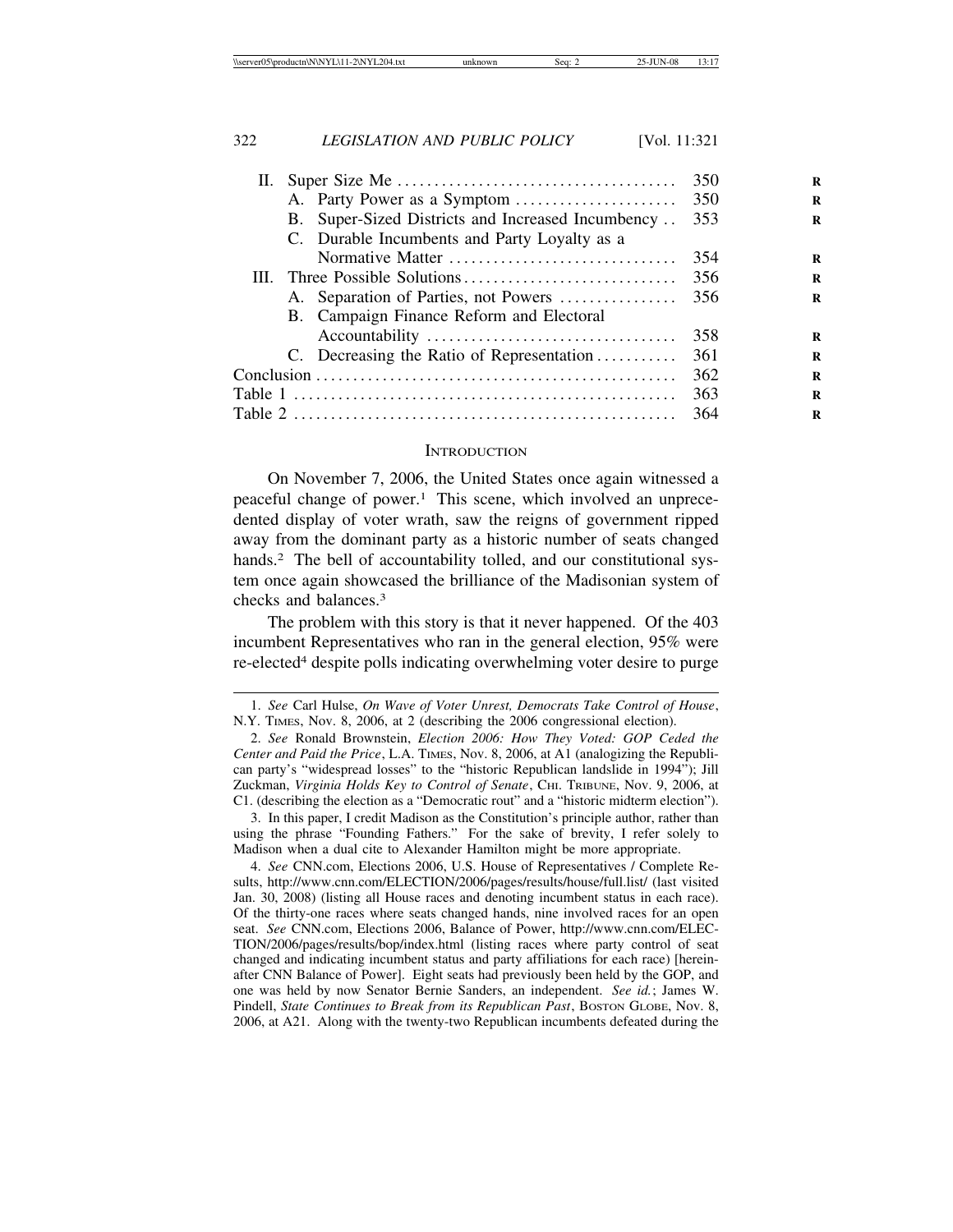Congress of its current members.<sup>5</sup> As a general matter, congressional accountability appears to be dead.

Our current political universe, populated as it is by what I shall refer to as Durable Incumbents—elected representatives seemingly immune to deep voter discontent—represents a dramatic departure from how Madison had imagined the House would operate.<sup>6</sup> Indeed, these Durable Incumbents represent a crisis for American democracy that extends beyond day-to-day politics, reaching to the core of American constitutional theory—electoral accountability.

In structuring the Constitution, Madison held a realist's perspective of human nature. He recognized that there exists in man a "degree of depravity in mankind which requires a certain degree of circumspection and distrust."7 This degree of circumspection expressed by Madison manifests itself in our system's dual principles of separation of powers and checks and balances. Power was to be separated into competing branches in order to protect against humankind's propensity to fall into factions adverse to the rights of others.8 Each branch would check the others and, as is so often quoted, "[a]mbition must be made to counteract ambition."9 As important as it was, this system of checks and balances was to take a backseat to the primary control on government—electoral accountability.10

general election, three incumbents lost their party primaries: Cynthia McKinney (D-GA-4), Bob Barr (R-GA-7), and Joe Schwarz (R-MI-7). *See* CNN Balance of Power, *supra*; *Barr, McKinney Lose in Georgia Primaries*, CNN.COM, Aug. 21, 2002, http:// archives.cnn.com/2002/ALLPOLITICS/08/21/elec02.ga.primary.results/index.html (reporting on McKinney's loss to Denise Majette and Barr's loss to another incumbent House member, John Linder, after each of their districts were "dismembered" by the Georgia Legislature's district reapportionment); Ken Thomas, *Rep. Joe Schwarz Beaten in Mich. Primary*, FOXNEWS.COM, Aug. 9, 2006, http://www.foxnews.com/ wires/2006Aug09/0,4670,CongressSchwarz,00.html. The 95% re-election rate for incumbents in the 2006 election represented a decrease in the re-election rate for incumbents in relation to the prior decade, which had witnessed an overall re-election rate of 98.6%, and 2006 was only the fourth time since 1954 that at least six incumbents lost. *See* George F. Will, Op-Ed., *Keeping Score on Tuesday*, WASH. POST, Nov. 5, 2006, at B7.

5. *See* New York Times/CBS News Poll, Oct. 27–31, 2006, at 15, *available at* http://graphics8.nytimes.com/packages/pdf/politics/20061031\_poll.pdf (showing only 16% of Americans believe most members of Congress deserve re-election).

6. *See* THE FEDERALIST NO. 61, at 374 (Alexander Hamilton) (Bantam Dell ed., 1982) (defending the uniform date of election because it presents the possibility of purging the entire House); *see also* discussion *infra* Part II.B.

7. THE FEDERALIST NO. 55 (James Madison), *supra* note 6, at 342. **R**

8. *See* THE FEDERALIST NO. 51 (James Madison), *supra* note 6, at 316. **R**

9. *Id.*

<sup>10.</sup> *Id.* ("A dependence on the people is no doubt the primary control on the government; but experience has taught mankind the necessity of auxiliary precautions."); *see* discussion *infra* Part II.B.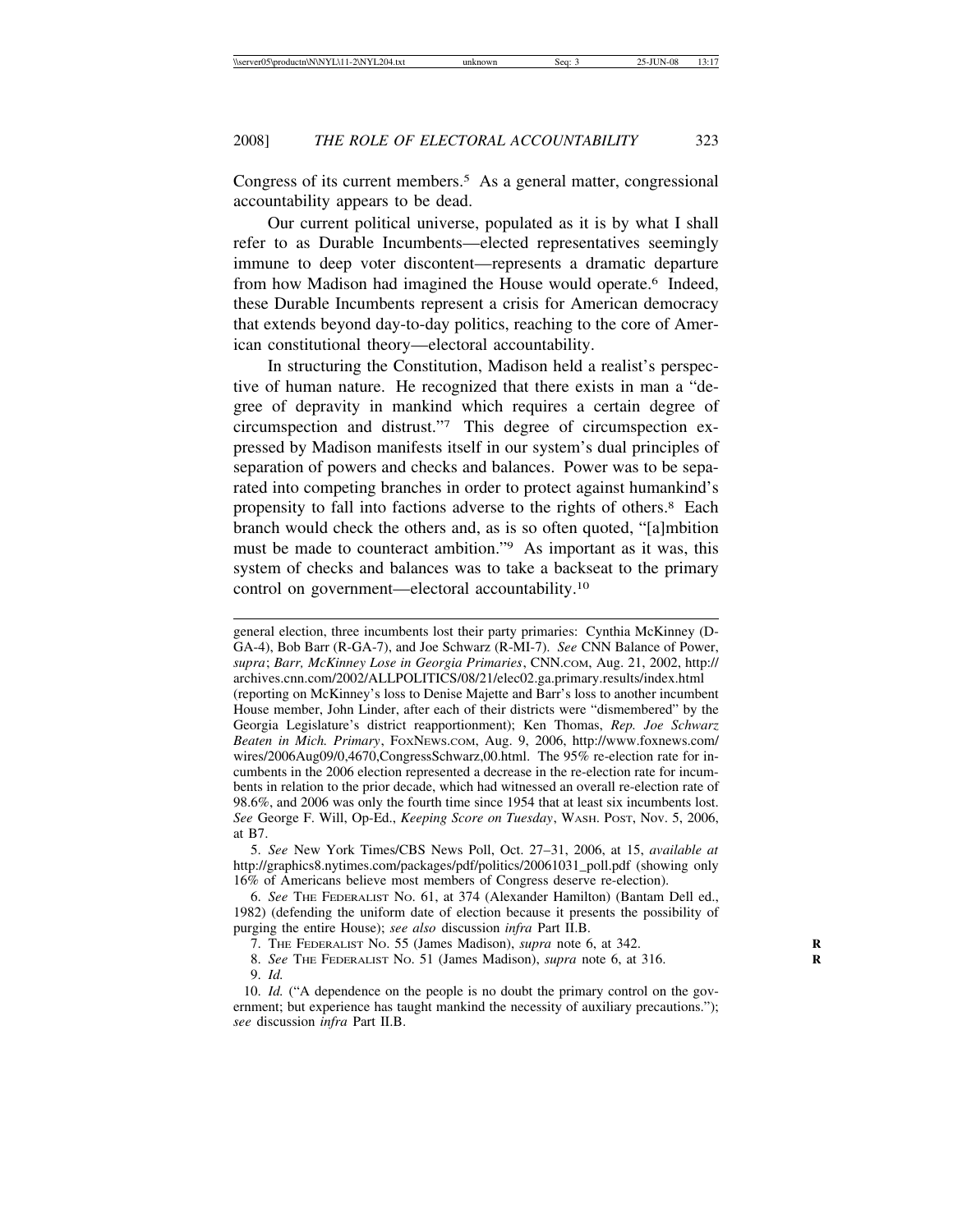In this Article,<sup>11</sup> I argue that in focusing on the perceived flaws of Madison's system of checks and balances, constitutional theorists have consistently neglected a key requirement for electoral accountability—a reasonable ratio of representation.<sup>12</sup> In fact, during the ratification debates, the primary objection to the proposed Constitution was its failure to guarantee a ratio adequate to ensure the very feature Madison deemed the "primary control" of government.13 Part I briefly describes the Madisonian theory of checks and balances, the supporting role it was to play with regards to electoral accountability, and the concerns of the Anti-Federalists. It then describes how the historic progression towards the Madisonian ideal ended when the 71st Congress fixed the House of Representatives at 435 members with the adoption of the Apportionment Act of 1929.<sup>14</sup> After a sum-

13. *See* THE FEDERALIST NO. 55 (James Madison), *supra* note 6, at 337 (stating no **R** other clause of the Constitution was more denounced); 2 JOSEPH STORY, COMMENTA-RIES ON THE CONSTITUTION OF THE UNITED STATES § 645 (Boston, Hilliard, Gray & Co. 1833) (quoting Madison in stating that the clause was one of great interest and debate). *See also* AKHIL REED AMAR, THE BILL OF RIGHTS: CREATION AND RECON-STRUCTION 9 (1998) (stating that the size of the House was "perhaps the single most important concern of the Anti-Federalists").

14. *See* Act of June 18, 1929, ch. 28, § 22, 46 Stat. 21, 26–27 (codified as amended at 2 U.S.C. § 2a (2000)) (setting out a formula for reapportionment based on thenexisting number of representatives). This Act is often referred to as either the "Apportionment Act of 1929" or the "Reapportionment Act of 1929." I will use the former name. This depiction of voting rights rests, of course, on a value judgment that increased political equality represents advancement towards a certain political ideal. Such a view is at odds with the utilitarian perspective that equality is simply a means to an end.

<sup>11.</sup> The focus of this paper is the House of Representatives. I implicitly assume that by correcting the House, the loyalty problems seen throughout the system would be ameliorated. I ignore the Senate, as it cannot be justified as anything more than a historic compromise. *See* The Federal Stranger No. 62 (James Madison), *supra* note 6, at 375–76 (prefacing his defense of the Senate by admitting it to be the result of a political compromise). *But see* THE FEDERALIST NO. 63 (James Madison), *supra* note 6, at 382–83 (attempting to justify the Senate as a stabilizing force for a frequently **R** turning over House).

<sup>12.</sup> For example, the least represented state in the Union is currently Montana, with one representative for 905,316 residents. *See* U.S. Census Bureau, Apportionment Population and Number of Representatives, by States: Census 2000, *available at* http://www.census.gov/population/cen2000/tab01.pdf (last visited Dec. 20, 2007). This greatly exceeds the ratio of other western democracies and U.S. state governments. *See, e.g.*, Central Intelligence Agency (CIA), The World Factbook, United Kingdom, https://www.cia.gov/library/publications/the-world-factbook/geos/uk.html (last visited Dec. 3, 2007) (describing how in the U.K. there are 646 House of Commons seats for 60.8 million residents, a ratio of 1 to 94,000); MSN Encarta, New Hampshire Facts and Figures, http://encarta.msn.com/fact\_701505871/New\_Hampshire\_Facts\_and\_Figures.html (last visited Dec. 20, 2007) (listing that in the New Hampshire House of Representatives, there are 400 representatives for 1.3 million residents, a ratio of 1 to 3,250).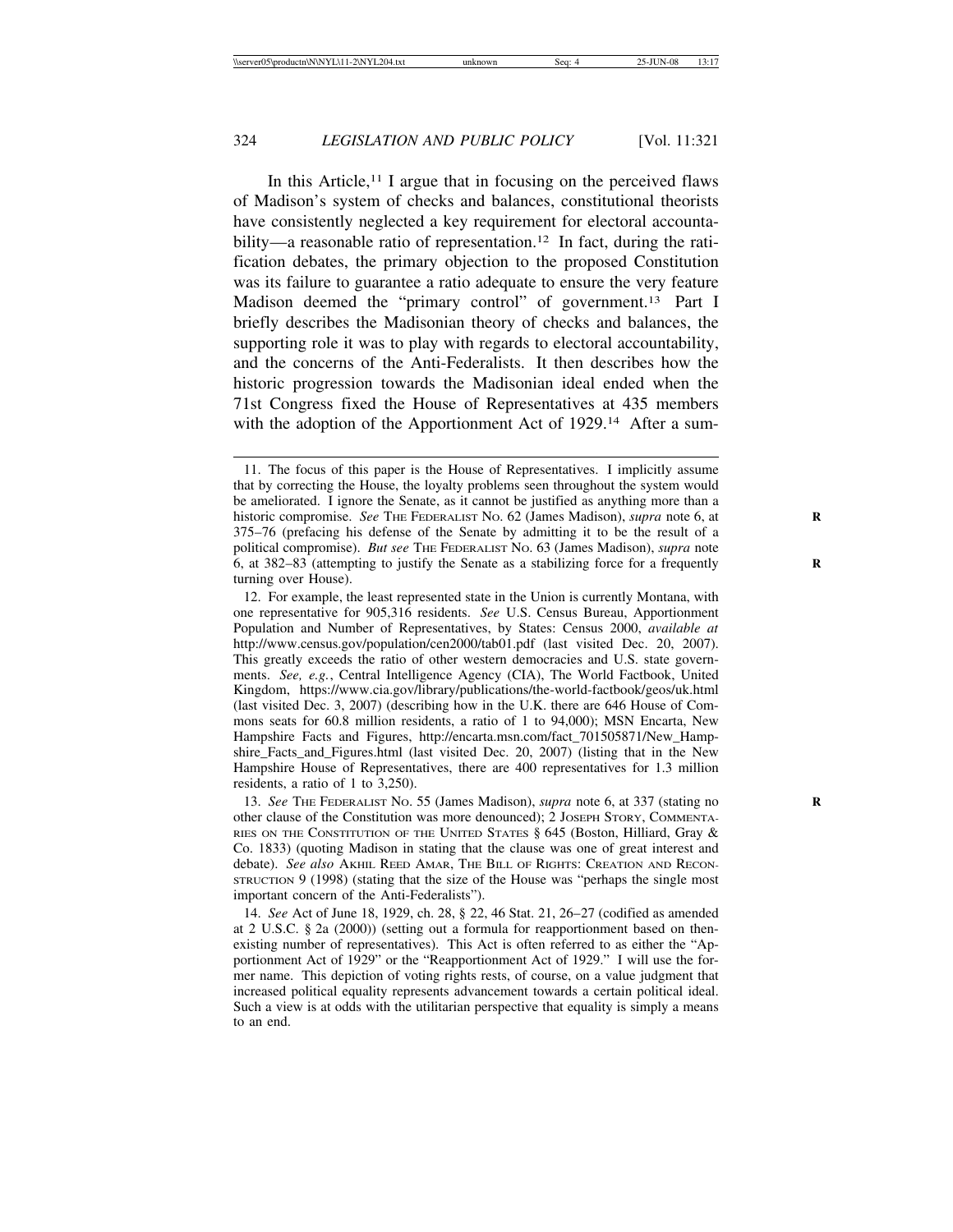mary of the passage of this Act, Part II turns to a discussion of the effect this Act has had on our constitutional system. It then addresses a particular effect of the "super-sized" ratio of representation in our political system—the increased influence of the party apparatus. Using this lens, one gains a lucid understanding of why the United States constitutional system has evolved into a competition between two monolithic organizations which routinely place party loyalty before the good of the electorate. Finally, Part III addresses three possible solutions for addressing party control of political actors and concludes that only decreasing the ratio of representation presents an acceptable solution.

### I.

# CHECKS AND BALANCES

In structuring the Constitution, Madison sought to deal with two separate yet inextricably intertwined problems arising from the egocentric nature of mankind—self-interested factions which placed their own interests before those of the community and faithless agents willing to betray the people. At the time, mainstream political thought counseled that factions must be excised from government in order for a political system to function properly.15 In *The Federalist Papers*, however, Madison put forward a theory of democratic government that rejected this view, adopting instead a constitutional theory rooted in the weakness of human nature and the depravity of humankind.16

<sup>15.</sup> *See, e.g.*, 1 CHARLES DE SECONDAT, BARON DE MONTESQUIEU, THE SPIRIT OF LAWS, at bk. V, VIII (J.V. Prichard ed., Thomas Nugent, trans., G. Bell & Sons 1914) (1748) (arguing republics are built on the principle of "virtue," with patriotic legislators driven by the public good and that, in an extensive republic, the general good will be "sacrificed to a thousand private views").

<sup>16.</sup> *See, e.g.*, THE FEDERALIST No. 10 (James Madison), *supra* note 6, at 51 (commenting that there will always be men who will conspire to obtain office with the intent to betray the interests of the people); THE FEDERALIST NO. 51 (James Madison), *supra* note 6, at 316 ("If men were angels, no government would be necessary."). See *also supra* note 7 and accompanying text. In so doing, Madison rejected the views of **R** Rousseau and Montesquieu, for whom the common good served as a driving motivation of political actors, adopting instead a position more akin to Hobbes. *Compare* MONTESQUIEU, *supra* note 15, at bk. V (claiming that the love of equality in a democracy restricts ambition to the sole desire of doing a greater service to the country than others); *and* Jean-Jacques Rousseau, *On the Social Contract*, *in* THE BASIC POLITICAL WRITINGS 147–49, 155–56 (Donald Cress ed. & trans., Hackett Publishing Co. 1987) (1762) (describing his conception of the general will) *with* Thomas Hobbes, Levia-THAN, pt. I, ch. VI (Edwin Curley ed., Hackett Publishing Co. 1994) (1651) (arguing that although some human action is motivated by benevolent desires, self-interest serves as a primary motive for human action); *id*. pt. I., ch. XV, at 16 ("For no man giveth but with intention of good to himself  $\dots$  .").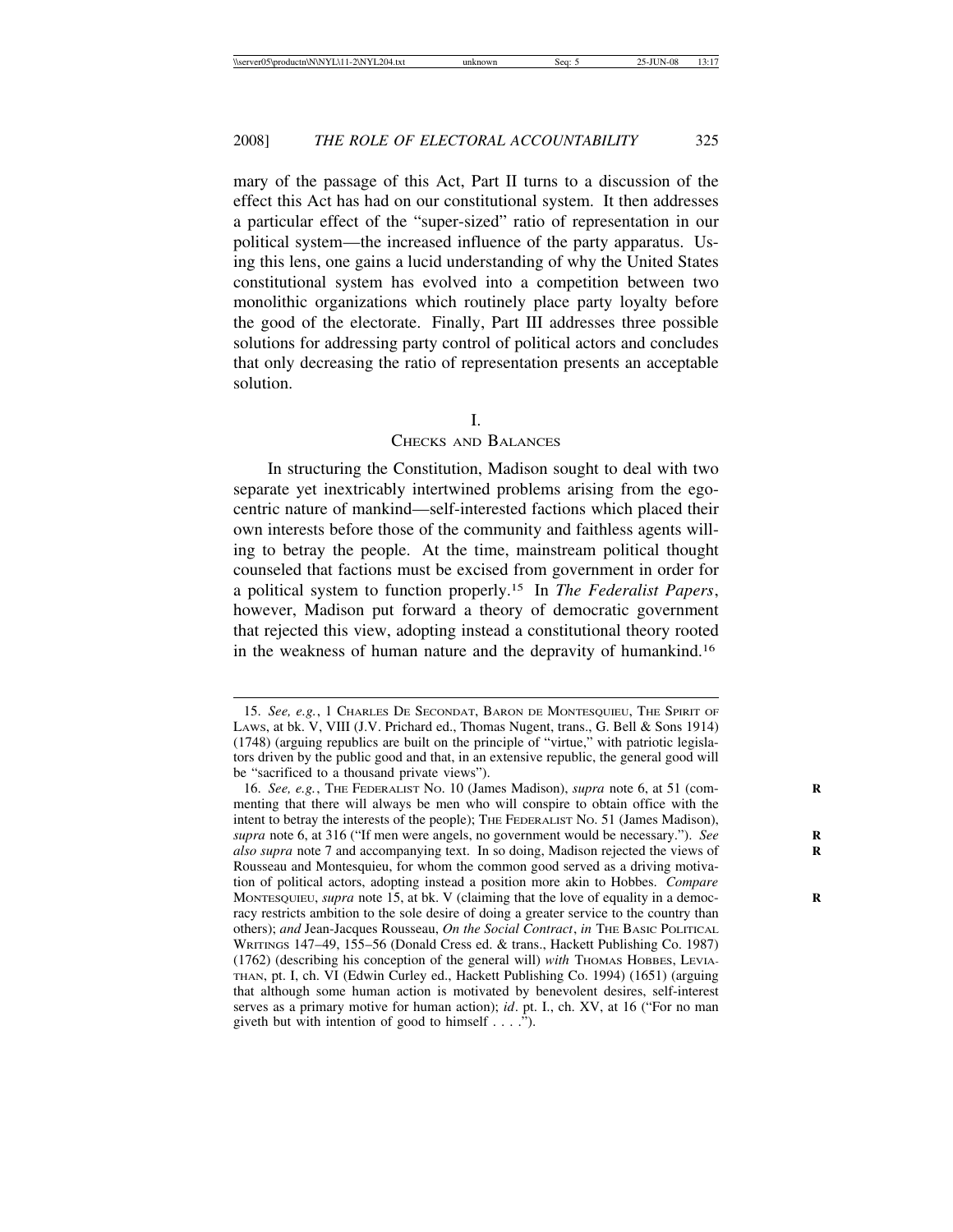# *A. The Problem of "Factions"*

Madison believed self-interested factions presented a problem for democratic government.17 Madison's understanding of representative government grew from the colonial experiments with self-rule both prior to and after the Revolution. The pre-revolutionary period had been marked by the colonial struggle against claims of dominion by Parliament—a political body in which the colonists lacked representation.18 After the Revolution, many of the colonies, anxious to avoid hoisting a new King upon themselves, infused their legislatures with unchecked powers.19 Rather predictably, these bodies proceeded to engage in partisan excesses, with the majority violating the rights and liberties of the "minority party," thus substituting tyranny of the executive for tyranny of the legislature.20

19. *See, e.g.*, N.H. CONST. of 1776, *reprinted in* 4 THE FEDERAL AND STATE CON-STITUTIONS: COLONIAL CHARTERS AND OTHER ORGANIC LAWS OF THE STATES, TERRI-TORIES, AND COLONIES 2451–55 (Francis Newton Thorpe, ed., 1909) (lacking an executive or an independent judiciary); PA. CONST. of 1776, §§ 2, 19, *reprinted in* 4 THE FEDERAL AND STATE CONSTITUTIONS: COLONIAL CHARTERS AND OTHER OR-GANIC LAWS OF THE STATES, TERRITORIES, AND COLONIES 3081–92 (Francis Newton Thorpe, ed., 1909) (replacing governor with a supreme executive council of twelve).

20. *See* THE FEDERALIST NO. 10 (James Madison), *supra* note 6, at 51 (lamenting **R** the influence of parties in the colonial governments). The actions of the individual states presented Madison with numerous contemporary examples of factions acting in manners adverse to the rights of others. *See, e.g.*, Robert G. Natelson, *Statutory Retroactivity: The Founders' View*, 39 IDAHO L. REV. 489, 505–27 (discussing examples of state retroactive laws passed to benefit factions at the expense of the few, especially in the area of debtor relief). Of course, the unanimity requirements of the Articles of Confederation presented numerous examples of minority tyranny as well, where the lack of a single vote would frustrate the will of the remaining twelve states. *See* THE FEDERALIST No. 22 (Alexander Hamilton), *supra* note 6, at 127 (stating the Continental Congress had "been frequently in the situation of a Polish diet, where a single veto has been sufficient to put a stop to all their movements."). This aspect of the Confederation's structure was one of the driving motivations behind the Philadelphia Convention. Rhode Island, accounting for less than 2% of the country's overall population, boycotted the Convention and threatened to prevent the remaining 98% from adopting desperately needed changes to the Articles of Confederation. *See* RE-TURN OF THE WHOLE NUMBER OF PERSONS WITHIN THE SEVERAL DISTRICTS OF THE

<sup>17.</sup> *See generally* THE FEDERALIST No. 10 (James Madison), *supra* note 6, at 50–58 (describing the problem of factions and methods for ameliorating their effects).

<sup>18.</sup> Indeed, a major source of pre-Revolution conflict was Parliament's claim of the power to tax the colonies for revenue purposes while simultaneously rejecting colonial demands for Parliamentary representation. The colonists, on the other hand, believed themselves answerable only to the King. *See* Declaratory Act, 1765, 6 Geo. 3, c. 12 (Eng.) (declaring, contrary to colonial claims, that colonists were subordinate to Parliament); 1 JOURNALS OF THE CONTINENTAL CONGRESS 43-51 (Worthington Chauncery Ford ed., 1904) (Entry for Sept. 28, 1774) (inserting Joseph Galloway's Plan of Union proposing a separate American Parliament, equal to the British and answerable only to the King); *id.* at 63, 68–69 (Entry for Oct. 14, 1774) (declaring the colonists' rights to be free from taxation for revenue purposes by British Parliament).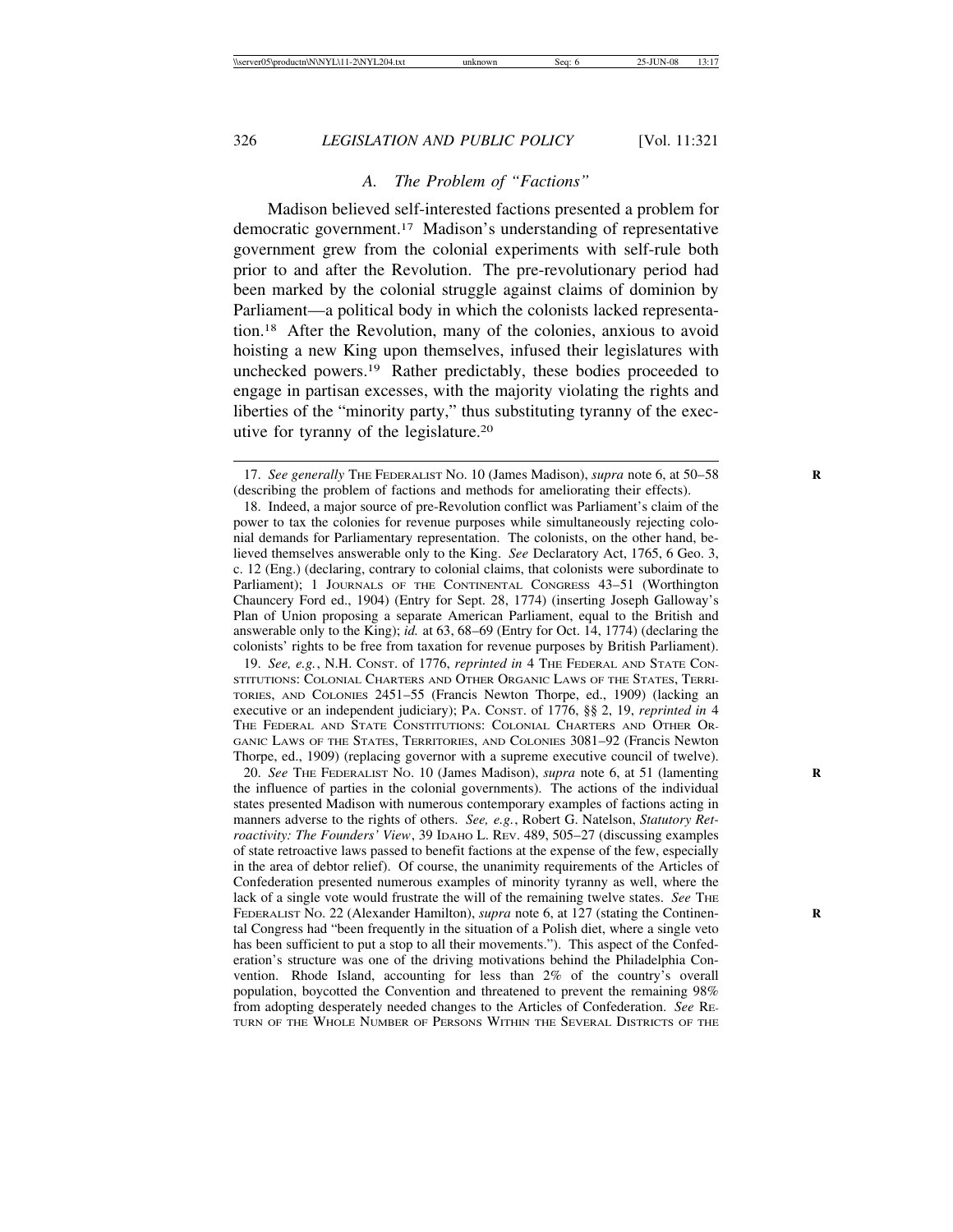This disregard for the public good, rooted "in the conflicts of rival parties," was the first of the two egocentric problems that Madison hoped to curtail.<sup>21</sup> Recognizing that factions could not be prevented,22 he sought instead to prevent any one faction from rising to the level where it constituted a majority.23 His goal was not to prevent parties, but rather to ensure that any congressional action would require the consent of multiple self-interested factions. This consensus building would hopefully result in increased deliberation a process which would tend towards justice and the general public good.24 By framing the problem of factions in this manner, the question became how to ensure that no party constituted a majority. Madison and Alexander Hamilton argued that Montesquieu and other political theorists were wrong in believing a successful democracy required a small geographic area.<sup>25</sup> Only by enlarging the republic,

22. Madison did not fail to foresee or try to prevent the rise of factions and parties. In fact, in *The Federalist No.* 10, Madison himself lamented the futility of attempting to excise parties from the political system. *See id.* at 54–55. Madison believed the most one could hope for, indeed the entire purpose of his system, was to keep parties in check. *See, e.g.*, THE FEDERALIST No. 50 (James Madison), *supra* note 6, at 314 ("[A]n extinction of parties necessarily implies either a universal alarm for the public safety, or an absolute extinction of liberty.").

23. *See* THE FEDERALIST NO. 10 (James Madison), *supra* note 6, at 54. **R**

24. *See* THE FEDERALIST NO. 51 (James Madison), *supra* note 6, at 318 (arguing **R** that the coalition building necessary in an extended republic would result in just outcomes). Recent political theorists have argued for the value of public deliberation separate from the goal of coalition building. See generally JURGEN HABERMAS, THE INCLUSION OF THE OTHER: STUDIES IN POLITICAL THEORY (Ciraran Cronin & Pablo De Greiff eds., MIT Press 1998) (1996) 239–52 (proposing a procedural model of democracy centered around deliberation); Thomas Christiano, *The Authority of Democracy*, 12 J. POL. PHIL. 266, 267 (2004) (describing defenders of deliberative democracy); Joshua Cohen, *Deliberation and Democratic Legitimacy*, *in* THE GOOD POLITY: NORMATIVE ANALYSIS OF THE STATE 17 (Alan Hamlin & Philip Pettit eds., 1989) (proposing democratic deliberation as a fundamental political ideal).

25. *See* MONTESQUIEU, *supra* note 15, at 130–31 (arguing that the size of a state **R** dictated its eventual form of government and that a republic required a small geographic area); *see also* John Bach McMaster & Frederick D. Stone, *Pennsylvania and the Federal Constitution*, PENN. PACKET & DAILY ADVERTISER (PHIL.), Dec. 18, 1787, *reprinted in* THE ANTIFEDERALISTS 39 (Cecilia M. Kenyon ed., 1966) (reporting "the most celebrated writers on government['s]" fear of a government with centralized

UNITED STATES 3 (1790) (listing the population of each state in the year 1790); MAX FARRAND, THE FRAMING OF THE CONSTITUTION OF THE UNITED STATES 11–12 (1913) (discussing circumstances around Rhode Island's boycott of the Convention); THE FEDERALIST NO. 40 (James Madison), *supra* note 6, at 239 (describing the "absurdity **R** of subjecting the fate of twelve States to the perverseness or corruption of a thirteenth"). This was not the only time Rhode Island played the antagonist to the other twelve. In 1781, it alone opposed granting Congress the power to tax imports. *See* Bruce Ackerman & Neil Katyal, *Our Unconventional Founding*, 62 U. CHI. L. REV. 475, 489 (1995).

<sup>21.</sup> *See* THE FEDERALIST NO. 10 (James Madison), *supra* note 6, at 51. **R**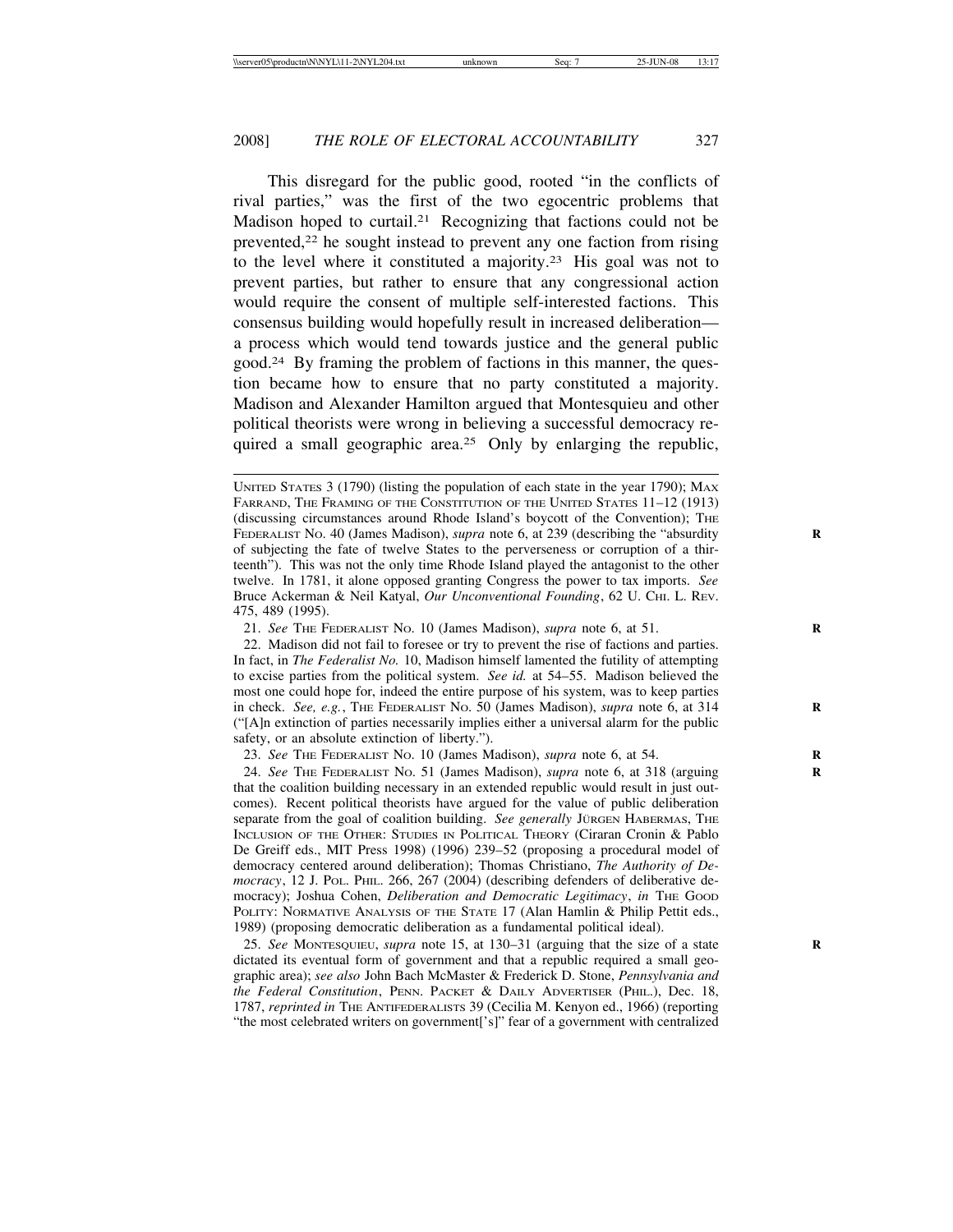Madison believed, could it be ensured that no faction would rise to the level where it would constitute a majority of the legislature.26

# *B. Ensuring Agent Loyalty*

Madison realized the constitutional structure needed to check more than just factions in society at large. His assumption that individuals would put their interests before the common good also informed his understanding of how a faction's political agents would act once in office. The system had to be structured to ensure these selfinterested agents remained loyal to their constituents.27 For Madison, the *only* policy that could ensure loyalty would be frequent elections through which the people could remove faithless representatives.28

power over "a very extensive territory"); DEBATES IN THE LEGISLATURE AND IN CON-VENTION OF THE STATE OF SOUTH CAROLINA, ON THE ADOPTION OF THE FEDERAL CONSTITUTION (1788), *reprinted in* THE ANTIFEDERALISTS 184 (arguing that placing power in the hands of men one thousand miles away will lead to a tyrannical monarchy); Brutus I, N.Y. J., Oct. 18, 1787, *reprinted in* THE FEDERALIST WITH THE LET-TERS OF "BRUTUS" 443 (Terrence Ball ed., 2003) ("History furnishes no example of a free republic, any thing like the extent of the United States"). For each of these writers, the Grecian and Roman republics served as warnings that as a republic expands its territories, it was doomed to fall into despotism. *Id.* Madison and Hamilton famously responded to these claims in *The Federalist No. 9* and *The Federalist No. 10*. *See* THE FEDERALIST NO. 9 (Alexander Hamilton), *supra* note 6, at 46–49 (describing **R** how the opponents of the proposed Constitution have, "with great assiduity," seized upon Montesquieu's theory that republican governments require a contracted territory); THE FEDERALIST NO. 10 (James Madison), *supra* note 6, at 50–53. Hamilton **R** used the Anti-Federalists' zeal for Montesquieu's theory against them when he noted that the existing states already encompassed areas far greater than contemplated by Montesquieu. THE FEDERALIST No. 9 (Alexander Hamilton), *supra* note 6, at 46–47.

26. A smaller society will contain fewer distinct parties and interests, increasing the frequency with which oppressive factions can band together as a majority. By increasing the size of the republic, a greater variety of interests and opinions are encompassed, making it more difficult for any particular group to create an oppressive majority. *See* THE FEDERALIST NO. 10 (James Madison), *supra* note 6, at 50–53. *Cf.* **R** DAVID HUME, *Idea of a Perfect Commonwealth*, *in* POLITICAL WRITINGS 240, 240–52 (Stuart D. Warner & Donald W. Livingston eds., 1994) (proposing a purported "perfect" commonwealth and concluding the essay with an observation quite similar to Madison's). With this fundamental insight, Madison laid the foundation of American political theory. *See* Jack N. Rakove, *Fidelity Through History (Or to It)*, 65 FORD-HAM L. REV. 1587, 1596 n.27 (1997) (referring to Federalist No. 10 as the "*Ur*text"—meaning the original text—of American political theory); Larry D. Kremer, *Madison's Audience*, 112 HARV. L. REV. 611, 611–13 (1999) (cataloging the praise given to Madison's theory).

27. *See* THE FEDERALIST NO. 52 (James Madison), *supra* note 6, at 321 ("[I]t is **R** particularly essential that [the House] should have an immediate dependence on [the people].").

28. *Id.* ("[F]requent elections are unquestionably the only policy by which this dependence and sympathy can be effectually secured."). Indeed, Madison and Hamilton believed the key to both the Constitution's legitimacy and effectiveness was a House of Representatives directly elected by the people as opposed to the individual States.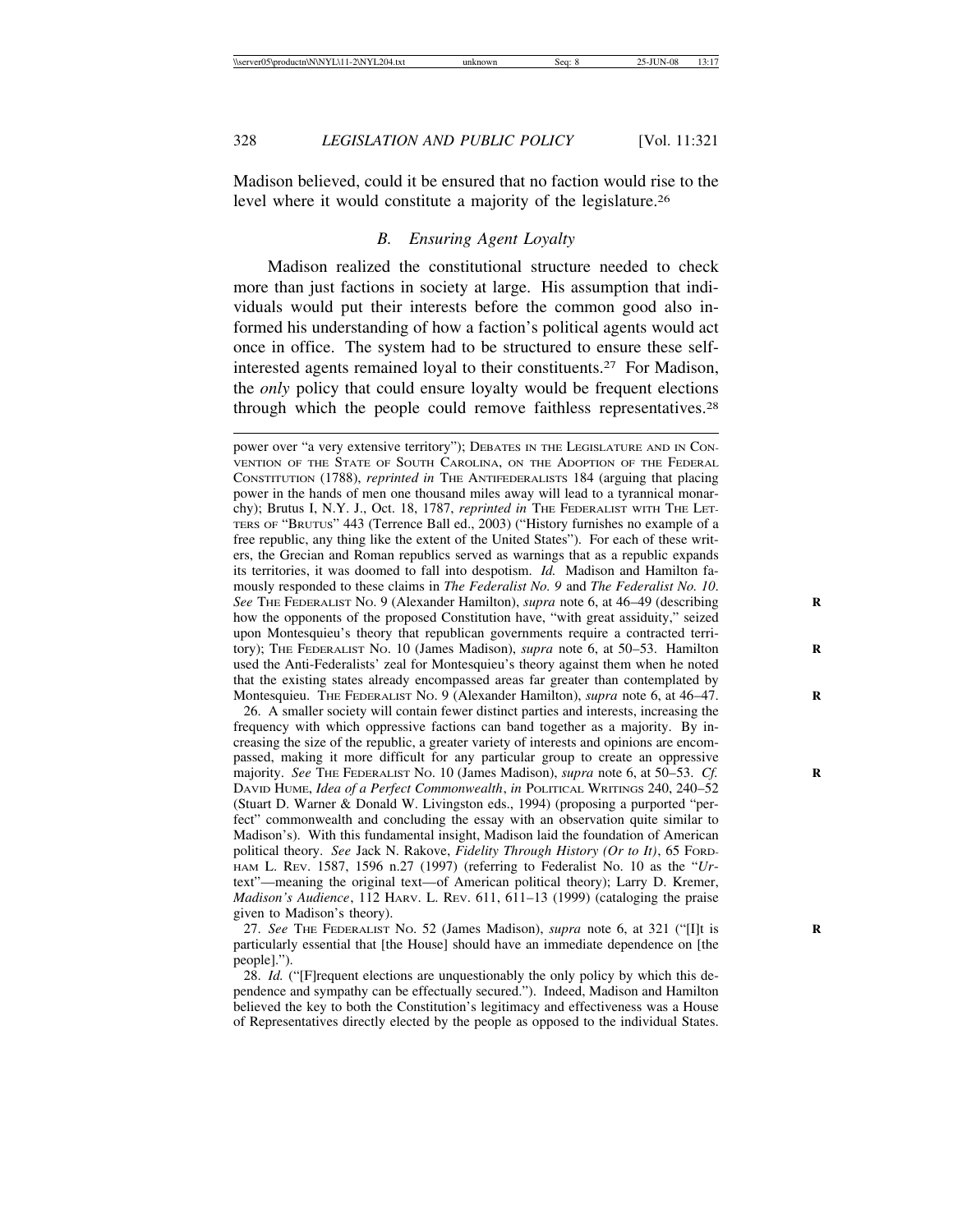Not only must these elections be frequent, but they also must be held in unison for a key reason. If a corrupt spirit were to enter the House, the only way to effectively purge the system of its influence would be to remove the entire group from office in one fell swoop.29 Thus, a specific date of election was imposed for the entire country in order to ensure all incumbents could be removed at once.30 In short, Madison intended the primary check on government to be frequent elections with the possibility of significant incumbent turnover.

# *C. Madisonian Separation of Powers*

Although frequent elections capable of purging the entire House were to be the primary control on faithless agents, this check was to be augmented by the auxiliary mechanism of separation of powers and its complimentary system of checks and balances.<sup>31</sup> Power was to be separated into competing branches in order to protect against the danger of betrayal that would arise between elections. Each branch would watch the others and "[a]mbition [would] be made to counteract ambition<sup>"32</sup>

Madison structured this system of separation of powers on a theory of vigilance and mobilization. The people could not be expected to watch the government all the time—they were busy "taming"33 the continent.34 By breaking legal authority into separate branches at both the federal and state level, numerous bodies would be made to compete for the affection of the citizenry. The result of this competition would be two-fold: (1) eternally vigilant sentinels always on the lookout for representatives willing to betray their constituents, and (2) a structure through which the people could act to counter the usurpation

*See* THE FEDERALIST NO. 15 (Alexander Hamilton), *supra* note 6, at 83 (describing **R** equal representation of the states under the Articles of Confederation as its "great and radical vice").

<sup>29.</sup> *See* THE FEDERALIST NO. 61 (Alexander Hamilton), *supra* note 6, at 374. **R** 30. *Id.*

<sup>31.</sup> *See* THE FEDERALIST NO. 51 (James Madison), *supra* note 6, at 316. **R**

<sup>32.</sup> *See* THE FEDERALIST NO. 51 (James Madison), *supra* note 6, at 316; THE FED- **R** ERALIST No. 52 (James Madison), *supra* note 6, at  $324-\overline{25}$  (noting that the people, the states, and the individual branches would each maintain a vigilant eye).

<sup>33.</sup> *See* THE FEDERALIST NO. 24 (Alexander Hamilton), *supra* note 6, at 141, 143 **R** (justifying the creation of a national military, in part, as a means to guard against our natural enemies, the "savage tribes on our Western frontier" and as a means to "facilitate future invasions" of the West).

<sup>34.</sup> Hamilton believed that such attentiveness could not reasonably be expected of the people at large. A select body of men, armed with means of communication, on the other hand, could be expected to detect plans of usurpation before they came to fruition. THE FEDERALIST NO. 28 (Alexander Hamilton), *supra* note 6, at 160–63. **R**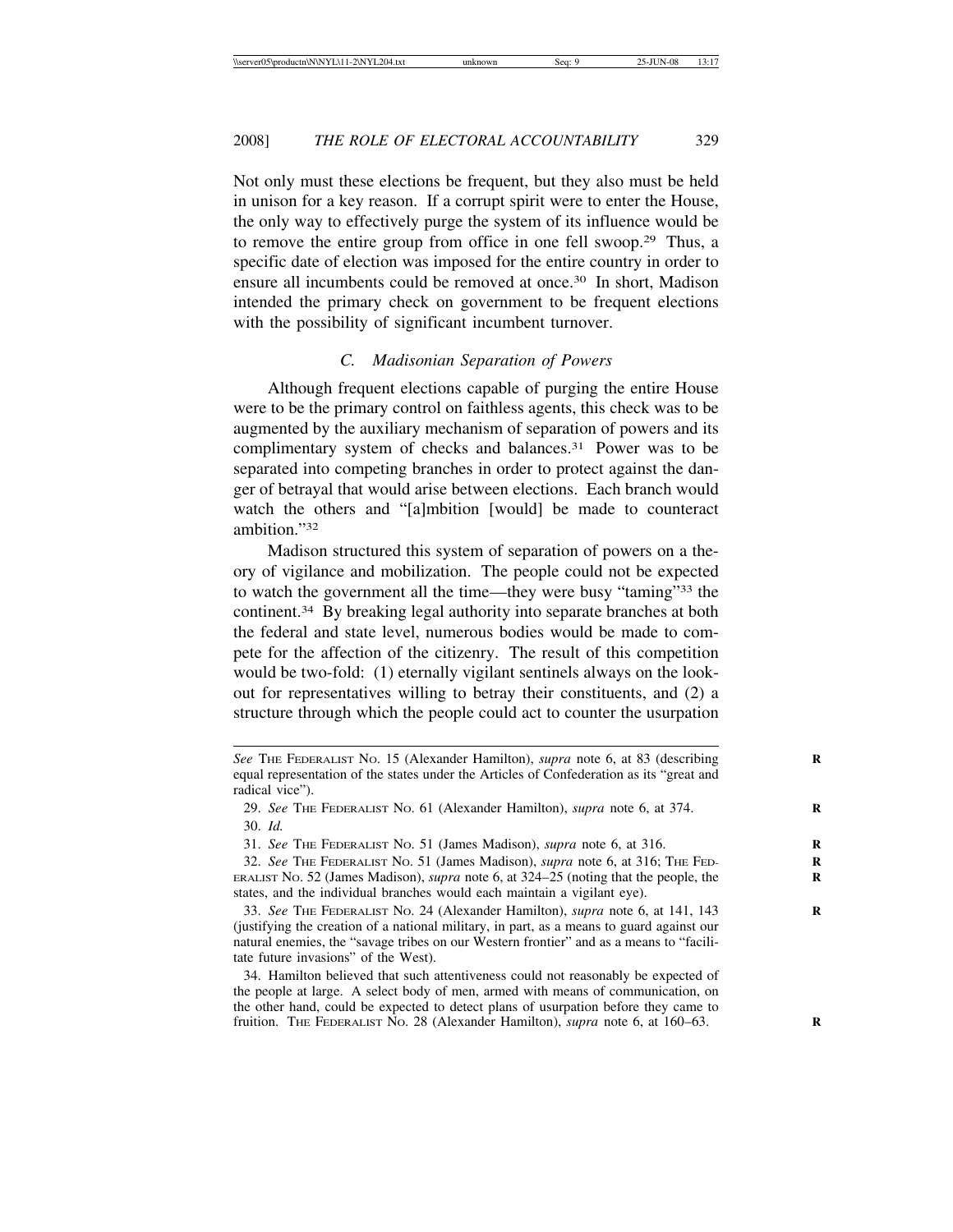of their rights.35 If the federal government fell under the sway of a corrupting influence, the states provided a pre-existing apparatus through which the people could mobilize.36

In sum, Madison structured the Constitution to ensure the loyalty of the government through two structural mechanisms. The first and primary guarantee of representative loyalty was frequent elections which would make representatives dependant on the people. The auxiliary mechanisms—separation of powers and checks and balances would come into play only when either the representatives betrayed their constituents or a partisan spirit managed to take hold of one branch.

### *D. The Anti-Federalist Critique*

For Madison's critics, this system for ensuring government loyalty suffered from a fatal flaw: separation of powers would only function so long as the first and primary check—electoral accountability remained in operation. The proposed Constitution, though, lacked a key requirement for electoral accountability—a reasonable ratio of representation. Specifically, the Constitution provided no guarantee the House would augment its numbers as the nation grew. If the House failed to increase in size, the Representatives would quickly become disconnected from the people and the presumptions underlying Madison's theory would fail.

Article I, section 2 of the Constitution empowers Congress to set for itself the ratio of representatives to constituents.<sup>37</sup> Although modern political debate is almost devoid of discussion of this clause, at the time of the founding it was the subject of such interest and debate that some argued almost no other clause of the entire Constitution was deemed more important.38

37. U.S. CONST. art. I, § 2 ("Representatives and direct Taxes shall be apportioned among the several States which may be included within this Union, according to their respective Numbers . . . . The actual Enumeration shall be made . . . every subsequent Term of ten Years, in such Manner as they shall by Law direct. The Number of Representatives [in the House] shall not exceed one for every thirty Thousand . . . .").

38. *See* THE FEDERALIST NO. 55 (James Madison), *supra* note 6, at 337 ("Scarce **R** any article, indeed, in the whole constitution seems to be rendered more worthy of attention, by the weight of character and the apparent force of argument, with which

<sup>35.</sup> *Id.*

<sup>36.</sup> Alternative structures of organized resistance—namely state governments and local militias—play a pivotal role in Madison and Hamilton's thinking throughout *The Federalist Papers*. Their views were informed by the frequent uprisings witnessed in the years prior to ratifications, most notably Shay's Rebellion in Massachusetts. See THE FEDERALIST No. 6 (Alexander Hamilton), *supra* note 6, at 31; THE FEDERALIST NO. 25 (Alexander Hamilton), *supra* note 6, at 147–48. **R**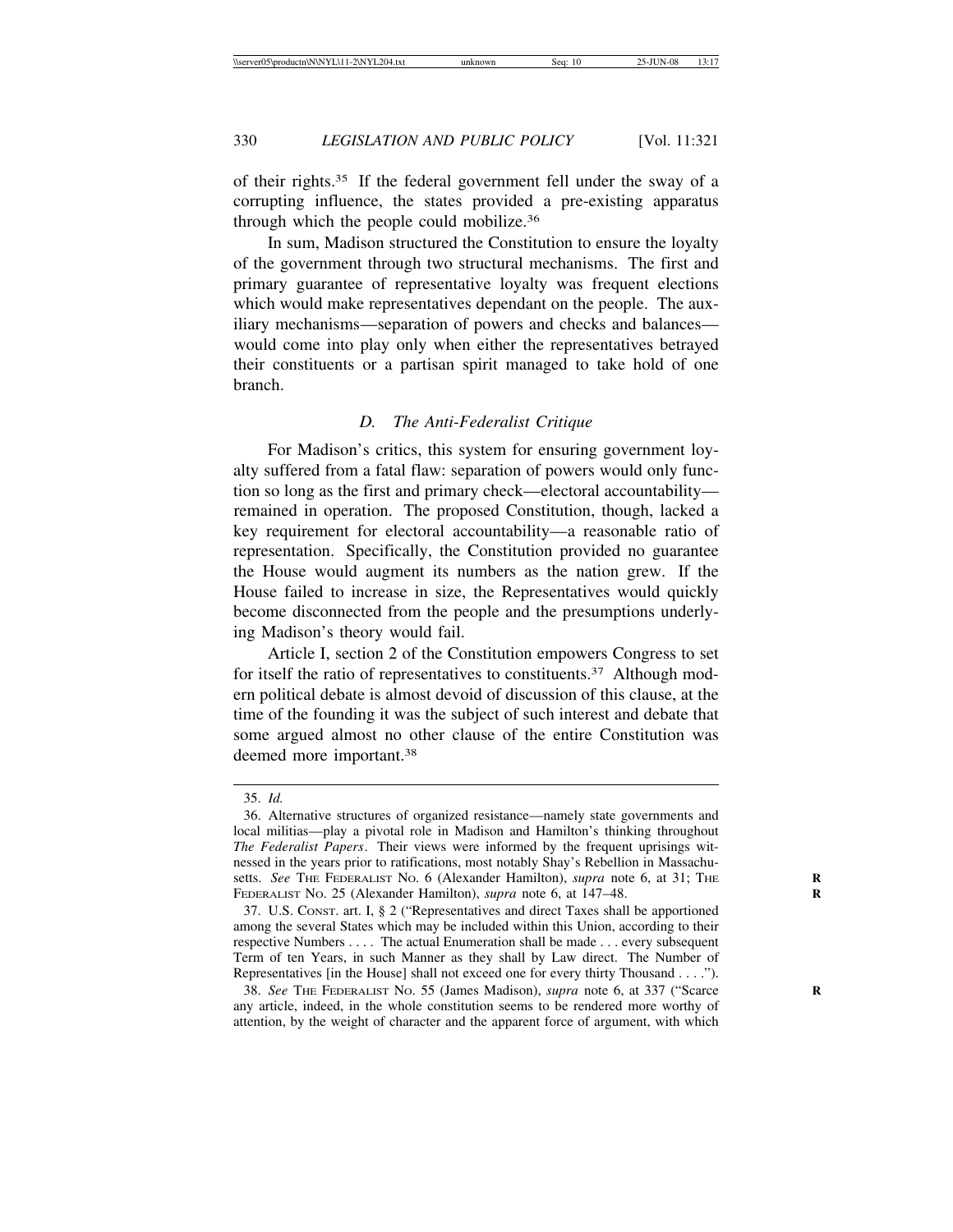### *1. The Size of the House at the Philadelphia Convention*

During the Philadelphia Convention, the clause was of great concern to the delegates. The delegates, after agreeing on the general structure of the proposed government, left it to the Committee of Detail to work out the specifics.39 The Committee, in their report to the general Convention, proposed setting the number of representatives at the fixed rate of one for every forty thousand.40 Madison was unhappy with this proposal, as he believed a fixed ratio, combined with future increases in population, would eventually render the number of Representatives excessive.41 Therefore, he proposed changing this to the more flexible "not exceeding one in every forty thousand," which received unanimous concurrence.42

Madison's objection holds the unique distinction of being the only objection during the Convention that the House would become too large. Although other delegates raised objections over the ratio proposed throughout the last weeks of the convention, each argued the proposed text presented too high a maximum ratio of representation. These delegates, who felt a small House posed a danger to the people, included Hugh Williamson of North Carolina, Alexander Hamilton of New York, Nathaniel Gorham,<sup>43</sup> and Rufus King<sup>44</sup> of Massachusetts,

41. *Id.* at 410.

<sup>[</sup>the House ratio clause] has been assailed."). *See also supra* note 13 and accompanying text.

<sup>39.</sup> *See* Library of Congress, Documents from the Continental Congress and the Constitutional Convention, 1774–1789: Creating a Constitution, http://memory.loc. gov/ammem/collections/continental/constit.html (last visited Dec. 20, 2007) (discussing the Committee's role in drafting a written constitution after the Constitutional Convention).

<sup>40.</sup> *See* JAMES MADISON, NOTES OF DEBATES IN THE FEDERAL CONVENTION OF 1787, at 386 (Ohio Univ. Press 1966) [hereinafter NOTES OF DEBATES] (describing the committee report).

<sup>42.</sup> *Id.* at 410. This phrase is the constitutional basis for our current rate of representation, which is close to one in every 650,000. *See U.S. CONST. art.* 1§ 2 ("The Number of Representatives shall not exceed one for every thirty Thousand . . . ."); Population & Housing Programs Branch, U.S. Census Bureau, Questions and Answers on Apportionment, http://www.census.gov/population/www/censusdata/apportionment/faq.html (last visited Dec. 20, 2007).

<sup>43.</sup> Gorham was the former president of the Continental Congress and chairman of the Committee of the Whole. 1 THE RECORDS OF THE FEDERAL CONVENTION OF 1787, at 29 (Max Farrand ed., 1966) (noting Gorham's election to chair the Committee of the Whole).

<sup>44.</sup> King would eventually serve as the first Senator from New York before running for Vice-President of the United States on the Federalist ticket in 1804. Biographical Directory of the United States Congress, Rufus King, http://bioguide.congress.gov/ scripts/biodisplay.pl?index=k000212 (last visited Dec. 20, 2007).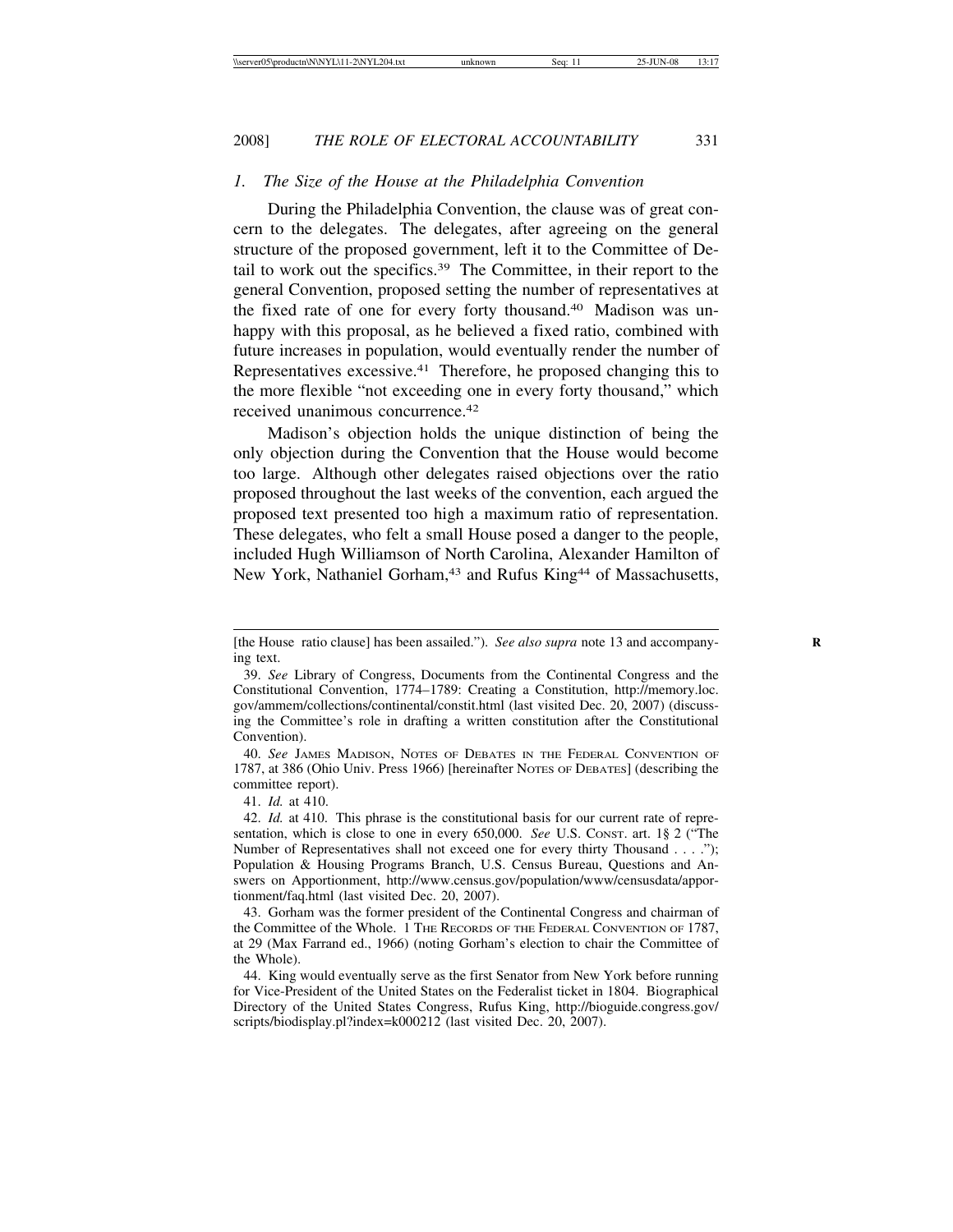Daniel Carroll of Maryland, and even Madison himself.45 Nevertheless, until the last day of the convention, their repeated attempts to alter the already-settled ratio failed.

On the very last day of the convention, after the Constitution had been finalized, Nathaniel Gorham proposed to change the wording of this clause once again.46 At this moment, a remarkable event occurred. George Washington, whose role at the Convention had until this point been limited to merely providing legitimacy to the endeavor, rose to address the substance of the Constitution for the first time in the entire Convention.47 According to Madison:

When the President rose . . . [he stated that t]he smallness of the proportion of Representatives had been considered by many members of the Convention an insufficient security for the rights & interests of the people. He acknowledged that it had always appeared to himself among the exceptionable parts of the plan, and late as the present moment was for admitting amendments, he thought this of so much consequence that it would give much satisfaction to see it adopted.<sup>48</sup>

The delegates unanimously agreed to strike out "forty Thousand" in the finalized copy of the Constitution, and the limit of "one for every thirty Thousand" was adopted.49

### *2. The Size of the House in the Ratification Debates*

For the Anti-Federalists and a majority of the ratifying conventions that proposed amendments, though, the Constitution's variable ratio of representation still raised the specter of a federal legislature

<sup>45.</sup> *See* NOTES OF DEBATES, *supra* note 40, at 582 (Williamson moved to recon- **R** sider the number of Representatives, "which he thought was too small."). On September 8, Williamson again moved to reconsider increasing the size of the House. *Id.* at 608. Madison seconded his motion, at which point Hamilton also spoke in favor of the motion. *Id.* Hamilton, who later would be accused of aristocratic aims and monarchical sympathies, was "of the opinion that the House of Representatives was on so narrow a scale as to be really dangerous . . . ." *Id.* The motion was defeated and the delegates adjourned. *Id.* On September 10, 1787, Randolph iterated his list of objections with the proposed Constitution, which included the insufficient size of the House. *Id.* at 614. Admittedly, it remains unclear whether, at the time, the objections were based on the ratio used to determine the number of representatives or the overall size of the House. Nathaniel Gorham's speech on the last day of the convention, though, indicates the objections involved the proportion, rather than the overall size. *See id.* at 655 (proposing to change the proportion of representation).

<sup>46.</sup> NOTES OF DEBATES, *supra* note 40, at 655 (proposing to change the ratio of **R** representation from one in forty thousand to one in thirty thousand).

<sup>47.</sup> *Id.* at 655.

<sup>48.</sup> NOTES OF DEBATES, *supra* note 40, at 655. **R**

<sup>49.</sup> *Id.*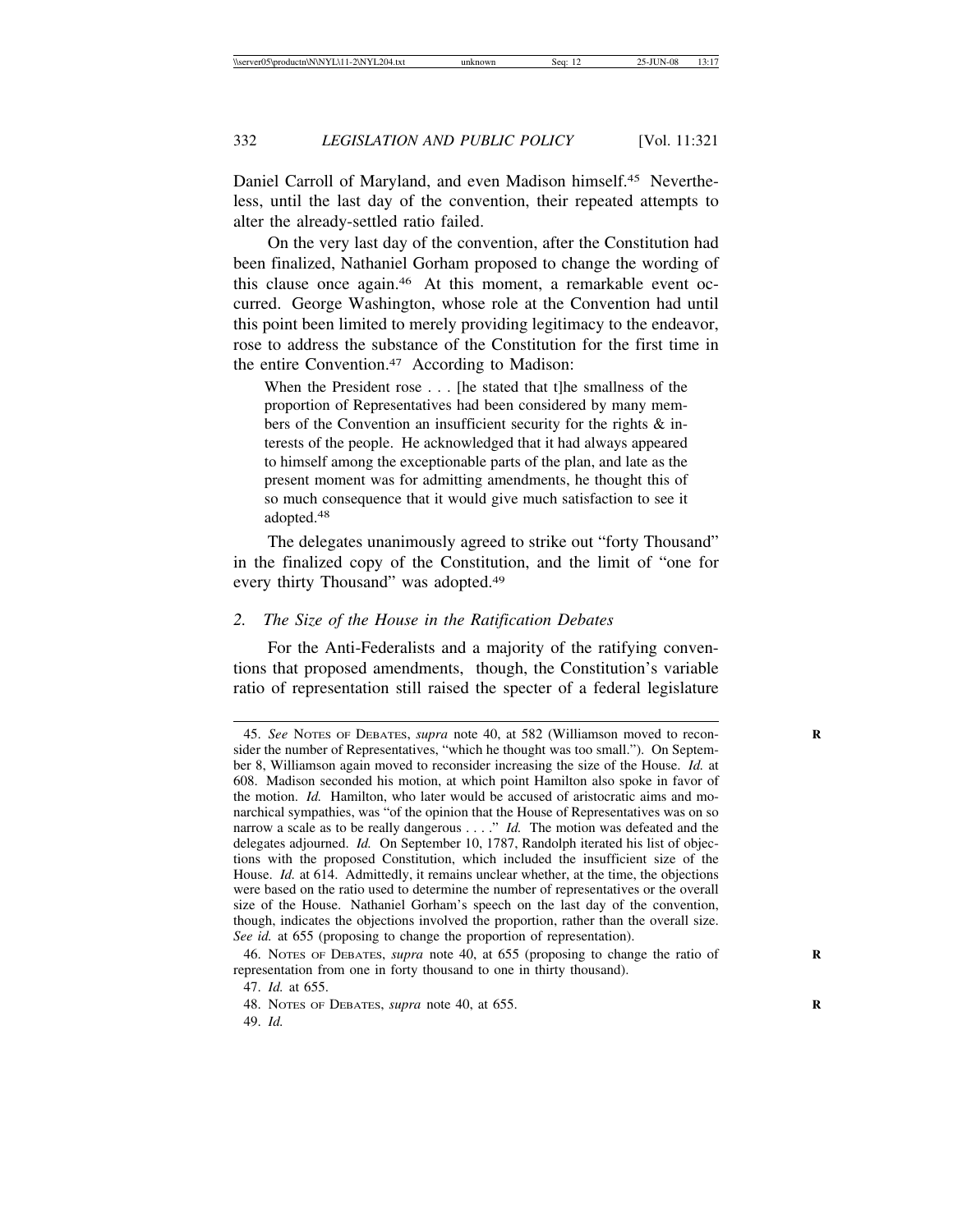which would be unresponsive to the will of the electorate.<sup>50</sup> Self-serving House members would have little incentive to dilute their individual power through continued augmentation of their numbers as the country's population grew.51 If the House failed to increase in size,

50. For a background of the Anti-Federalists' position, see *Elbridge Gerry to the Massachusetts General Court*, MASS. CENTINEL, Nov. 3, 1787, *reprinted in* THE DE-BATE ON THE CONSTITUTION, PART I, at 231 (Bernard Bailyn ed., 1993) [hereinafter DEBATE S I]; *Brutus III*, N.Y. J., Nov. 15, 1787, *reprinted in* DEBATES I, *supra*, at 323 ("No free people on earth, who have elected persons to legislate for them, ever reposed that confidence in so small a number."); George Mason, *Objections to the Constitution*, VA. J, Nov. 22, 1787, *reprinted in* DEBATES I, *supra*, at 346 ("In the House of Representatives there is not the substance, but the shadow only of representation."); *Centinel I*, INDEPENDENT GAZETTEER, Oct. 5, 1787, *reprinted in* DEBATES I, *supra*, at 60 ("The number of representatives (being only one for every 30,000 inhabitants) appears to be too few, either to communicate the requisite information . . . or to prevent corruption and undue influence . . . ."); *Cato V*, N.Y. J., Nov. 22, 1787, *reprinted in* DEBATES I, *supra*, at 402 ("It is a very important objection to this government, that the representation consists of so few; too few to resist the influence of corruption, and the temptation of treachery . . . ."); *The Address and Reasons of Dissent of the Minority of the Convention of Pennsylvania to Their Constituents*, PENN. PACKET & DAILY ADVERTISER, Dec. 18, 1787, *reprinted* in THE ANTI-FEDERALIST 214 (Herbert J. Storing ed., 1985) [hereinafter THE ANTI-FEDERALIST] ("The representation is unsafe, because in the exercise of such great powers and trusts, it is so exposed to corruption and undue influence . . . ."); *The Federal Farmer VII*, Dec. 31, 1787, *reprinted in* THE ANTI-FEDERALIST, *supra*, at 74 ("The representation is unsubstantial and ought to be increased. . . .").

The extent to which the citizens shared this Anti-Federalist fear can be seen in the records of the state ratifying conventions. No fewer than six of the eight states that proposed amendments to the Constitution called for either an increased level of representation or a fixed rate until the House reached a size where prudence might caution for flexibility—the same number that called for protection of religious freedom. *See Dissent of the Minority of the Pennsylvania Convention*, PENN. PACKET (PHILA.), Dec. 18, 1787, *reprinted in* DEBATES I, *supra*, at 533; *Resolutions of Massachusetts*, Feb. 6, 1788, *reprinted in* THE DEBATE ON THE CONSTITUTION, PART II, at 548 (Bernard Bailyn ed., 1993) [hereinafter DEBATES II]; *In Convention of the Delegates of the People of the State of New-Hampshire*, June 21, 1788, *reprinted in* DEBATES II, *supra*, at 551; *Resolutions of New-York*, July 26, 1788, *reprinted in* DEBATES II, *supra*, at 541; *Resolutions of Virginia*, June 1788, *reprinted in* DEBATES II, *supra*, at 561; *Resolutions of North Carolina*, *Amendments to the Constitution*, Aug. 2, 1788, *reprinted in* DEBATES II, *supra*, at 568–69; *see also* EDWARD DUMBAULD, THE BILL OF RIGHTS AND WHAT IT MEANS TODAY 33 (1957) (reporting the number of states proposing amendments falling under religious freedom). The ensured growth of the House was perceived as more pressing an issue than either the right to bear arms or the freedom of speech. *Id.* Rhode Island also proposed amendments, but, given its tardiness in joining the Union, they had no affect on the Bill of Rights. *See id.* at 32. Professor Amar counts that five of the six states that endorsed amendments proposed a secure minimum size for the House, but does not include the unofficial lists of amendment proposed by the Pennsylvania and Maryland minorities. *See* AMAR, *supra* note 13, at 14 (1988). **R**

51. George Mason, one of only three delegates present at the end of the Philadelphia Constitutional Convention that refused to sign the Constitution, presented the argument in a concise, forceful manner: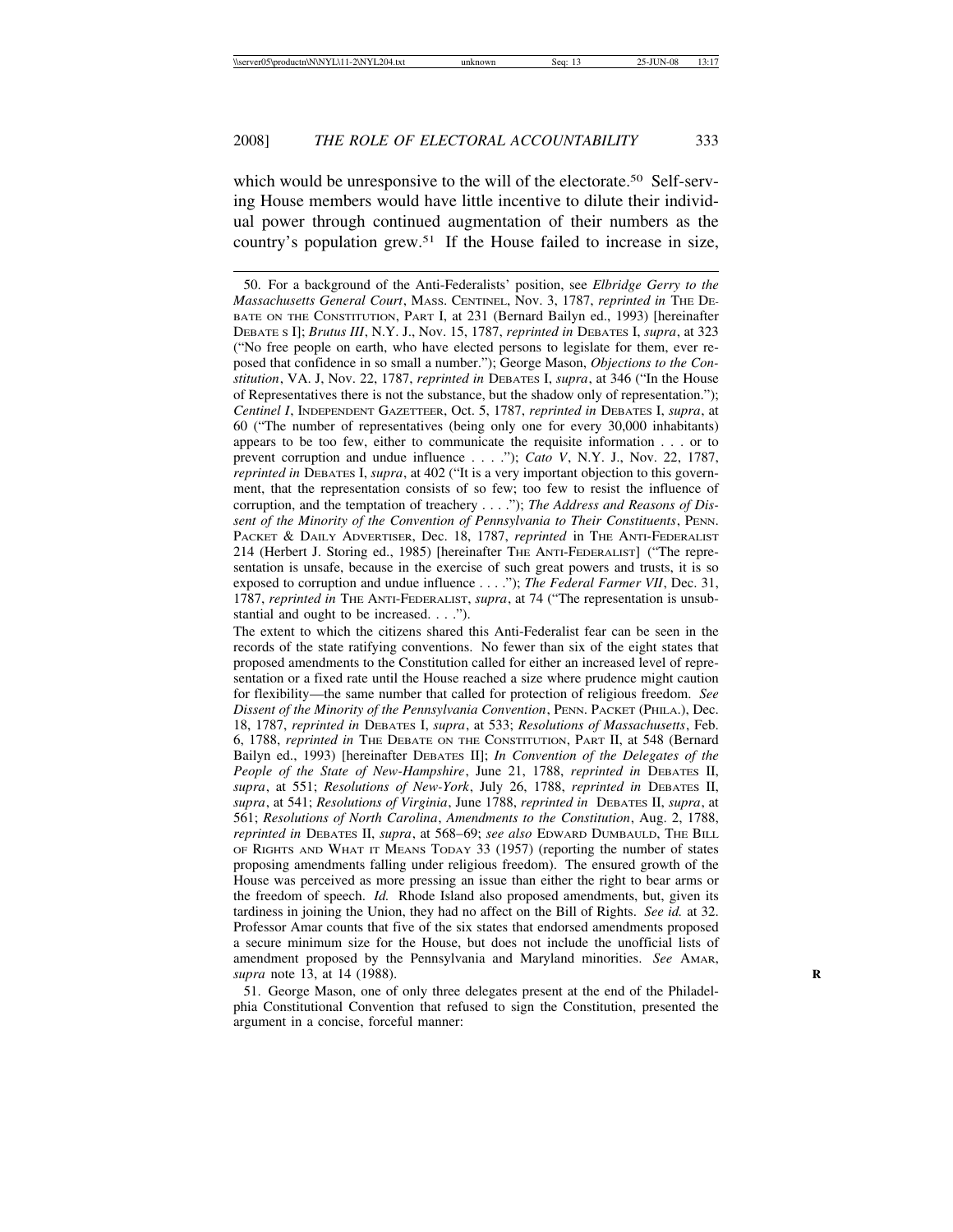the ratio of representation would grow unchecked until eventually the representatives would become uncoupled from their constituents.52 In other words, what is now commonly referred to as "retail" politics would fall to the wayside.<sup>53</sup> Although the theory that self-serving representatives would remain loyal to those to whom they owed their positions would remain valid, the objects of their loyalty would become the wealthy and powerful.54 In effect, Madison's egocentric theory was turned against him.

Madison admitted this objection—"that the number of members will not be augmented from time to time, as the progress of population may demand"—"if well supported, would have great weight."55 The man who created the flexible ratio by inserting the phrase "not exceed" into the Constitution,56 though, believed such concerns vanished under a close inspection of the system.<sup>57</sup> Madison, in effect, shared

George Mason, *Remarks at Virginia Ratifying Convention*, June 4, 1788, *reprinted in* DEBATES II, *supra* note 50, at 608. *See also* NOTES OF DEBATES, *supra* note 40, at **R** 659 (reporting Mason's refusal to sign).

52. *See generally* Richard Wollheim, *A Paradox in the Theory of Democracy*, *in* 2 PHILOSOPHY, POLITICS AND SOCIETY 71, 71-74 (Blackwell, Laslett, & Runciman eds., 1962) (noting the inability of democratic theory to deal with a modern state that is "both numerous and diverse"). Wollheim argues, before tossing it out as infeasible, that one solution to this problem would be a return to the Greek city-state. *Id.* at 73. He concludes instead that the criteria for finding "effective rule" should be watered down. *Id.*

53. "Retail" politics involves politicians interacting with voters on a face-to-face basis through activities such as knocking on doors, handing out coffee, and engaging in town hall-style meetings. *See* Don Frederick & Andrew Malcolm, *Calling All Voters: Obama's Phone Banks are at Work*, L.A. TIMES, Dec. 30, 2007, at A22.

54. *See The Federal Farmer VII*, Dec. 31, 1787, *reprinted in* THE ANTI-FEDERAL-IST, *supra* note 50,, at 78 (arguing insufficient representation will result in only a **R** handful of citizens wielding influence over Representatives).

55. THE FEDERALIST NO. 58 (James Madison), *supra* note 6, at 353. **R**

56. NOTES OF DEBATES, *supra* note 40, at 43, and accompanying text. **R**

57. To support his view, Madison presented two justifications—one comparative and one structural. First, claims that the ratio should be fixed suffered from the same error as the claims that the initial ratio was inadequate—with both issues the federal Constitution mimicked the existing practices of the states. *Id.* at 353–54. Just as the initial ratio roughly reflected the existing ratios at the state level, none of the State

There is a want of proportion that ought to be strictly guarded against . . . . [T]hose gentlemen who shall be sent from those districts will lessen their own power and influence in their respective districts if they increase their number; for the greater the number of men among whom any given quantum of power is divided, the less the power of each individual. Thus they will have a local interest to prevent the increase of, and perhaps they will lessen their own number: This is evident on the face of the Constitution–so loose an expression ought to be guarded against; for Congress will be clearly within the requisition of the Constitution, although the number of Representatives should always continue what it is now, and the population of the country should increase to an immense number.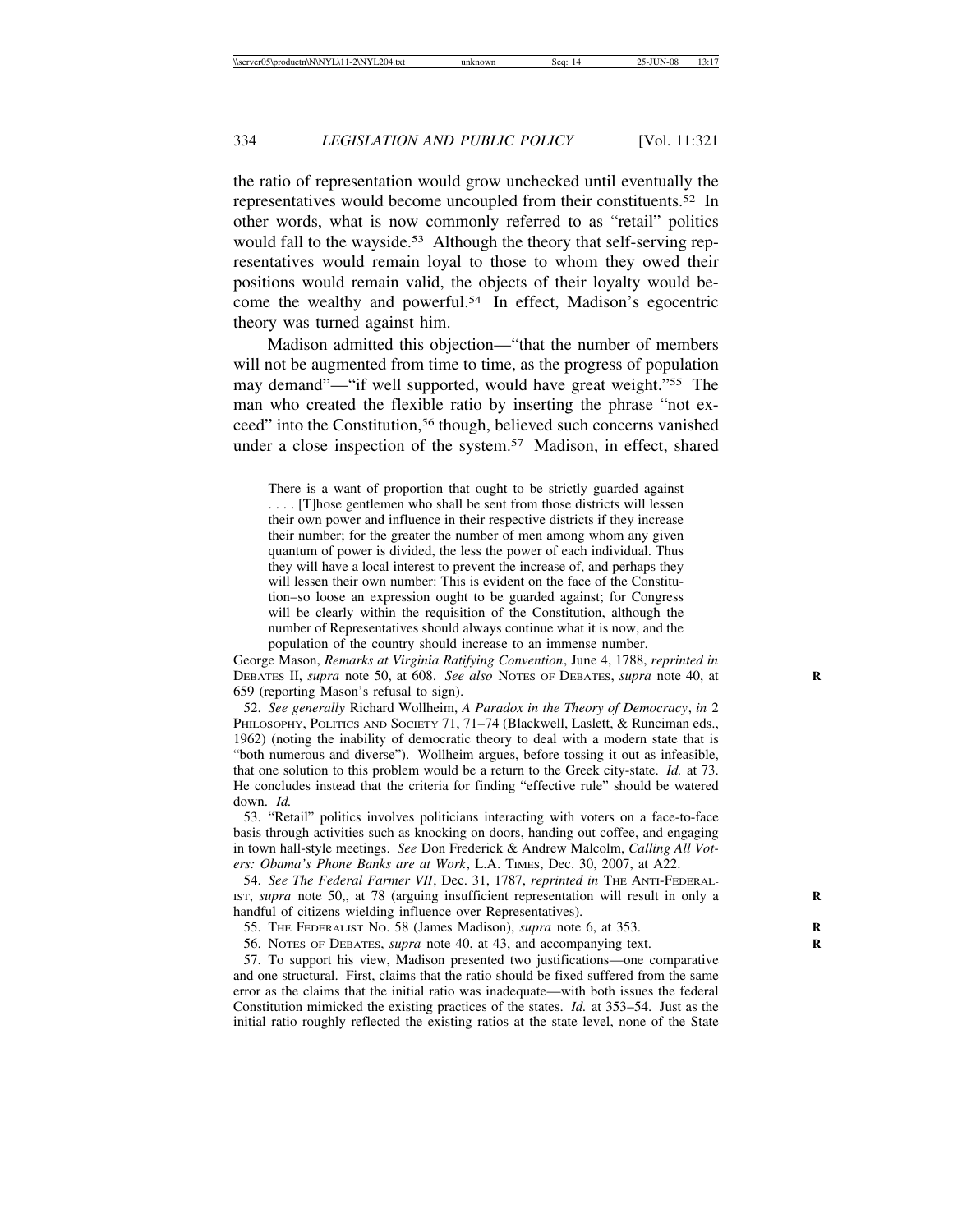the Anti-Federalist concerns of an unresponsive fixed-size House, but argued that their proposed solution of a fixed *rate* of growth brought serious issues of its own—primarily the risk of a political mob.<sup>58</sup> After assuring his audience that the House would continue to gradually increase its membership, Madison provided a warning:

The people can never err more than in supposing that by multiplying their representatives, beyond a certain limit, they strengthen the barrier against the government of a few. Experience will forever admonish them that, on the contrary, *after securing a sufficient number for the purposes of safety, of local information, and of diffusive sympathy with the whole society,* they will counteract their own views by every addition to their representatives. The countenance of the government may become more democratic; but the soul that animates it will be more oligarchic. The machine will be enlarged, but the fewer and often, the more secret will be the springs by which its motions are directed.<sup>59</sup>

That Madison, the intellectual powerhouse behind the Constitution, would put forth such an argument is hardly surprising—where his critics focused on the system's flaws, Madison presented its strengths. While they focused on the initial census, he envisioned a nation one hundred years removed. The proper ratio of representation could not be founded on "arithmetical principles."60 Instead, as Madison explicitly emphasized, the need for loyalty, information, and factional representation must in each case be *balanced* against the effects of passion on numerous assemblies.<sup>61</sup> Such a balancing required flexibility, which was exactly what the variable ratio of representation provided. As the nation grew, Congress would continuously strike the proper balance between the need for sufficient representation to guard

- 59. *Id.* at 358 (emphasis in original).
- 60. THE FEDERALIST NO. 55 (James Madison), *supra* note 6, at 338. **R**
- 61. THE FEDERALIST NO. 58 (James Madison), *supra* note 6, at 358. **R**

constitutions contained more than an advisory limitation on their ratios of representation. *Id.* at 354. Furthermore, over the preceding years, each of these States had experienced a gradual increase in representatives and had not, as the Anti-Federalists supposed, halted their growth for the aggrandizement of the few. *Id.* Second, the structure of the Constitution itself provided an assurance of a gradual augmentation of the number of representatives. *Id*. The larger states, faced with inadequate representation in the Senate, would be strenuous advocates for increasing the number and strength of the House. *Id.* Their Representatives would set aside any rivalries and local prejudices in order to ensure what both equity and the principles of the Constitution demanded—continuous augmentation of the House. *See id.* at 354–59.

<sup>58.</sup> *See id.* at 358–59.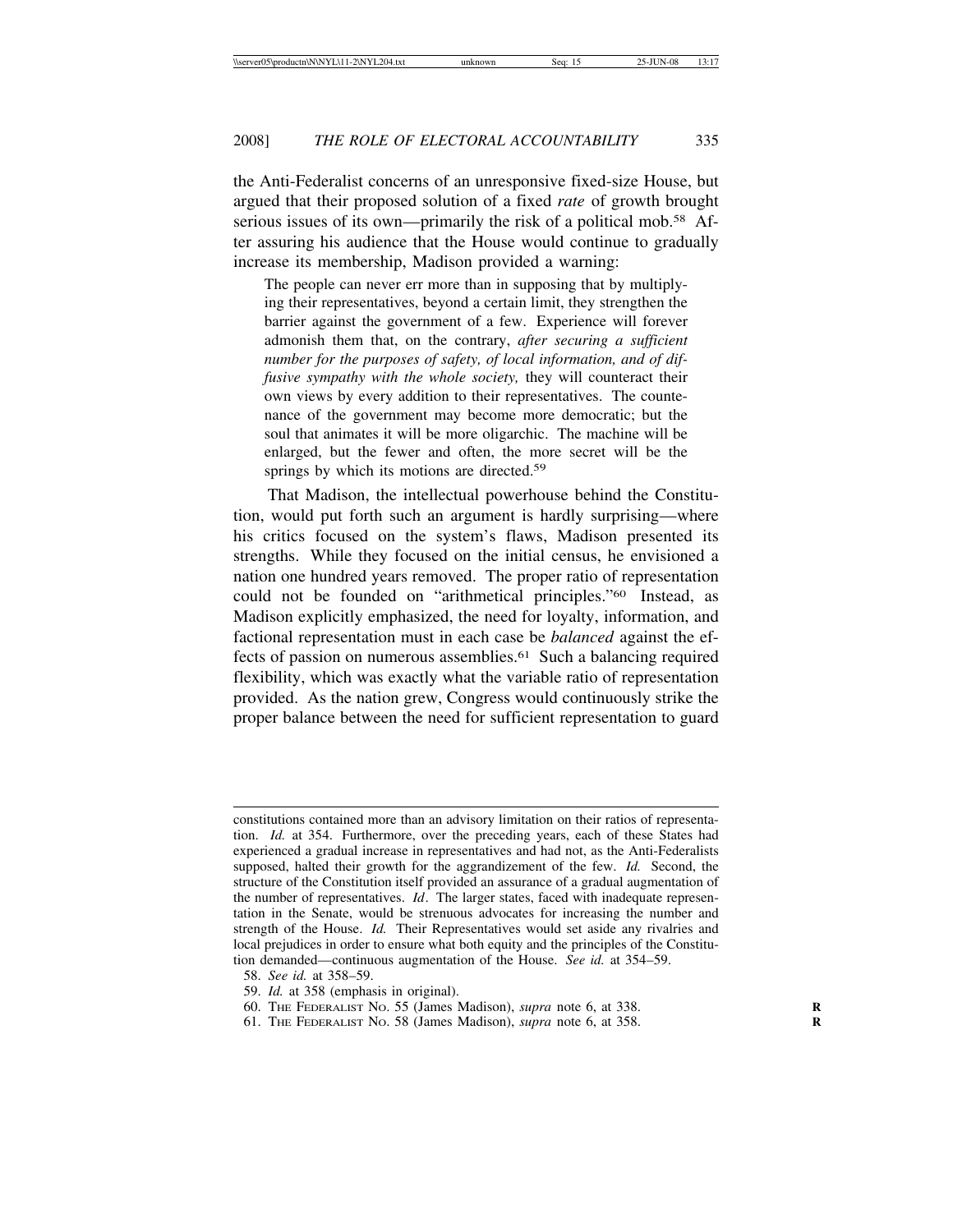against disloyalty and the risk that a mob mentality would infect the House<sup>62</sup>

In the end, Madison and the other Federalists conceded the point, promising to introduce an amendment ensuring an appropriate ratio of representation—a promise which found its form in the very first proposed Constitutional amendment.63 This proposed amendment, which

62. *Id.* Surprisingly, modern constitutional scholars have misinterpreted Madison's response to the Anti-Federalist critique by either ignoring it entirely or by assuming he believed a House over a certain fixed-size would degenerate into a mob. *See* Akhil Reed Amar, *The Bill of Rights as a Constitution*, 100 YALE L.J. 1131, 1139 (stating Madison's theory "presupposes an absolute numerical limit on the size of the legislature: no matter how large the polity, the legislature could not expand beyond a certain number . . . ."); *id.* at 1144 (same). Unless one supposes that after reaching a certain critical mass, a fixed number of representatives can adequately allay Madison's fears of an unresponsive, ignorant, unrepresentative body, such a reading runs counter to both Madison's argument and his republican theory laid out in Federalist 10. *See* THE FEDERALIST No. 10 (James Madison), *supra* note 6, at 56 ("T] he representatives must be raised to a certain number, in order to guard against the cabals of a few . . . ."). *See also* THE FEDERALIST NO. 37 (James Madison), *supra* note 6, at 213 (arguing for **R** placing power in numerous hands). The absolute maximum view would be more accurately attributed to David Hume. *See* HUME, *Idea of a Perfect Commonwealth*, supra note 26, at 248. At the other extreme, some writers have misinterpreted Madison as a proponent of a ratio of 1 to 30,000. *See* Christopher St. John Yates, *A House of Our Own or a House We've Outgrown? An Argument for Increasing the Size of the House of Representatives*, 25 COLUM. J.L. & SOC. PROBS. 157, 176 (1992).

63. *See* AMAR, *supra* note 13, at 15 n.45 (analyzing the votes of the different states **R** and rejecting the tallies offered by some historical commentators). Professor Amar demonstrates that the amendment's failure can most likely be attributed to an internal mathematical inconsistency arguably introduced by Madison while harmonizing the different wordings found in the Senate and House versions. *See id.* at 14–17. Both of the initial versions would have imposed a mandatory perpetual increase. *Id.* at 15. The joint committee, though, replaced the word "less" with "more" in the last sentence. *Id.* Between 8,000,000 and 10,000,000, the amendment would become internally inconsistent, demanding at least 200 representatives while simultaneously requiring no more than 1 for every 50,000 individuals—a mathematically impossible event. *Id*. Without this substitution, the internal contradiction does not exist. Even with this mathematical error, the proposed amendment came within one vote of becoming part of the Constitution. *See id.* at 15 n.45. The final text of the proposed amendment read:

. . . After the first enumeration required by the first Article of the Constitution, there shall be one Representative for every thirty thousand, until the number shall amount to one hundred, after which, the proportion shall be so regulated by Congress, that there shall be not less than one hundred Representatives, nor less than one Representative for every forty thousand persons, until the number of Representatives shall amount to two hundred; after which the proportion shall be so regulated by Congress, that there shall not be less than two hundred Representatives, nor *more* than one Representative for every fifty thousand persons.

*See* DUMBAULD, *supra* note 50, at 220 (emphasis added). The other holdout of the **R** original twelve proposed amendments, the Congressional Compensation Amendment of 1789, was ratified on May 7, 1992, as U.S. CONST. amend. XXVII. The Bill of Rights, although often deemed to include only the ratified amendments, is more cor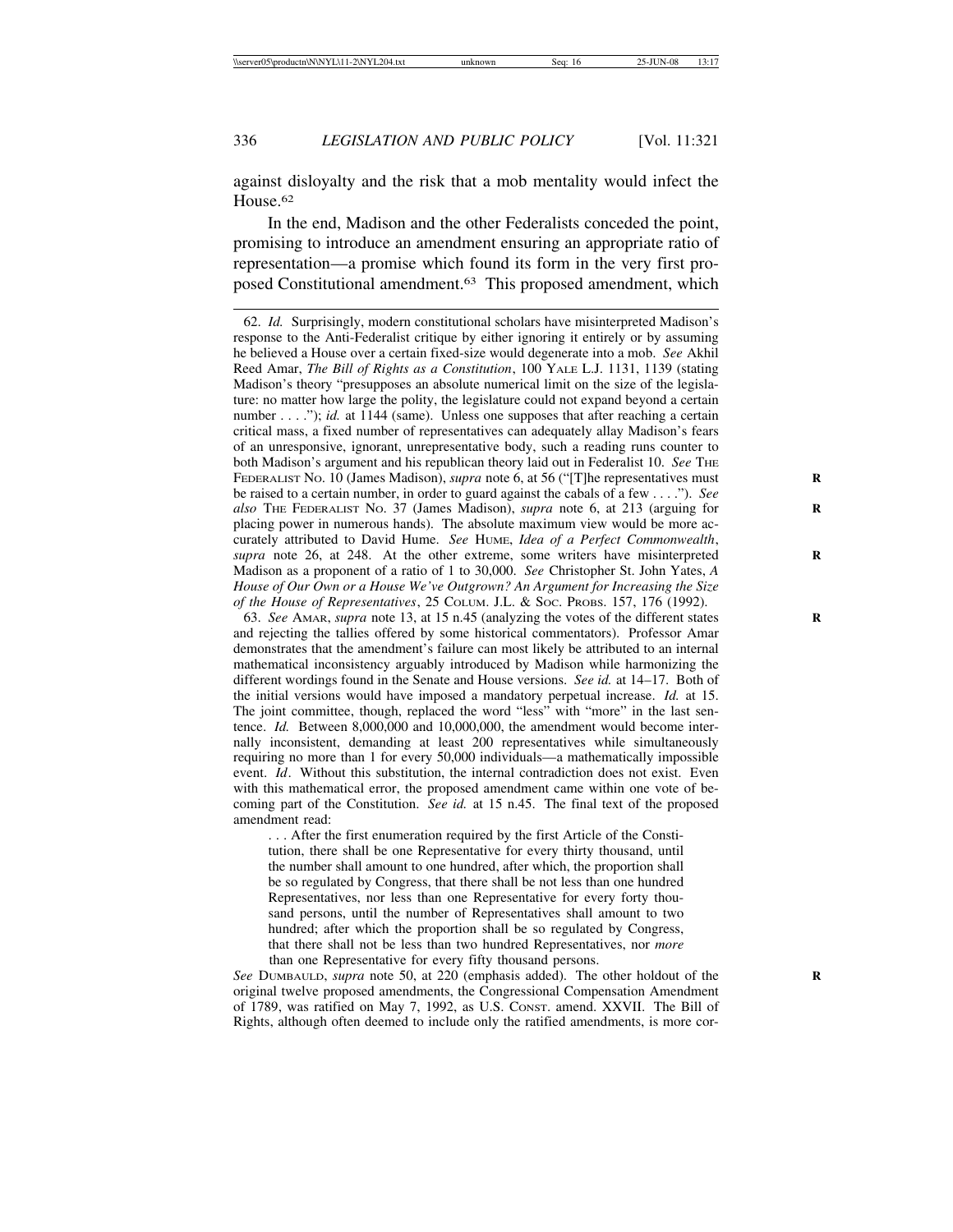came before the "First Amendment,"64 remains the only unratified portion of the Bill of Rights, having fallen one vote short at the time it was proposed.<sup>65</sup>

# *E. The Apportionment Act of 1929*

For almost 150 years, the fears of the Anti-Federalists turned out to be unfounded—the House continued to grow with every census.66 Although the problem of unresponsive representatives did arise, their unresponsiveness was rooted in such structural problems as at-large districts, gerrymandering, and restricted suffrage rather than in a static House size.<sup>67</sup> Yet over the century following ratification, each of these barriers was gradually removed. Religious qualifications were abolished shortly after the revolution, and property requirements, widespread after the founding, began to follow forty years later.<sup>68</sup>

64. *See id.*; U.S. CONST. amend. I.

65. *See* AMAR, *supra* note 13, at 14–15. **R**

66. After the first official census, the number of Representatives grew to 106. BU-REAU OF THE CENSUS, U.S. DEP'T OF COMMERCE, 1990 CPH-2-1, 1990 CENSUS OF POPULATION AND HOUSING: POPULATION AND HOUSING UNIT COUNTS 3-4 tbl.3 (1992), *available at* http://www.census.gov/prod/cen1990/cph2/cph-2-1-1.pdf [hereinafter 1990 CENSUS OF POPULATION AND HOUSING]. By 1880, this number had risen to 332, and by 1910, the number reached 435. *Id.* Although the average number of inhabitants represented by each House member increased gradually from 33,000 in 1790 to 176,000 by 1890, the total number of Representatives continued to grow. *See* GEORGE B. GALLOWAY, HISTORY OF THE HOUSE OF REPRESENTATIVES 21 (1961); *Oppose a Bigger House*, N.Y. TIMES, July 26, 1920, at 7 (noting the continued growth each decade, with the exception of 1840).

67. Throughout the ratifying conventions, the Anti-Federalists fought to remove intrastate allocation of representatives from the hands of Congress out of fear that it would distribute representation in an inequitable manner. *See, e.g.*, *Brutus IV*, N.Y. J., Nov. 29, 1787, *reprinted in* THE ANTI-FEDERALIST, *supra* note 50, at 132 ("Had the **R** power of regulating elections been left under the direction of the state legislatures . . . it would have been secure . . . ."), *discussed in* James Thomas Tucker, *Redefining American Democracy: Do Alternative Voting Systems Capture the True Meaning of "Representation"?,* 7 MICH. J. RACE & L. 357, 368–72 (2002) (describing the debate over the method of allocating representatives and the Anti-Federalist attempts to gerrymander James Madison himself out of Congress). Ironically, the first electoral abuses would originate in the states rather than the Congress. In fact, by the 1840s, geographic gerrymandering and multimember districts were rampant throughout the states. *See id.* at 371–80 (describing the history of geographical representation).

68. *See* Michael W. McConnell, *Establishment and Disestablishment at the Founding, Part I: Establishment of Religion*, 44 WM. & MARY L. REV. 2105, 2177–81 (2003) (describing religious restrictions on suffrage prior to Independence and the continued application of religious tests for officeholders after Independence); *id.* at 2179 n.492 (noting that most states granted Jews full rights of political participation by 1830); Robert J. Steinfeld, *Property and Suffrage in the Early American Republic*,

rectly understood to be the "bill" passed by Congress on September 25, 1789. *See* 1 Stat. 97 (1789) (recording version of bill passed in 1789 which includes proposed amendment regarding House size).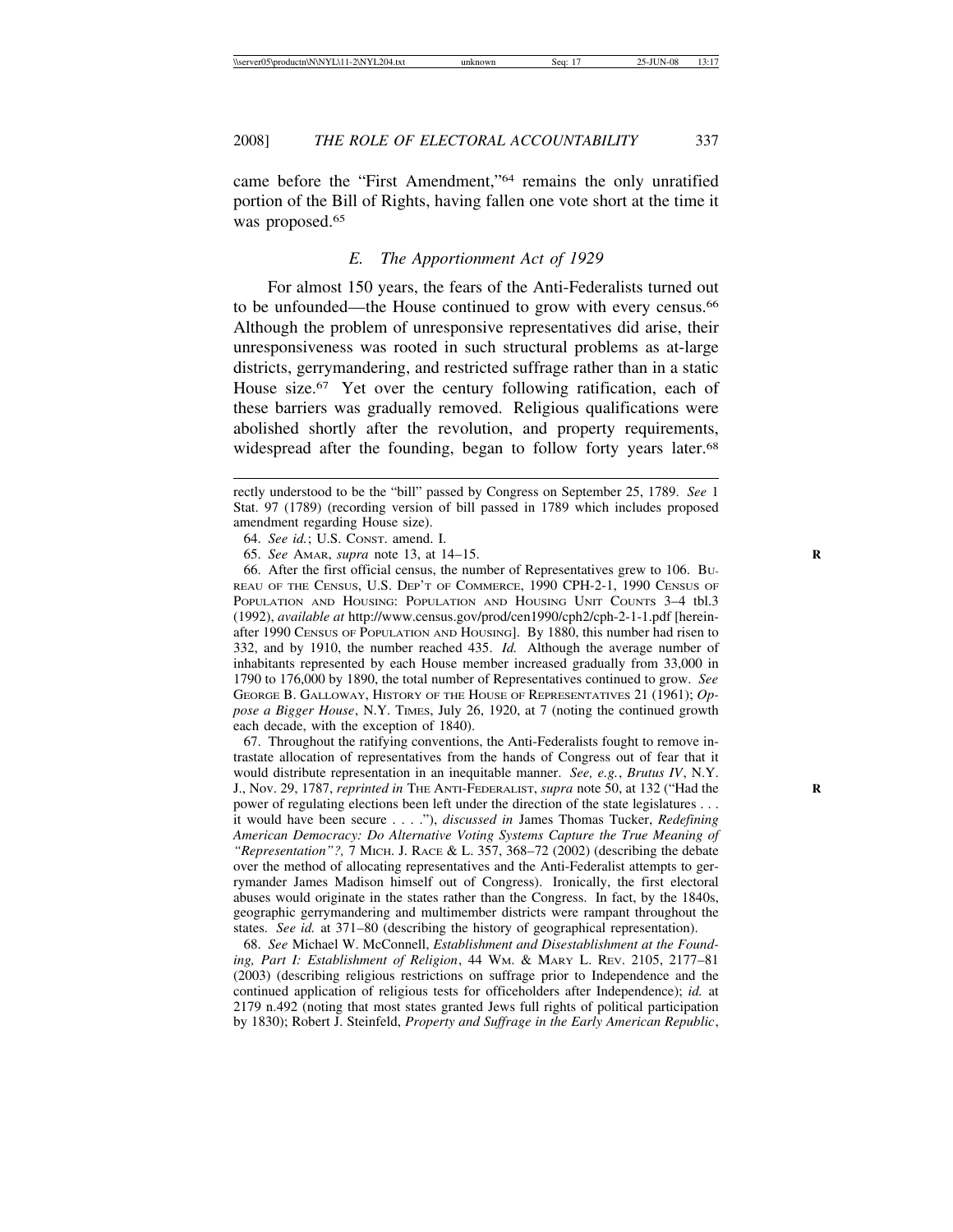From the 1840s to the 1920s, multimember districts and the gerrymandering of district lines were also abolished,<sup>69</sup> and the right to vote was nominally extended to blacks and then, eventually, women.70 In the 1920s, this period of federally-imposed improvements to our democratic system would come to an end with the Apportionment Act of 1929.

# *1. An Unlikely Coalition—the Opposition to Reapportionment*

The decade between 1910 and 1920 represented a period of upheaval, not only in world politics, but also in the population distribution of the United States.<sup>71</sup> With the United States' entry into World War I, many of the nation's young men were sent off to war.<sup>72</sup> A significant number of those who remained moved from the rural areas of the nation to the major cities in order to help with the war effort.73

70. *See* CONG. RESEARCH SERV., THE CONSTITUTION OF THE UNITED STATES OF AMERICA: ANALYSIS AND INTERPRETATION, S. DOC. NO. 108-17, at 33 n.7 (noting 1870 as the year of ratification for the Fifteenth Amendment to the Constitution, which prohibited race-based voting discrimination); *id.* at 36 n.11 (noting the 1920 ratification of the Nineteenth Amendment, which provided that the right to vote not be denied or abridged on the basis of sex).

71. *See generally*, CHARLES W. EAGLES, DEMOCRACY DELAYED: CONGRESSIONAL REAPPORTIONMENT AND URBAN-RURAL CONFLICT IN THE 1920S 32–84 (1990) (discussing in great detail the reapportionment battles of the 1920s).

72. Mitchell Yockelson, *They Answered the Call: Military Service in the United States Army During World War I, 1917-1919*, 30 PROLOGUE 228–34 (1998) (quoting the Secretary of War for the statistic that "over 25 percent of the entire male population of the country between the ages of 18 and 31 were in military service").

73. *See* EAGLES, *supra* note 71, at 49. **R**

<sup>41</sup> STAN. L. REV. 335, 353 (1989); JoEllen Lind, *Dominance and Democracy: The Legacy of Woman Suffrage for the Voting Right*, 5 U.C.L.A. WOMEN'S L.J. 103, 126–27 (1994).

<sup>69.</sup> In 1842, Congress imposed a requirement of single-member districts, eliminating the use of general-ticket representation—a system in which all of the residents of a state would vote for the entire congressional delegation. Tucker, *supra* note 67, at 372–75. In 1872, the requirement that these districts contain approximately the same number of inhabitants was added, with the requirement that these districts be "compact territor[ies]" coming 30 years later. *Id.* at 376. All of these requirements would be eliminated by the Apportionment Act of 1929. *Id.* at 377. Single-member districts elect a single representative. Such districts can be contrasted with multi-member districts, where voters select multiple representatives, and general-ticket representation, when the state as a whole elects the entire delegation. *See* Whitcomb v. Chavis, 403 U.S. 124, 127–28 (1971) (defining multi-member districts); Tucker, *supra* note 67, at 372 (defining general-ticket representation). When properly drawn, single-member districts provide geographically distinct factions with a voice in government. General-ticket representation, on the other hand, presents the possibility that a single geographically compact faction comprising 51% of the voters will elect 100% of the representatives. *But see id.* at 376 (stating that Congressional regulations on redistricting may have actually increased gerrymandering by eliminating general-ticket representation).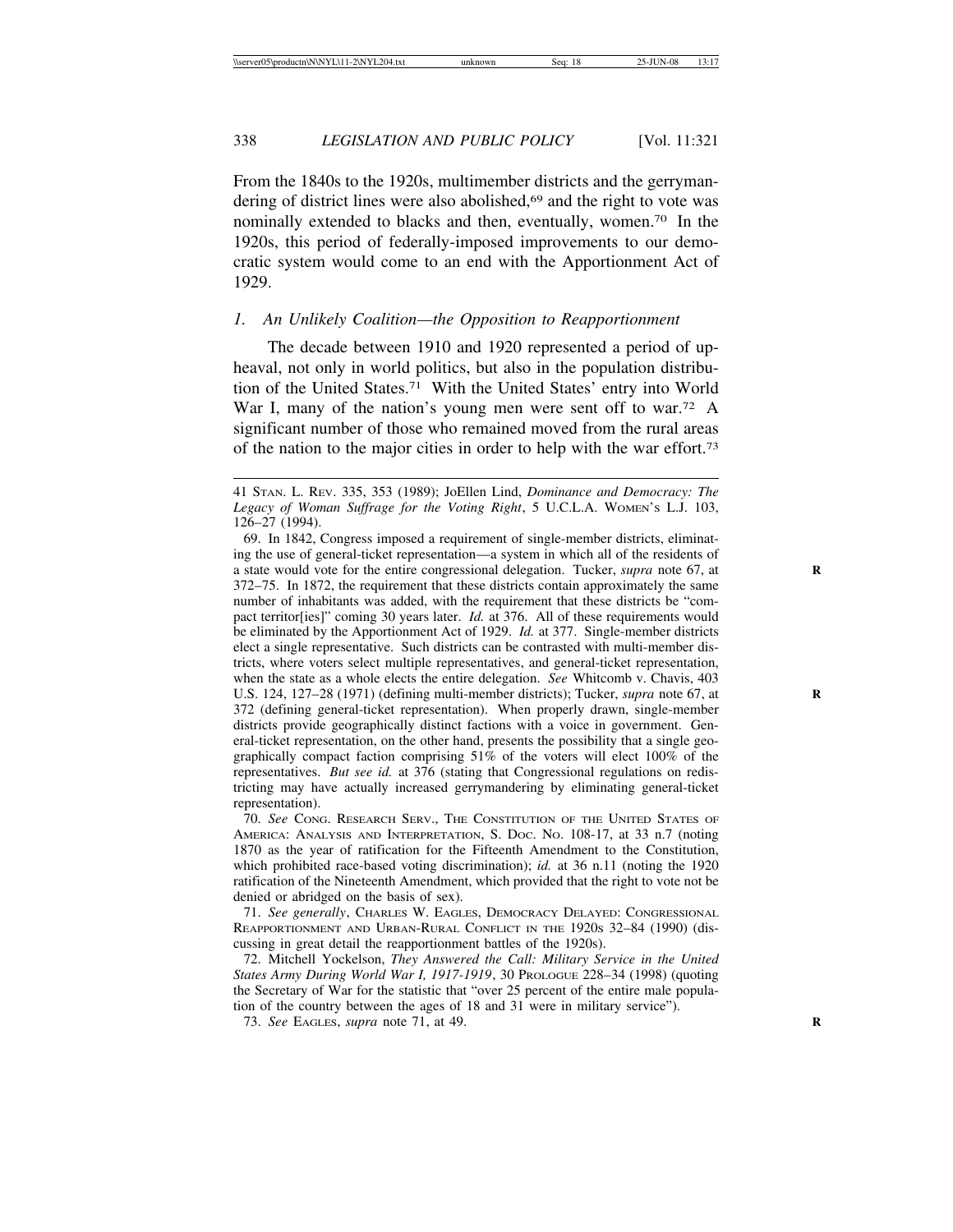Furthermore, waves of immigrants continued to pour into the United States from areas other than Western Europe, where prior waves of immigration had come.74

When the war came to an end, the nation found its population distribution in a state of flux. Many of its soldiers were still stationed in Europe,75 while still more of its formally rural workers remained in the urban centers.76 The United States had in a matter of just ten years gone from having a mostly rural population to having a mostly urban one.77

Against this backdrop, the federal government completed the 1920 Census which showed a population that was more diverse, more urban, and younger than it had been just a decade prior.78 If Congress were to reapportion and augment its numbers as arguably required by the Constitution,79 many of the more rural states whose citizens had

76. Harry Schwartz, *Farm Labor Adjustments After World War I*, 25 J. FARM ECON. 269, 269–70 (1943).

<sup>74.</sup> *See* OFFICE OF IMMIGR. STAT., DEP'T OF HOMELAND SEC., 2006 YEARBOOK OF IMMIGRATION STATISTICS 6–13 tbl.2 (2006) *available at* http://www.dhs.gov/xlibrary/ assets/statistics/yearbook/2006/OIS\_2006\_Yearbook.pdf (listing persons legally obtaining permanent resident status since 1820 by region and country of last residence and showing a change in the overall makeup of immigrant nationality starting in the late 1800s).

<sup>75.</sup> After World War I, several thousand American troops remained in Germany. *See Coblenz Opposed to Our Withdrawal*, N.Y. TIMES, Nov. 15, 1920, at 16 (reporting on rumors that President Harding might recall the 20,000 American troops stationed in Coblenz, Germany). The number of troops decreased over time, and on January 10, 1923, President Harding ordered all remaining troops sent home. *Britten Proposes Allies Quit Rhine*, N.Y. TIMES, Jan. 5, 1922, at 17 (quoting Representative Fred Britten's bill, which claimed 9,729 American troops remained in occupied Germany in early 1922); *Harding Withdraws Army*, N.Y. TIMES, Jan. 11, 1923, at 1 (reporting on President Harding's executive order withdrawing troops entirely from Germany).

<sup>77.</sup> In 1910, 45.6% of the country lived in urban areas; by 1920, this number had risen to 51.2%. 1990 CENSUS OF POPULATION AND HOUSING, *supra* note 66, at 5 tbl.4 **R** (listing historical population distributions).

<sup>78.</sup> *See id.*; Charles A. Kromkowski & John A. Kromkowski, *Why 435? A Question of Political Arithmetic*, 24 POLITY 129, 134 (1991). *See generally* EAGLES, *supra* note 71, at 32–84. Eagles, in casting the battle in terms of urban-rural conflict, downplays the democratic theory-based opposition to fixing the size of the House and the evidence presented to rebut claims of inefficiency. For example, he only briefly touches on the fact that the March 1928 Census Committee's vote to fix the House at 435 passed only 10-8. *Id.* at 64–65. Likewise, he just briefly discusses the last minute removal of the anti-gerrymandering provisions that had existed for over fifty years. *Id.* at 73, 80–81.

<sup>79.</sup> *See* U.S. CONST. art. I, § 2, cl. 3 ("The actual Enumeration shall be made within three Years after the first Meeting of the Congress of the United States, and within every subsequent Term of ten Years, in such Manner as they shall by Law direct."); THE FEDERALIST No. 58 (James Madison), *supra* note 6, at 354 ("There is a peculiarity in the federal Constitution which insures a watchful attention in a majority both of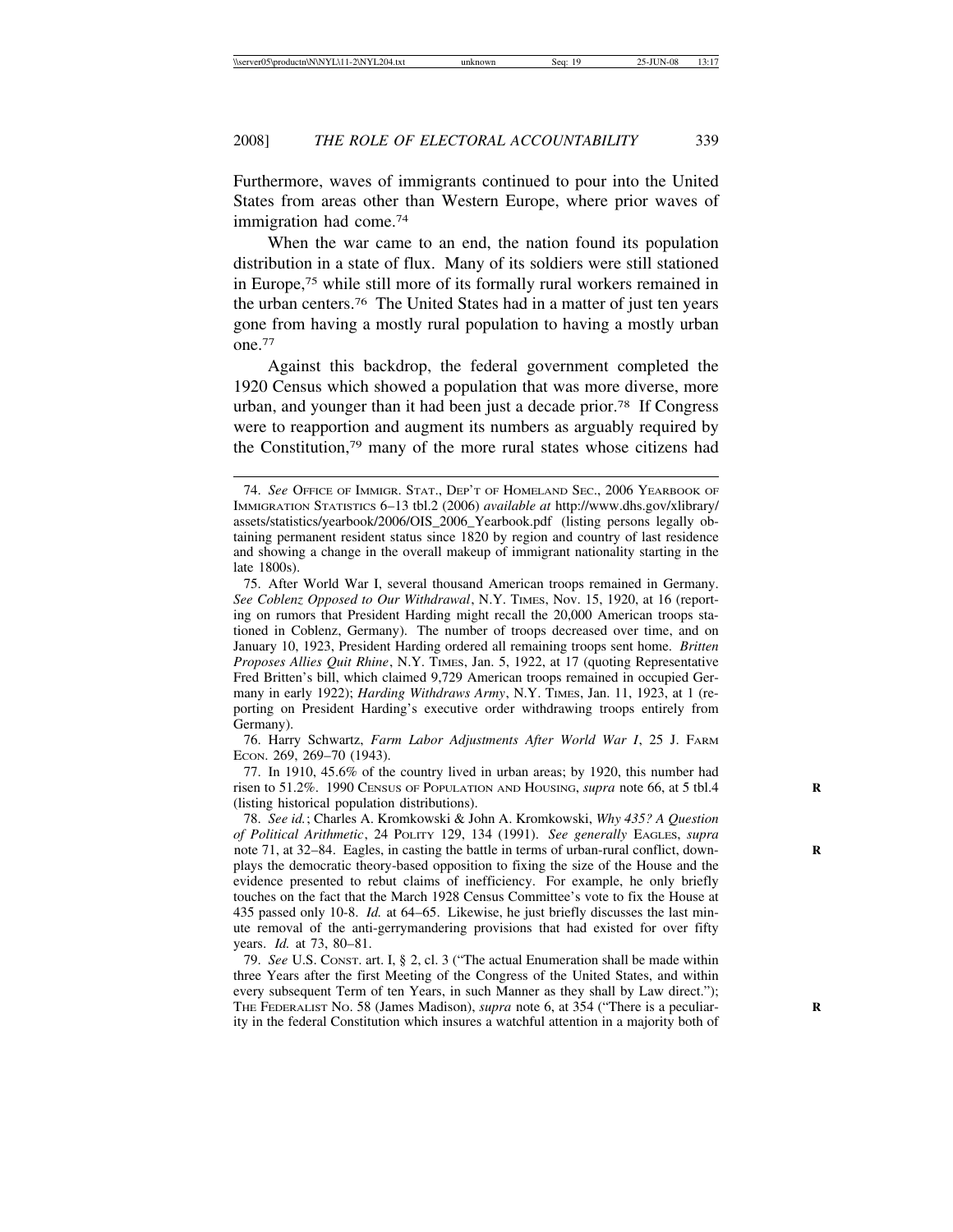relocated to more urban states would lose representatives.<sup>80</sup> Furthermore, those states which had seen a recent influx of ethnically diverse immigrants—states which, incidentally, tended to be more urban would receive a significant increase in political clout.<sup>81</sup> At the same time, rural representatives from urban states had a vested interest in preventing reapportionment, as the anti-gerrymandering laws passed over the previous decades required the states to adhere to the principle of one person, one vote.82 Under such a system, any state whose population had shifted internally from rural to urban areas would have to reallocate its representatives accordingly, potentially redistricting out many rural representatives. Finally, the National Association for the Advancement of Colored People (NAACP) and other civil rights groups had begun to aggressively lobby Congress to enforce Section 2 of the 14th Amendment,83 which requires Congress to decrease the basis of representation for any state which denied African American

81. After the 1930 reapportionment, only California, Michigan, New Jersey, New York, Ohio, and Texas gained more than one representative, with only California and Michigan gaining more than three. *See* 1990 CENSUS OF POPULATION AND HOUSING, *supra* note 66, at  $3-4$  tbl.3; EAGLES, *supra* note 71, at  $127-31$ . With the exception of Ohio and Texas, the percentage of citizens in each of these states that were foreign born was significantly higher than the United States average of 13.2%. *See* Campbell Gibson & Kay Jung, *Historical Census Statistics on the Foreign-Born Population of the United States: 1850 to 2000*, at 51–60 tbl.14 (U.S. Census Bureau, Working Paper No. 81, 2006), *available at* http://www.census.gov/population/www/documentation/ twps0081/twps0081.pdf (listing the percentage of foreign born citizens by state after each census). Of the nine states with less than 2% of their populations foreign born— Alabama, Arkansas, Georgia, Kentucky, Mississippi, North Carolina, South Carolina, Tennessee, and Virginia—only Arkansas and North Carolina did not lose a Representative. *See id.*; 1990 CENSUS OF POPULATION AND HOUSING, *supra* note 66 at 3–4 **R** tbl.3.

82. For a discussion of the anti-gerrymandering laws, see *supra* note 69. **R**

83. *See Apportionment of Representatives: Hearings on H.R. 14498, H.R. 15021, H.R. 15158, and H.R. 15217 Before the H. Comm. on the Census*, 67th Cong. 35–36 (1920) (statement of William Pickens, Field Secretary of the NAACP) (describing rampant race-based voter discrimination throughout the South); *Would Cut South's Electoral Votes*, N.Y. TIMES, Aug. 15, 1920, at 3 (stating the Reapportionment Committee planned to consider the issue); EAGLES, *supra* note 71, at 35, 46–47.

the people and of their representatives to a *constitutional* augmentation of the latter.") (emphasis added). *See also* EAGLES, *supra* note 71, at 55–57, 64–79 (describing the battle in Congress over whether the Constitution mandates reapportionment after every census).

<sup>80.</sup> *See, e.g.*, *Apportionment of Representatives: Hearings Before the Subcomm. of the Comm. on the Census*, 67th Cong. 10–11 (1921) (statement of Rep. Marion Edward Rhodes) ("At the time the census was taken last year an unusual industrial condition prevailed in Missouri. Thousands and tens of thousands of our working people at that time were absent from the State . . . hav[ing] gone to Cleveland and to Detroit and to other [out-of-state] industrial centers . . . .").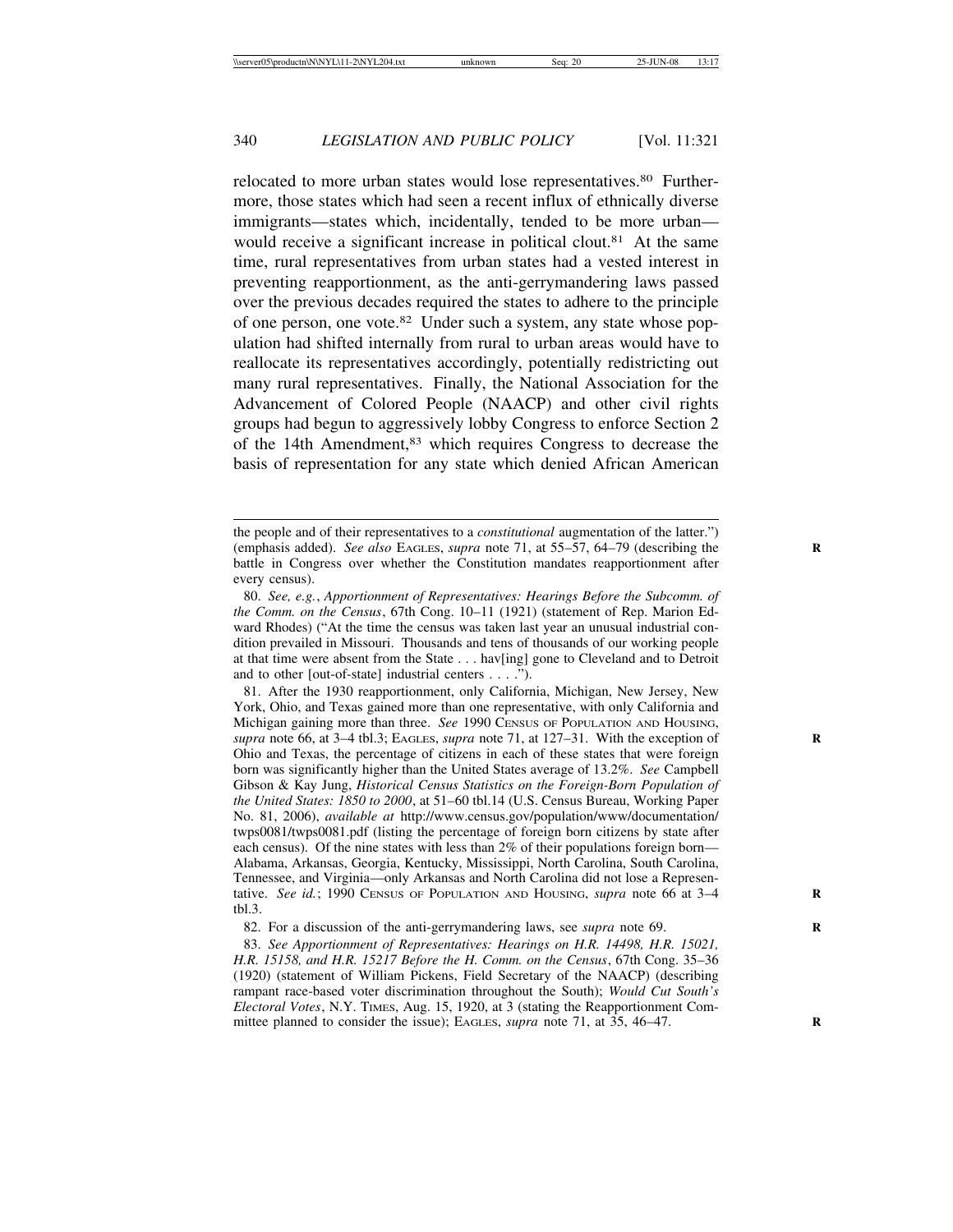males the right to vote.<sup>84</sup> These forces—the rural interests, representatives from areas guilty of racial discrimination, slow growing states, and the xenophobes—carried enough weight to block Congress from reapportioning the House for the first time in United States history.85

These groups, rather than setting aside their "rivalships and local prejudices" as predicted by Madison, formed instead a de facto coalition to block the augmentation that "equity and the principles of the Constitution" demanded.86 Their resistance, sparking a ten-year battle over how the House would reapportion its membership, finally ended in 1929 when a coalition formed along lines far different than Madison predicted.

Throughout the 1920s, congressmen from states expected to gain seats overwhelmingly supported reapportionment while congressmen from states expected to lose seats generally opposed it.87 That two such factions would arise had never been in doubt—indeed, their existence was a foregone conclusion. Madison, however, had assured the Constitution's detractors that a third faction, the large states, would condition any reapportionment on continued augmentation of the

<sup>84.</sup> *See* U.S. CONST. art. XIV, § 2. ("Representatives shall be apportioned among the several States according to their respective numbers, counting the whole number of persons in each State, excluding Indians not taxed. But when the right to vote at any election for the choice of electors for President and Vice President of the United States, Representatives in Congress, the Executive and Judicial officers of a State, or the members of the Legislature thereof, is denied to any of the male inhabitants of such State, being twenty-one years of age, and citizens of the United States, or in any way abridged, except for participation in rebellion, or other crime, the basis of representation therein shall be reduced in the proportion which the number of such male citizens shall bear to the whole number of male citizens twenty-one years of age in such State.").

<sup>85.</sup> *See* Kromkowski & Kromkowski, *supra* note 78, at 134 (implying rural and **R** nativist interests were responsible, while ignoring the role played by racial discrimination). *See also Apportionment of Representatives in Congress Amongst the Several States: Hearing on H.R. 13471 Before the H. Comm. on the Census*, 69th Cong. 138 (Feb. 9, 1927) [hereinafter *House Census Hearings: 1927(III) (Feb. 9)*] (statement of Rep. Strong) ("It would be a great pity to transfer a representative of our form of Government from an American State like Iowa to one where so many do not speak the English language."). If Congress were to reapportion and augment its numbers in 1920, as arguably required by the Constitution, many of the more rural states whose citizens had relocated to more urban states would lose representatives. *See, e.g.*, *Apportionment of Representatives: Hearings Before the Subcomm. of the H. Comm. on the Census*, 67th Cong. 10–11 (1921) (statement of Rep. Marion Edward Rhodes) (stating his belief that Missouri's population loss was only temporary); EAGLES, *supra* note 71, at 47–48 (reporting Rep. Rankin of Mississippi's opposition to political equality for "an inferior race"); *id.* at 97 tbl.4.5 (showing lack of support for reapportionment among representatives from states expected to lose seats).

<sup>86.</sup> *See* THE FEDERALIST NO. 58 (James Madison), *supra* note 6, at 354–55. **R**

<sup>87.</sup> *See, e.g.*, EAGLES, *supra* note 71, at 97 tbl.4.5 (tallying support given reappor- **R** tionment based on groups expecting change in seats).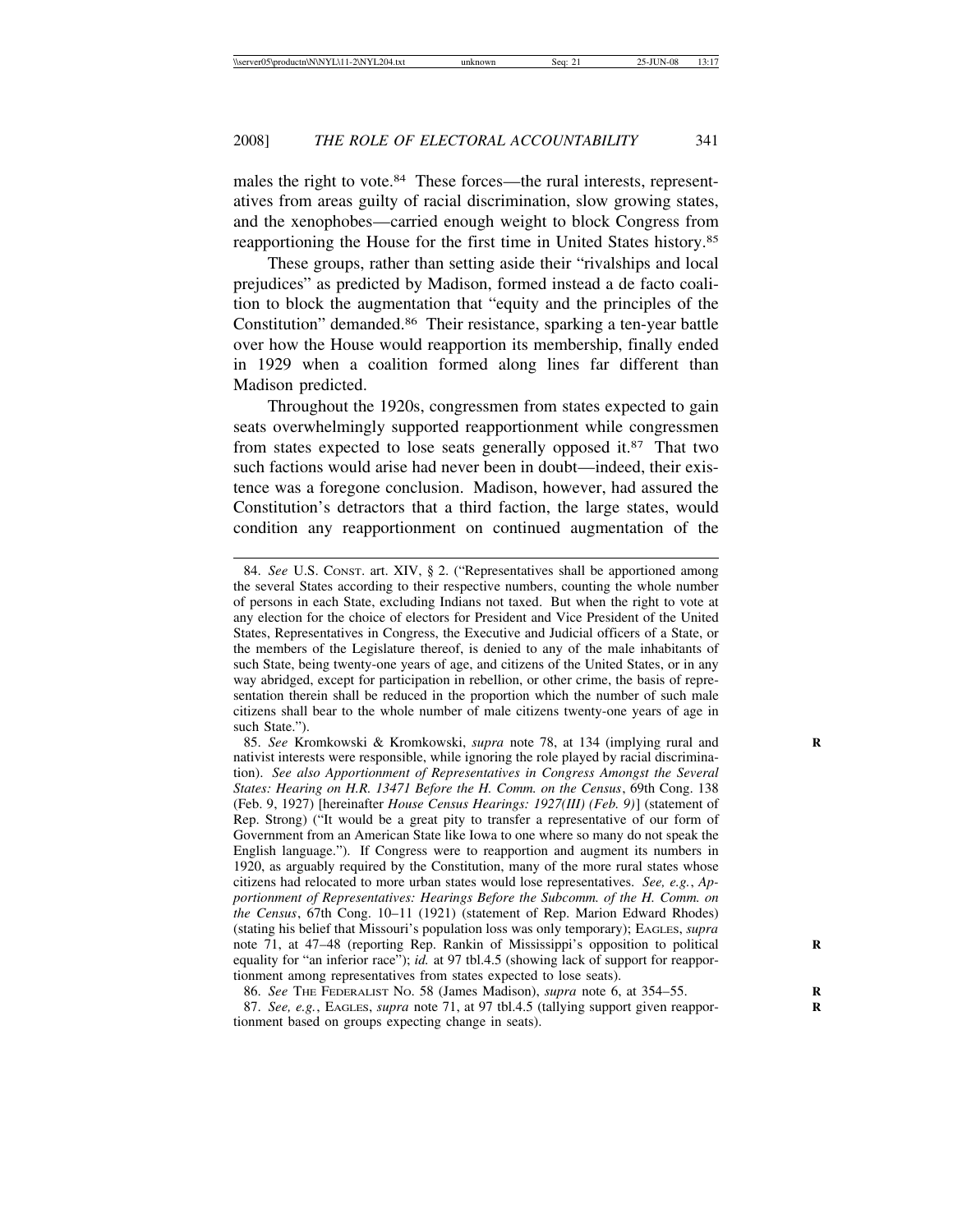House.<sup>88</sup> With the Apportionment Act of 1929,<sup>89</sup> no such faction arose.90

Instead of a coalition between large States and fast-growing ones, the Apportionment Act of 1929 represented a compromise between the drastically under-represented urban areas and the various groups that had opposed reapportionment and augmentation over the preceding decade. For representatives from fast growing states that had suffered through almost a decade of under-representation, the act was accepted out of pure desperation.<sup>91</sup> For the discriminatory southern states, the xenophobes, and the rural representatives of urban states, the Act allowed them to fight another day. Although Congress failed to exclude immigrants from the census tally as some demanded,<sup>92</sup>

90. In fact, New York, the nation's largest state delegation, voted in favor of reapportionment with no further augmentation. *See House Passes Bill for Reapportioning*, N.Y. TIMES, Jan. 12, 1929, at 1; 1990 CENSUS OF POPULATION AND HOUSING, *supra* note 66 at 3–4 tbl.3 (tallying number of representatives for each state after reapportionments). *See also House Census Hearings: 1927(III) (Feb. 9)*, *supra* note 85, at 136 (statement of Rep. Rankin) (stating that the 1921 reapportionment bill was **R** recommitted to committee by a margin of only four votes, with support coming primarily from the large States).

91. *See Apportionment of Representatives in Congress Amongst the Several States: Hearings on H.R. 111, H.R. 398, H.R. 413, and H.R. 3808 Before the H. Comm. on the Census*, 69th Cong. 29 (Feb. 25, 1926) [hereinafter *House Census Hearings: 1926 (Feb. 25)*] (statement of Rep. John B. Sosnowski) (when asked by Rep. Rankin whether he supported Rep. Fitzgerald's bill which fixed the House at 435 members, Rep. Sosnowski replied, "I am in favor of anything that will give my people a fair representation."); *id.* at 16–17 (statement of Rep. Fitzgerald) (indicating that what he really cared about was reapportionment); EAGLES, *supra* note 71, at 72 (noting that California's 10th district contained 1,250,000 people compared to 10 Missouri districts with less than 180,000); Rep. John Q. Tilson, *Wants No Increase of House Members*, Op-Ed., N.Y. TIMES, Feb. 3, 1929, at 51 (opinion piece by Republican Leader of the House of Representatives decrying the failure to reapportion as raising the specter of the "rotten borough" system); *House Passes Bill for Reapportioning*, N.Y. TIMES, Jan. 12, 1929, at 1 (claiming New York's delegation supported the bill, even though it stood to lose seats). The observation by the Times—a vocal advocate for reapportionment with no further augmentation—that New York would lose a Representative was completely unsubstantiated. *See* 1990 CENSUS OF POPULATION AND Housing, *supra* note 66 at 3-4 tbl.3 (showing New York actually gained representatives, moving from 43 to 45); *Oppose a Bigger House*, Editorial, N.Y. TIMES, July 26, 1920, at 7 (setting forth the Times' position on the apportionment debate). Indeed, a portion of the debate over apportionment in the House revolved around excluding aliens from the census in order to prevent New York and other states from *gaining* seats. EAGLES, *supra* note 71, at 50–51. **R**

92. Rep. Homer Hoch of Kansas went so far as to introduce a joint resolution in the House to amend the Constitution to exclude aliens from apportionment. *See To Amend the Constitution: Hearing on H.J. Res. 102 & H.J. Res. 351 Before the Comm. On the Judiciary*, 70th Cong. 19 (1921); *Ku-Kluxing the Constitution*, N.Y. TIMES,

<sup>88.</sup> *See supra* note 57. **R**

<sup>89.</sup> Act of June 18, 1929, ch. 28, § 22, 46 Stat. 21, 26–27 (codified as amended at 2 U.S.C. § 2a (2000)).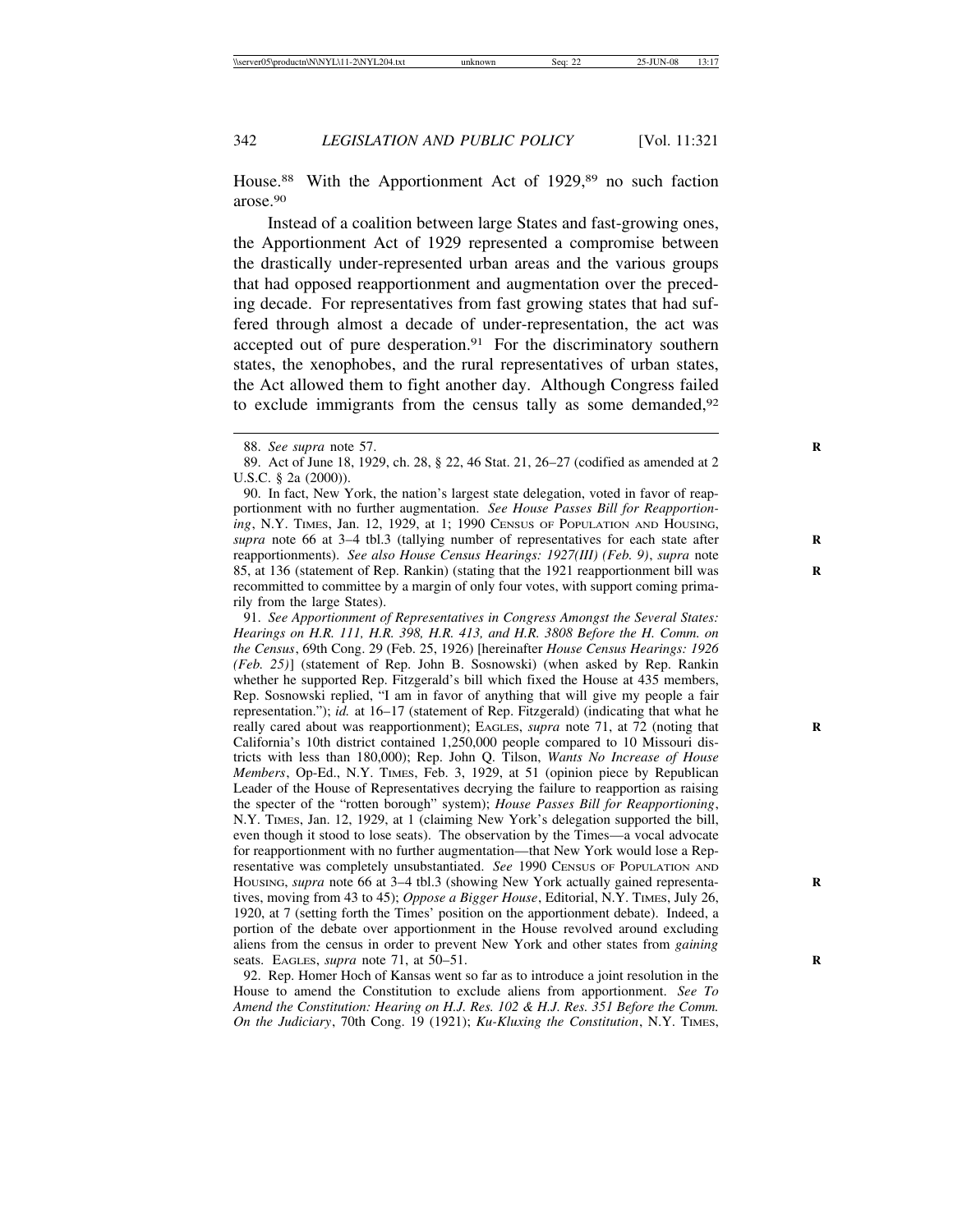Congress removed the restrictions on gerrymandering and the requirements of one-person, one-vote which it had imposed in prior years.<sup>93</sup> As such, state legislatures could return to the old system of geographic redistricting. Without this compromise, rural and discriminatory representatives had little hope of ameliorating the effects of any reapportionment plan. With the restrictions on gerrymandering removed, though, rural representatives from states standing to gain from redistricting could take the urban-rural conflict to the state legislature while discriminatory states could water down the voting power of geographically concentrated racial minorities by splitting them into separate districts<sup>94</sup>

# *2. The Unchecked Faction—the Opponents of Augmentation*

Any increase in political equality will naturally have a class of political losers—namely those who had previously enjoyed an unfair level of influence in the system. Although this included slow growth states, rural interests, and states guilty of racial discrimination, for these factions the central issue presented by the Act was reapportionment, not augmentation. It was a fourth group, the political party bosses and the Representatives themselves, who stood to lose from continued augmentation.95 This group saw in the Reapportionment crisis of the 1920s an opportunity to halt the continued expansion of the House.

The chairman of the House Census Committee, Rep. E. Hart Fenn of Connecticut,<sup>96</sup> used his position to push through two separate

94. Arguably this was an acceptable compromise, from the Southern point of view, since some Northern representatives had recently sought to enforce the 14th Amendment's anti-discrimination seat-stripping provision against these states. *See supra* notes 83 & 84 and accompanying text; EAGLES, *supra* note 71, at 46–47 (discussion of Rep. Tinkham of Massachusetts pressing of the issue of enforcing the 14th Amendment). Although *de jure disenfranchisement* violated the Constitution, *de facto disenfranchisement* through the artful drawing of districts did not.

95. *See infra* notes 118–128 and accompanying text.

96. Chairman Fenn hailed from Connecticut during the peak of the J. Henry Roraback political machine. Roraback effectively controlled the entire state of Connecticut from the 1910s up until the Depression era. *See generally* John D. Buenker, *The Politics of Resistance: The Rural-Based Yankee Republican Machines of Connecticut and Rhode Island*, 47 NEW ENG. Q. 212 (1974) (providing a thorough discussion of the Roraback political machine); Lane W. Lancaster, *The Background of a State "Boss" System*, 35 AM. J. SOC. 783 (1930) (describing the functioning of the Rora-

May 24, 1929 (reporting that Sen. Sackett of Kentucky proposed excluding aliens as well).

<sup>93.</sup> *See* Wood v. Broom, 287 U.S. 1, 6–7 (1932) (holding the anti-gerrymandering and equality of population provisions of the 1911 Act expired when Congress passed the Act of 1929); EAGLES, *supra* note 71, at 80–81 (describing Rep. Daniel Reed of **R** New York's attempt to avoid invalidating these restrictions).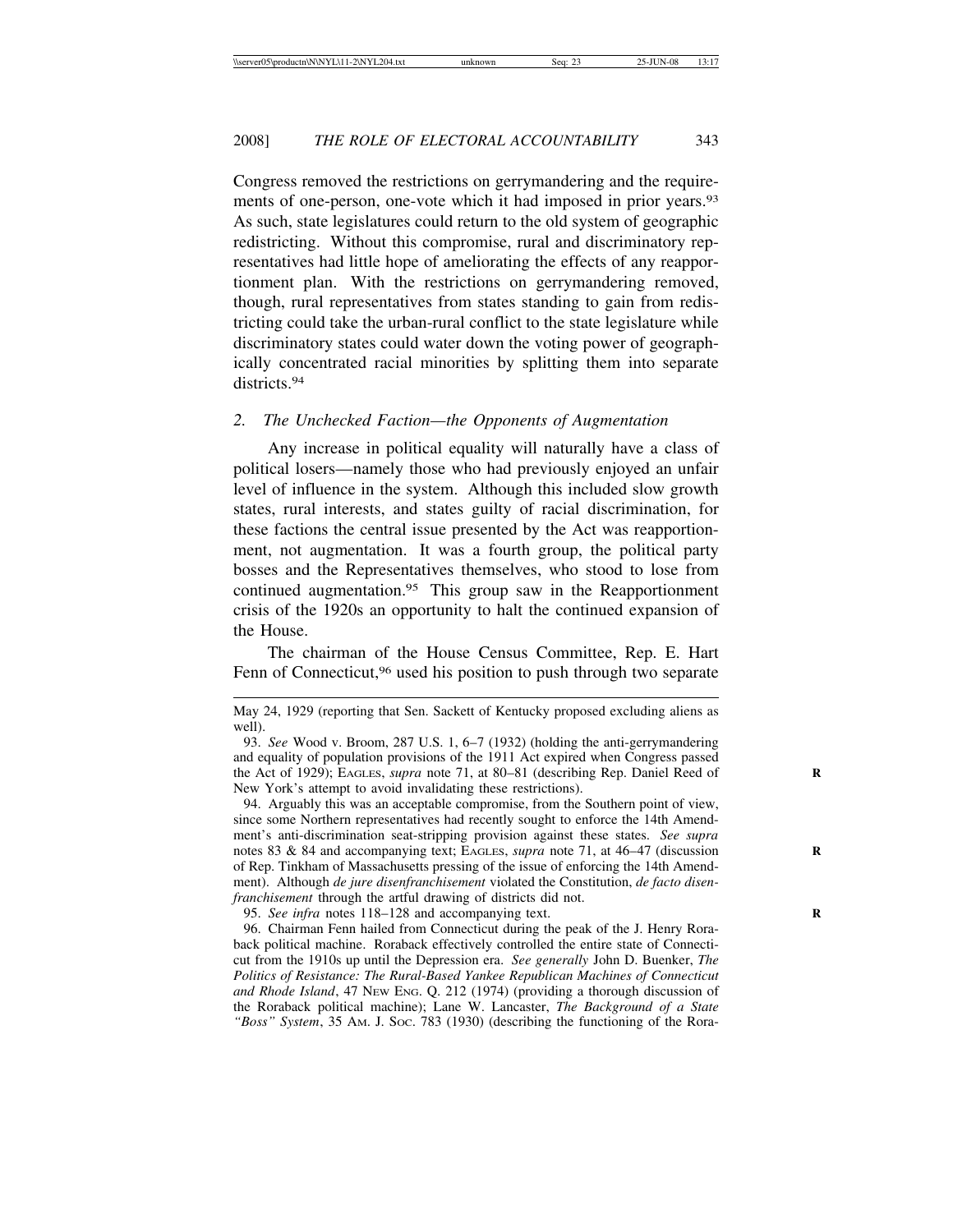anti-democratic "riders" to the Apportionment Act.<sup>97</sup> The first riders eliminated the restrictions on at-large congressional seats originally enacted in 1842,<sup>98</sup> abolished the one person, one vote requirement adopted in 1872,99 and gutted the anti-gerrymandering provisions adopted in 1901.100 The second rider, and the one of most concern for this Article, fixed the size of the House at 435 members.101

Proponents of this Act put forth five distinct arguments for ending 140 years of Congressional expansion.102 The charges exhibited against an increased House were: (1) the House would become unmanageable;<sup>103</sup> (2) any increase in number would require smaller

97. *See* EAGLES, *supra* note 71, at 72 (discussing how Fenn, without comment or **R** discussion struck the anti-gerrymandering provisions from his own bill minutes before the final House vote); Act of June 18, 1929, ch. 28, § 22, 46 Stat. 21, 26–27 (1929) (failing to renew numerous federal guarantees on voter equality). *See also* Wood v. Broom, 287 U.S. 1, 6–7 (discussing the Act's omission of previous restrictions on district composition); Tucker, *supra* note 67, at 377 (mentioning how the Act of 1929 allowed the states to return to unregulated elections). The final apportionment bill was fittingly referred to as the Fenn Bill. *See House Passes Bill for Reapportioning*, N.Y. TIMES, Jan. 12, 1929, at 1. Referring to these aspects of the bill as "riders" is somewhat inaccurate as the revocation of these federal regulations on congressional apportionment occurred through the *absence* of language that had existed in past apportionment amendments. A more accurate label would be akin to a "rider by omission."

98. Act of June 25, 1842, ch. 47, § 2, 5 Stat. 491 (1842). *See generally* Paul E. McGreal, *Unconstitutional Politics*, 76 NOTRE DAME L. REV. 519, 605–41 (discussing the Act of 1842 and Congress's failure to enforce its provisions when a handful of states refused to comply with its requirements).

99. Act of Feb. 2, 1872, ch. 11, § 2, 17 Stat. 28 (1872). *See* Tucker, *supra* note 67, **R** at 376.

100. Act of Jan. 16, 1901, ch. 93, § 3, 31 Stat. 733, 734 (1901). *See infra* tbl.1 (highlighting districts created by the elimination of these requirements).

101. *See* Act of June 18, 1929, ch. 28, § 22, 46 Stat. 21, 26–27 (1929).

102. *See* Yates, *supra* note 62, at 183–85 (briefly canvassing the arguments against **R** expansion of the House).

103. *See, e.g.*, *House Census Hearings: 1926 (Feb. 25)*, *supra* note 91, at 20–23 **R** (statement of Rep. Barbour, author of one of the bills which would have fixed the size of the House). Of the objections against the expansion of the House, it is the claim of an unwieldy mob, see EAGLES, *supra* note 71, at 40, that rings the most true to our modern ears. The number of members in the House had increased five-fold over the preceding 140 years, from 65 members to 435. 1990 CENSUS OF POPULATION AND HOUSING, *supra* note 66, at 3-4 tbl.3. This increase, some contended, had created a legislative body that was inefficient and unwieldy. *See EAGLES*, *supra* note 71, at 40. With this increase in size came an increase in rules to control the body and a shift in

back machine. *See also Last "Party Boss"*, WASH. POST, May 20, 1937, at 6 ("Few political bosses . . . ever held such complete control over a State-wide political machine as did Roraback."). His control over the state was so complete that he was rumored to have directed the state legislature from his hotel room. Buenker, *supra*, at 213. Roraback's political machine collapsed in 1937 after he committed suicide with a pistol while on a hunting retreat. *See J. Henry Roraback Kills Self by Shot*, N.Y. TIMES, May 20, 1937, at 1.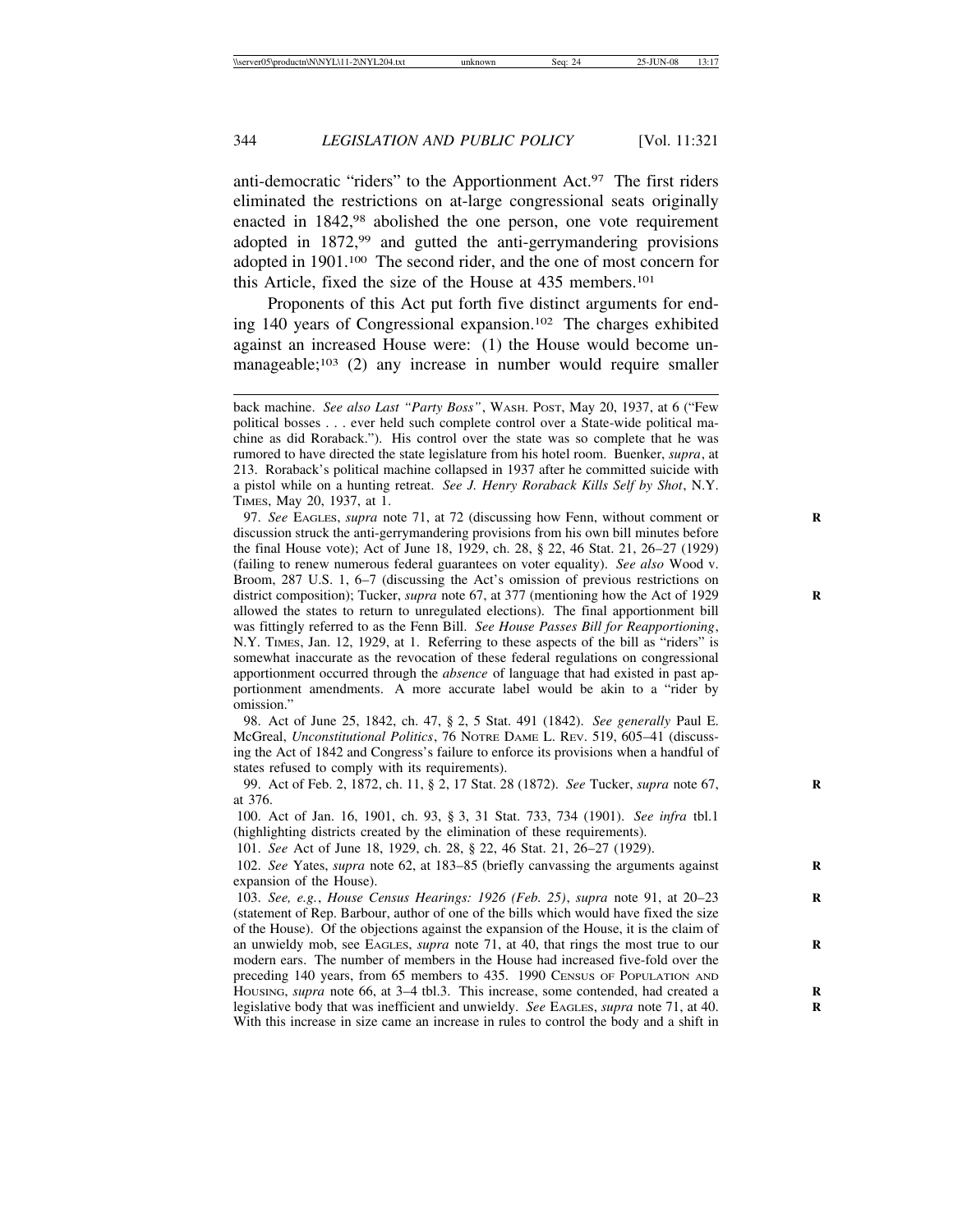desks for the members and additional office space;<sup>104</sup> (3) additional Representatives were too costly;<sup>105</sup> (4) an increase in membership would result in only marginal gains in representation;<sup>106</sup> and (5) the current size of the House already served to undermine the deliberative nature of the assembly.107

Each of these arguments, when analyzed, fails to stand up to scrutiny. For example, when pressed, supporters of the scheme repeatedly admitted that the large House ran efficiently,108 far smoother

business from the floor to subcommittee, while the time allocated for speeches on the floor by individual members diminished. *See infra* note 107. Furthermore, as the size increased, the number necessary for a quorum increased as well. *See Apportionment of Representatives in Congress Amongst the Several States: Hearing on H.R. 13471 Before the Comm. on the Census*, 69th Cong. 49 (Jan. 19, 1927) [hereinafter *House Census Hearings: 1927(I)*] (statement of Rep. Rankin) (stating a belief that a lot of the opposition to augmentation lay in the tendency of Representatives to miss votes, which they would be able to do less frequently if the quorum number increased with a larger House). Finally, some Representatives claimed any further increase in numbers threatened "boss rule" and centralized control in the hands of the few. EAGLES, *supra* note 71, at 40. In short, proponents of a fixed-size House echoed Madison's warning on the dangers posed by large assemblies. *See supra* note 41 and accompanying text. 104. *See, e.g.*, *Oppose a Bigger House*, Editorial, N.Y. TIMES, July 26, 1920, at 7 (citing a lack of floor space and narrow seats as reasons to oppose an increase in size); *Congress Reapportionment*, WASH. POST, Mar. 7, 1926, at ES1 (reporting the replacement of individual seats with benches akin to the House of Commons); Guy-Harold Smith, *Changed Political Map Awaits Census of 1930*, N.Y. TIMES, Feb. 17, 1990, at 153 (stating the physical limitations of current office space proved the House was of sufficient size). In prior years, each Representative had a personal desk on the floor of the House Chamber. As its membership grew, the House was forced to replace these desks with communal tables and "plain seats." *See Apportionment of Representatives: Hearings Before the Subcomm. of the H. Comm. on the Census*, 67th Cong. 19 (June 28, 1921) (statement of Rep. Theodore E. Burton) (claiming that Representatives once would work at their desks until debate turned to an issue which caught their attention, at which point they would join in the debate).

105. *See Fight on Increase Begins in House*, N.Y. TIMES, Jan. 19, 1921, at 2 (stating that the chief argument against augmentation lay in its expense, estimated to be \$1,000,000 a year, plus a \$500,000 outlay to increase the size of the House Office Building); EAGLES, *supra* note 71, at 40 (stating that Rep. Samuel Brinson of North Carolina proposed Congress simply increase the clerical help while retaining the existing number of representatives).

106. *See EAGLES, supra* note 71, at 39 (noting Rep. Fairfield's argument that if there was any justification to halting growth of the House at 500, there was no justification for increasing to 483, so therefore the House should remain at 435).

107. *See Apportionment of Representatives in Congress Amongst the Several States: Hearings on H.R. 13471 Before the Comm. on the Census*, 69th Cong. 140–43 (Feb. 16, 1927) [hereinafter *House Census Hearings: 1927(II) (Feb. 16)*] (statement of Rep. Beedy) (claiming the House had already reached the point where it was no longer a deliberative body, speech on the floor had been limited, and most business was now conducted in committee rooms).

108. *See, e.g.*, *House Census Hearings: 1926 (Feb. 25)*, *supra* note 91, at 23 (state- **R** ment of Rep. Barbour) (admitting when pressed by Rep. White that the House "functioned well" and had become more efficient over his four terms in office); *House*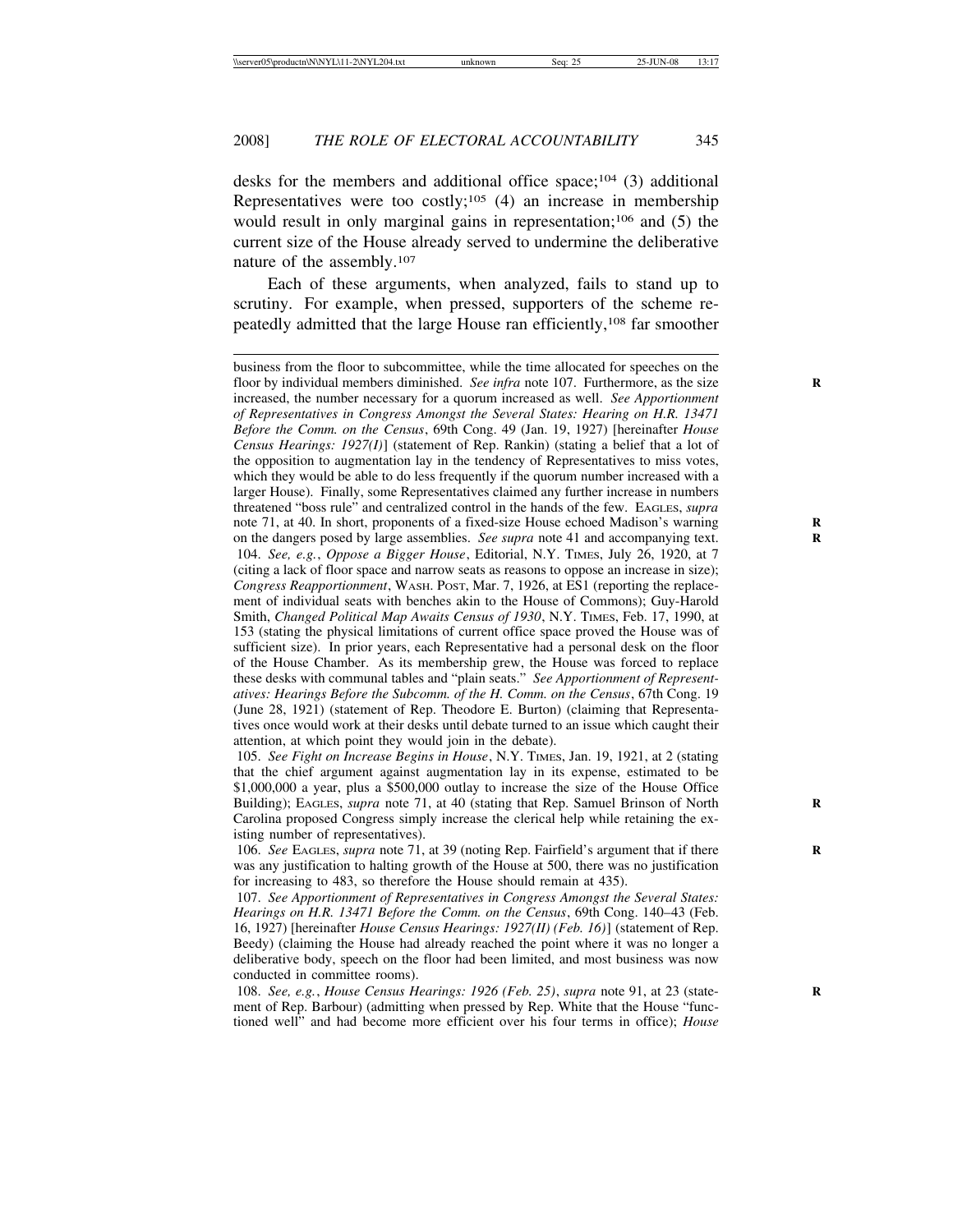than the Senate, which was the true impediment to legislation.109 They also conceded that this view was held by the country in general.110 As for the issue of adequate office space, Congress had faced the problem for almost as long as the post-1920 reapportionment impasse.111 This justification became moot, though, when Congress authorized a second Office Building less than a month before passing the Apportionment Act of 1929.112 The third charge leveled against a

109. *See, e.g.*, *Apportionment of Representatives in Congress Amongst the Several States: Hearings on H.R. 13471 Before the Comm. on the Census*, 69th Cong. 123 (Feb. 2, 1927) [hereinafter *House Census Hearings: 1927(II) (Feb. 2)*] (statement of Rep. Brigham) (stating that the country shared his belief that the House outperformed the Senate); *Apportionment of Representatives in Congress Amongst the Several States: Hearings on H.R. 13471 Before the Comm. on the Census*, 69th Cong. 135 (Feb. 9, 1927) [hereinafter *House Census Hearings: 1927(II) (Feb. 9)*] at 135 (statement of Rep. Strong) (stating the House considered legislation more quickly and carefully than the Senate). Opponents of augmentation were left with no option other than to concede the House's place as the efficient branch of Congress. *See House Census Hearings: 1926 (Mar. 4), supra* note 108, at 32–37 (statement of Rep. Blanton) (opposing augmentation but agreeing the House functioned better than the Senate).

110. *See House Census Hearings: 1926 (Feb. 25)*, *supra* note 91, at 16 (statement of **R** Rep. White) (taking issue with Rep. Fitzgerald's claim that the House was too large by observing that the general consensus of the country was that it outperformed the Senate, even though it was significantly larger); *id.* at 16 (statement of Rep. Fitzgerald) (conceding the point, while backpedaling by claiming he was just referring to what he believed to be the general opinion in the country and that he himself would not stand in the way of an increase); *House Census Hearings: 1926 (Mar. 4)*, *supra* note 108, at 41 (statement of Rep. White) (rebuking Chairman Fenn by calling his attention to the fact that no one believed the Senate to be more efficient than the House). Furthermore, if the House had indeed reached the point where, in Madison's words, passion had wrestled the scepter from reason, their argument would have justified only a *pause* in augmentation until the number was no longer sufficient to ensure the safety, knowledge of local issues, and diffuse sympathy with the whole society. *See supra* notes 55–62 and accompanying text (showing that Madison himself recognized a need for a balancing test in determining the proper size of the House).

111. *See, e.g.*, *Oppose a Bigger House*, N.Y. TIMES, July 26, 1920, at 7.

112. *See Coolidge Gets Bill for Annex of House*, WASH. POST, Jan. 8, 1929, at 20; *see also* WILLIAM C. ALLEN, HISTORY OF THE UNITED STATES CAPITOL: A CHRONICLE OF DESIGN, CONSTRUCTION, AND POLITICS 407 (2001) (identifying March 4, 1929, as the day when \$8.4 million was finally appropriated for the new building). This sum although significant in 1929 dollars—amounted to just a fraction of the \$115,000,000 authorized by Congress that year for the public building program in the nation's capitol. *See* Richard N. Elliot, *A New Policy Governs Our Public Building*, N.Y. TIMES,

*Census Hearings: 1927(II) (Feb. 16), supra* note 107, at 140–43 (statement of Rep. Beedy) (admitting that a larger House would not necessarily be inefficient after stating that he was "very much in favor" of limiting the size of the House). Although Rep. Blanton did present a situation he claimed indicated a mob mentality in the House (members yelling for a vote on a bill), Rep. Kahn pointed out that the vote in question was being taken late on a Saturday afternoon before the House adjourned. *See Apportionment of Representatives in Congress Amongst the Several States: Hearings Before the H. Comm. on the Census*, 69th Cong. 37 (Mar. 4, 1926) [hereinafter *House Census Hearings: 1926 (Mar. 4)*].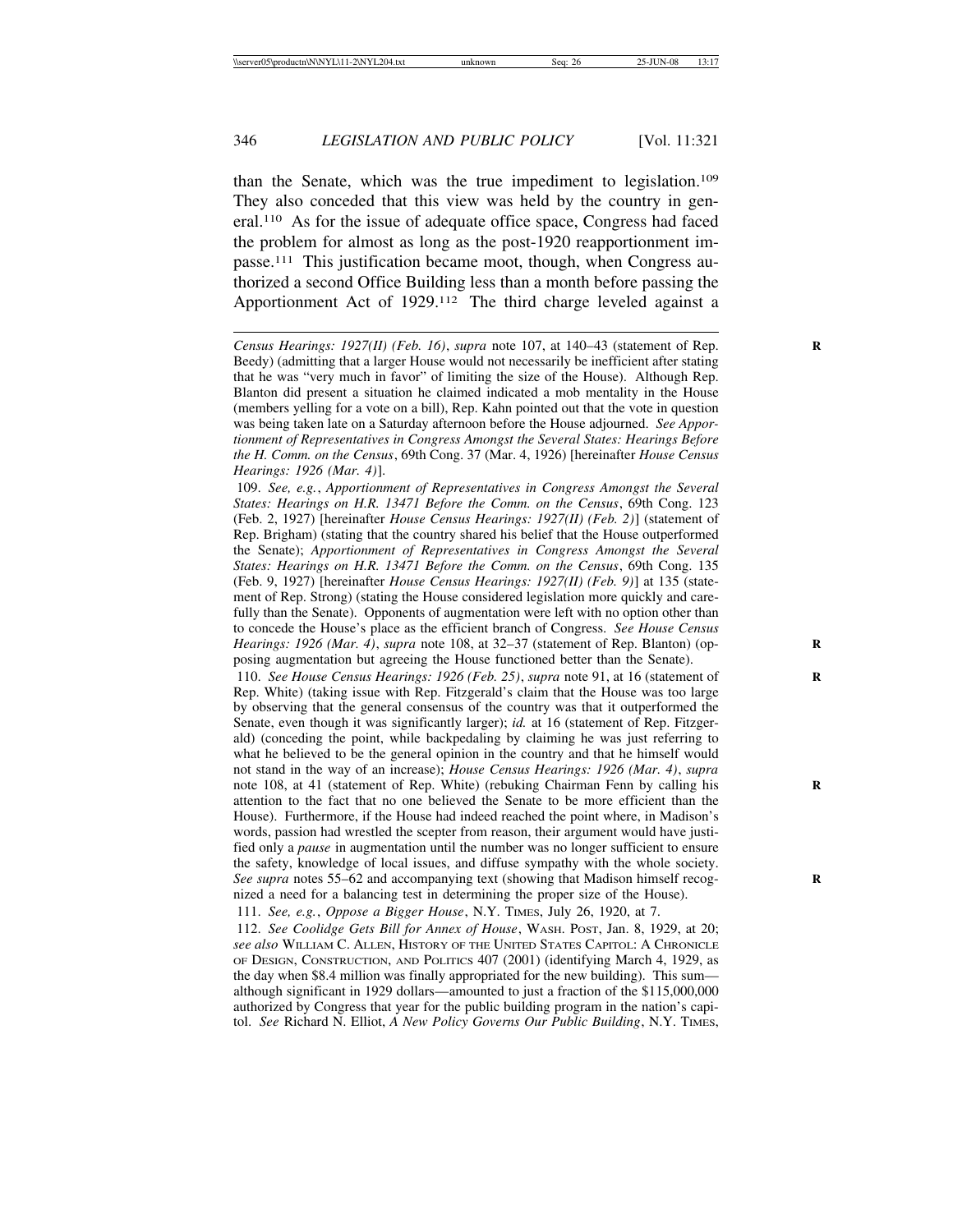larger House, the added expense of additional members, was equally transparent. Proponents of this position argued the money could instead be spent on additional clerks for the existing members—alleviating them from the need to handle routine work, such as directly addressing their constituents' needs.<sup>113</sup> This argument, although technically accurate, served only to legitimize their opponent's claim that the primary faction in favor of a fixed-size House was the self-serving Representatives.114 As for the argument that the representation gains from augmentation would be only marginal, this charge focused only on the gains which the 1930 augmentation would bring. Although the addition of forty-eight members proposed in 1921 amounted to only a 10% increase,115 such an argument could have been applied to any census in the nation's history—what may only have been a 10% increment after any given census had grown the House from 103 to 435. Finally, it was argued that the size of the House had undermined the deliberative nature of this branch of the legislature by taking work away from the main chamber floor and into committees.<sup>116</sup> The central problem with this argument was its complete disconnect from re-

114. *See House Census Hearings: 1927(II) (Feb. 2)*, *supra* note 109, at 124–25 **R** (statements of Reps. Lozier & Brigham) (arguing that history showed that those who opposed popular government continuously sought to confine the size of legislatures). *See also House Census Hearings: 1927(II) (Feb. 16), supra* note 107, at 144 (statement of Rep. Beedy) (stating that he favored a smaller House because it would allow Members to "more exactly" reflect the views of their constituents). This nonsensical statement misses entirely the effect of increasing a constituency—the picture of the people's opinions becomes more grainy and generalized. The only voices that grow clearer are those of the Representatives.

115. *See Fight Increase in Congressmen*, L.A. TIMES, Jan. 18, 1921, at I5.

116. *See, e.g.*, *House Census Hearings: 1927(II) (Feb. 16)*, *supra* note 107, at 143 **R** (statement of Rep. Beedy) (claiming each augmentation decreased the ability of individual representatives to speak on the floor of the House, turning them into "a smaller cog in the big wheel").

Aug. 11, 1929, at XX11 (reporting allocation of \$115,000,000 for public buildings in the national capitols). Today, three buildings, rather than one, are used by a House of Representatives which has not added a single member since 1929: the original Cannon House Office Building built in 1908, the Longworth House Office Building completed in 1933, and the Rayburn House Office Building which was finished in 1965, not to mention two additional buildings now designated for House staff. *See* Architect of the Capitol, The Congressional Office Buildings—Overview, http://www.aoc. gov/cc/cobs/index.cfm (last visited Jan. 7, 2008).

<sup>113.</sup> *See House Census Hearings: 1926 (Mar. 4)*, *supra* note 108, at 35 (statement of **R** Rep. Thomas L. Blanton) (stating that a clerk could do half his work and that no Congressman should have to respond to requests from constituents, including veterans). *But see id.* (statement of Rep. White) (disagreeing with Blanton by stating that it was a Representative's conscientious duty to take up such matters personally).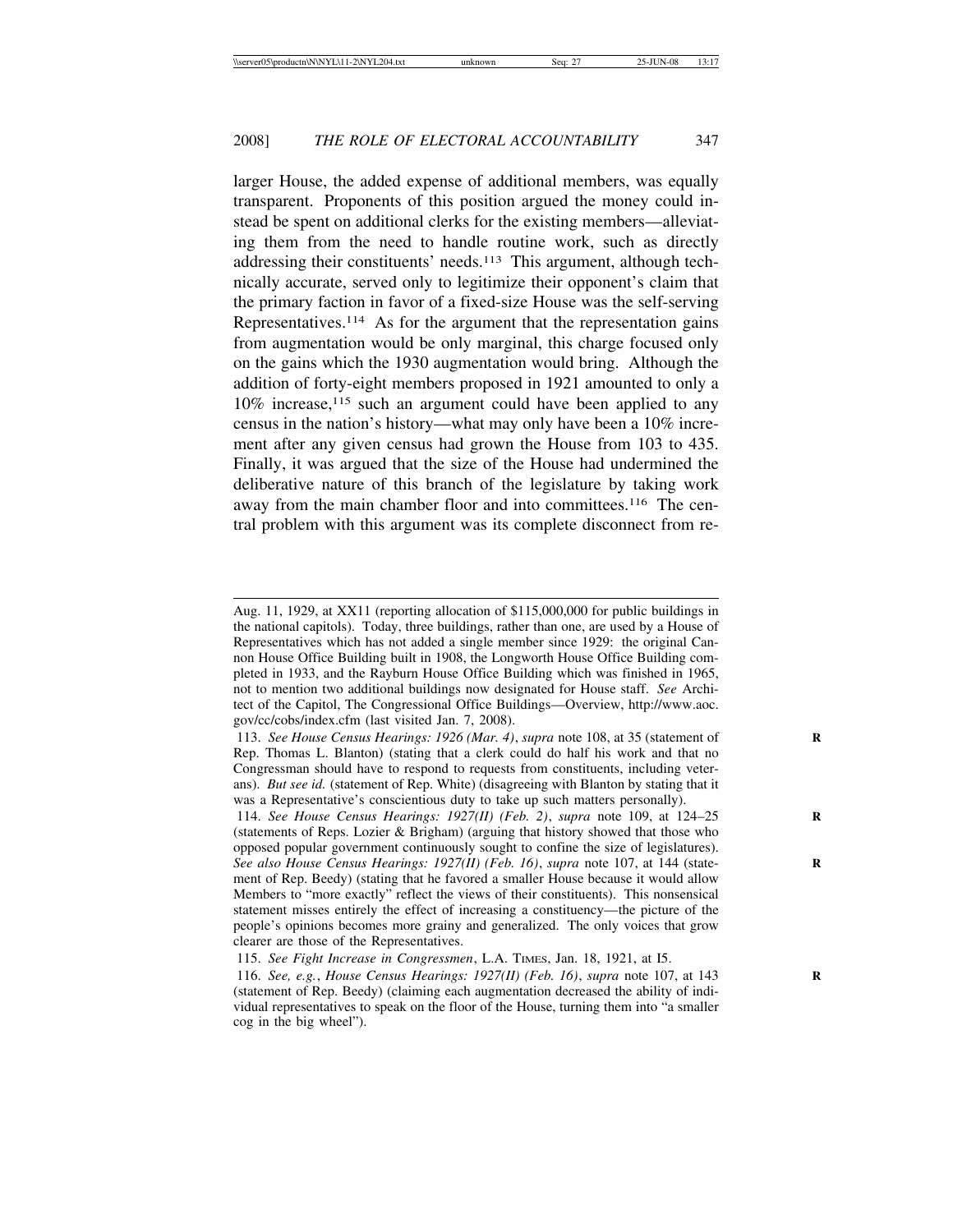ality. If the House had ever actually operated in such a manner, Representative Beedy argued it had long since ceased to do so.<sup>117</sup>

# *3. Critics of the Apportionment Act*

Critics of the proposal offered their own explanation for why some opposed further augmentation of the House. They saw the attempt to fix the size of the House as a blatant power grab by the political machines which were slowly losing control over the increasingly numerous Representatives.<sup>118</sup>

In the decades prior to the Apportionment Act of 1929, the nation had slowly evolved its political systems in the direction of fairness and equality in a period commonly dubbed the Progressive Era.119 By the 1920s, Progressive Era reforms had begun to take their toll on the political machines, with the fight making it all the way to the floor of Congress.120 The Senate itself engaged in a bitter battle over charges that a significant number of its members were in the pockets of party

<sup>117.</sup> *See id.* at 140–43 (statement of Rep. Beedy) ("The House is already so large that it is no longer a representative body. Because of its size it is impossible to permit real consideration of legislative proposals. That is only possible in committee rooms."). In fact, the system of committees and subcommittees continues to this very day. Some even argued that increasing the size of the House would increase its deliberative nature. *See id.* at 142–43 (Rep. Jacobstein) (arguing Rep. Beedy was confused as to the effect of increasing the House and that augmentation would actually increase a Representative's voice on bills). By increasing the total number of Representatives, the workload of each individual member would diminish, allowing them additional time to sit in on and offer their view in other committees. Although the increased debate would not occur on the *floor*, it would occur. *Id.*

<sup>118.</sup> *See* EAGLES, *supra* note 71, at 38 (describing how one Representative warned that lobbyists and the machine politicians opposed enlarging the House because they feared losing control of it); *House Census Hearings: 1927(II) (Feb. 2)*, *supra* note 109, at 124–25 (statements of Reps. Lozier & Brigham) (stating that throughout his- **R** tory, those who opposed popular government had sought to confine legislatures to an easily controllable size).

<sup>119.</sup> *See* David B. Magleby, *Let the Voters Decide? An Assessment of the Initiative and Referendum Process* 66 U. COLO. L. REV. 13, 14–17 (1995) (discussing the increase of democratic devices during the Progressive Era).

<sup>120.</sup> *See* Peter Swenson, *The Influence of Recruitment On the Structure of Power in the U.S. House, 1870–1940*, 7 LEGIS. STUD. Q. 7, 7, 16, 21–26 (describing the revolt against the political machines, which had placed "machine congressmen" into the House while turning the Senate into a federation of political bosses, between 1900–1940); George W. Norris, *Senator Norris Proposes a Remedy for the Condition Which Permits a Small Minority to Hold Up and Disrupt the Business of Legislation— He Would Eliminate the Short Session of Congress*, N.Y. TIMES, Mar. 13, 1927, at XX1 (describing the corruption in the Senate, the control the Pennsylvania political machines held over the primary process, and the filibuster by a minority of Senators which prevented the Senate from purging itself of this corruption).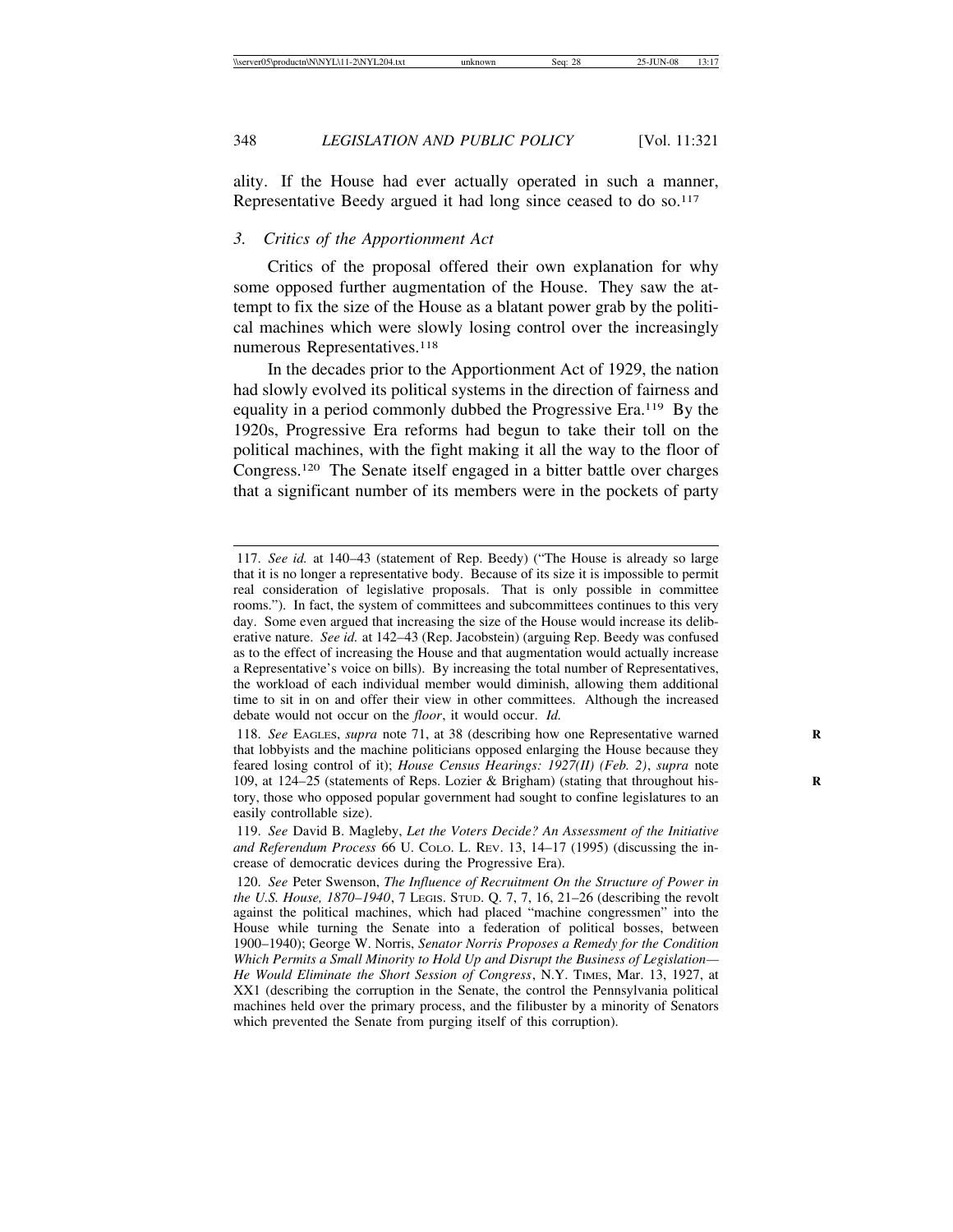bosses.121 Into this mix was thrown the issue of augmenting the House of Representatives.

As Madison noted, the ease with which a legislature may be bribed is inversely proportional to its number—the more numerous the body, the less susceptible it will be to corruption and "combination for improper purposes."122 Indeed, Madison advocated a confederated republic specifically because such a system would more effectively guard against corruption and intrigue by the few.123 Increasing the House would weaken the party bosses by simultaneously increasing the number of representatives that would have to be bribed and the geographic area from which general election "votes" would have to be delivered. Given that Chairman Fenn hailed from Connecticut during the reign of J. Henry Roraback—one of the most effective party bosses in United States history<sup>124</sup>—it is perhaps not surprising that he stubbornly insisted throughout the 1920s that the size of the House be fixed at 435 and that the bill which eventually passed even bore his name.125

Although there is little hard evidence to prove the role political machines played in pushing to end augmentation, circumstantial evidence points solidly in their direction. The arguments put forth against augmentation had little connection to the underlying facts.126 The Chairman of the House Committee came from a state where every political office was doled out by one of the most powerful "party bosses" in U.S. history.127 And finally, House members claimed in Congressional testimony that the political machines were behind the portion of the bill freezing the size of the House.128 Together, this

123. *See* THE FEDERALIST No. 10 (James Madison), *supra* note 6, at 57; *see supra* notes 16–26 and accompanying text.

124. *See supra* note 96. **R**

125. *See House Passes Bill for Reapportioning*, N.Y. TIMES, Jan. 12, 1929 at 1.

126. *See supra* notes 102–17 and accompanying text.

<sup>121.</sup> *See, e.g.*, Norris, *supra* note 120; Magleby, *supra* note 119, at 16 (discussing the direct election of U.S. Senators in order to reduce the influence of state legislatures dominated by corrupt party system); Swenson, *supra* note 120, at 16.

<sup>122.</sup> THE FEDERALIST NO. 55 (James Madison), *supra* note 6, at 338. *See also* THE FEDERALIST No. 22 (Alexander Hamilton), *supra* note 6, at 128–29 (recognizing that one of the weaknesses of a republic is that those elected by the people "may find compensations for betraying their trust . . . exceed the proportion of interest they have in the common stock, and to overbalance the obligations of duty").

<sup>127.</sup> *See supra* note 96 (noting influence of the Roraback machine); *see also supra* note 97 (noting that Rep. Fenn was also responsible for the removal of the anti-gerrymandering provisions which had existed for decades).

<sup>128.</sup> See supra note 118. In one notable exchange, Reps. Lozier and White presented a convincing argument against limiting the House to 435 which appeared to win over the majority of the committee. *See House Census Hearings: 1927(II) (Feb. 2)*, *supra* note 109, at 126–27. Rep. Jacobstein then proposed amending the reappor- **R**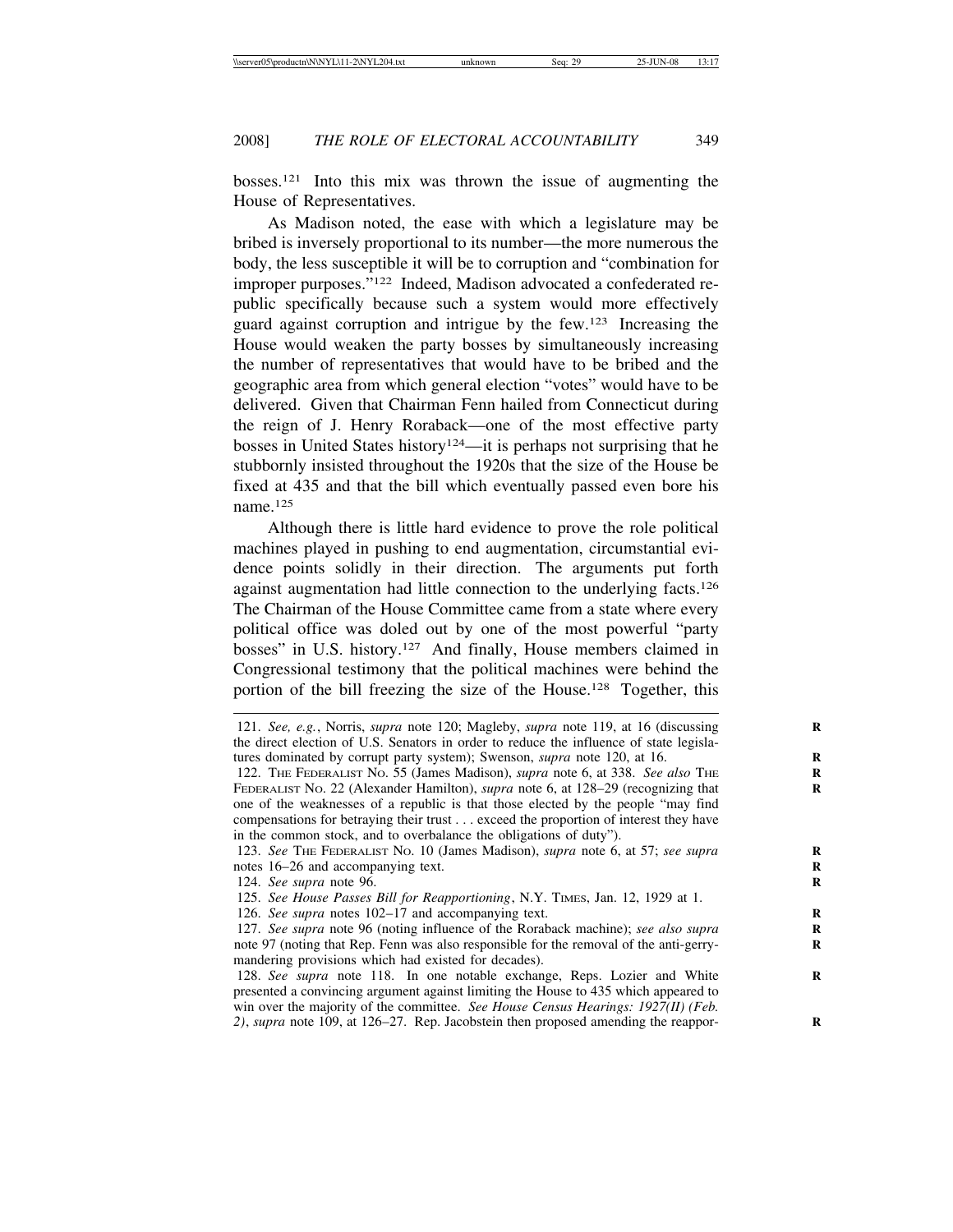evidence throws a cloud of suspicion on the underlying motivation for fixing the House at 435 members. Although we cannot determine with certainty the true motivation behind the Apportionment Act of 1929, as I explain below, its effects on our political system are clear.

### $II$ .

# SUPER SIZE ME

By exploiting the flexible ratio of representation, the Apportionment Act of 1929 enervated the Constitution's primary guarantee of responsive government. Not surprisingly, the elimination of this precondition for effective government has had a significant effect on our political system. These effects range from procedural issues regarding the actual operation of our political system to more normative issues surrounding the validity of our democracy. I will address each of these in turn.

### *A. Party Power as a Symptom*

Although the idea of self-interested factions lies at the very core of Madison's political theory, Madison failed to anticipate the rise of the *national* political party and the resulting two-party landscape.129 America's current political system, operating as it does outside the theoretical boundaries Madison laid down, has undermined his fundamental assumptions on how the machine would operate. Professors Daryl Levinson and Richard Pildes recently addressed this departure from the intended constitutional channels in their article, *Separation of* Parties, Not Powers.<sup>130</sup> They argue that, as a general matter, Madisonian political theory fails to conceptually describe our current twoparty political system.131 This failure, they believe, lies in the Constitution's inability to cope with unanticipated "[p]olitical competition and cooperation" challenged through two major political parties

131. *Id.* at 2313–14.

tionment bill to remove the 435 limit. *Id.* at 130. Chairman Fenn responded by stating he would be willing to address the issue in "executive session" and immediately moved to end the hearing. *Id.* Rep. White responded that he expected as much and wanted to go on the record as being strongly in favor of a larger House. *Id.* at 130–31.

<sup>129.</sup> *See supra* Part I.A (discussing Madison's belief that a structural barrier to single-faction majorities could be erected by expanding the republic over a greater geographic area).

<sup>130.</sup> Daryl J. Levinson & Richard H. Pildes, *Separation of Parties, Not Powers*, 119 HARV. L. REV. 2312 (2006) (arguing that a realist's perspective of the American political system demands a retooling of the Madisonian system of separation of powers based on separation between the two major parties instead).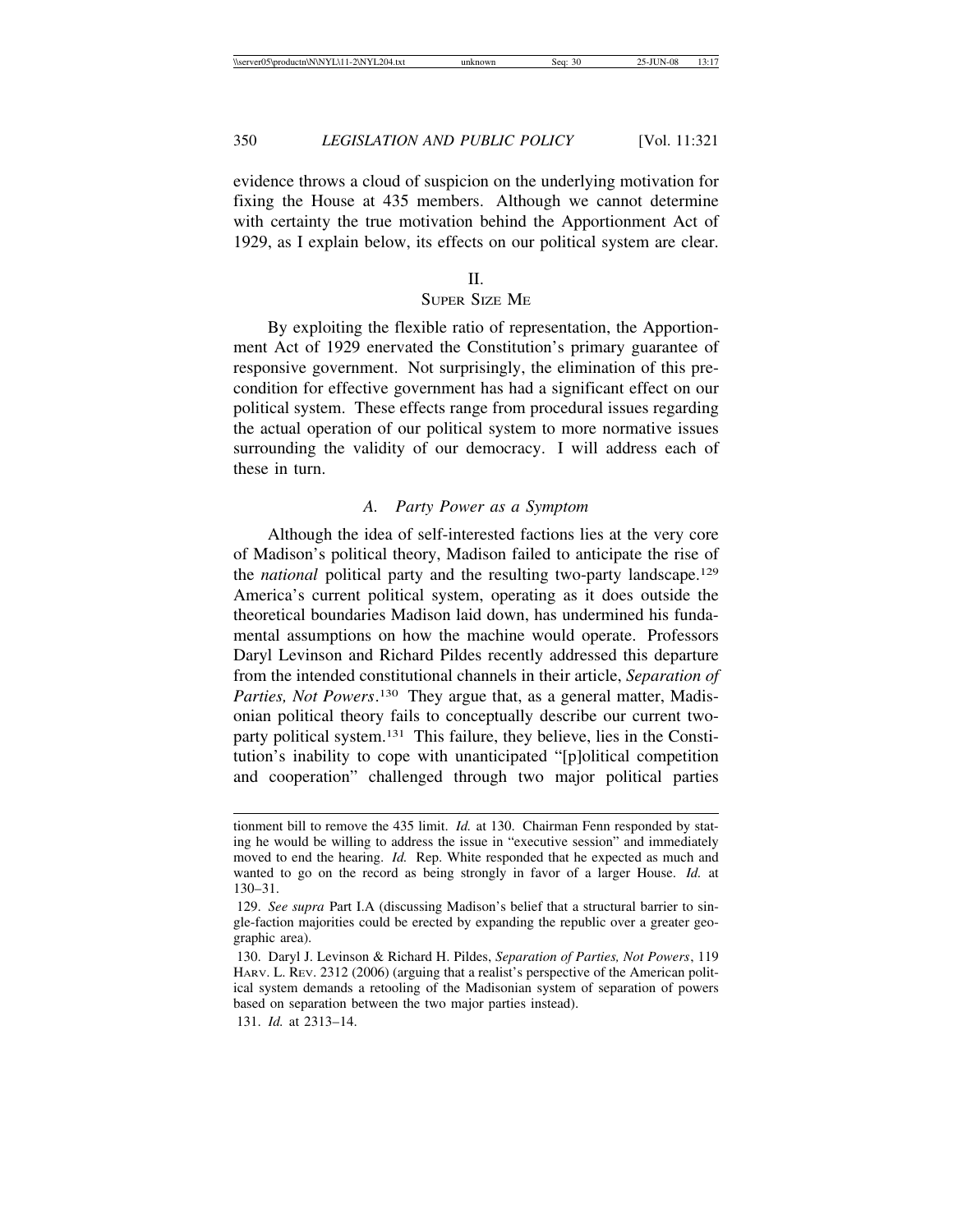"along relatively stable ideological lines."132 Indeed, according to Professors Levinson and Pildes, the rise of party loyalty has created a significant extra-constitutional supplement to the separation of powers, such that "[f]ew aspects of the founding generation's political theory are now more clearly anachronistic" than Madison's conception of competition between the legislative and executive branches.133

Professors Levinson and Pildes premise their observations on the assumption that the failure of the Madisonian system lies in its system of separation of powers, describing this system as a "machine" that has "stopped running."134 Yet, as discussed *infra*, Madison intended the system of divided powers to serve only as an auxiliary control.<sup>135</sup> The primary means of political accountability would lie in frequent competitive elections—a system which would ensure that representatives remained responsive to the electorate. This mechanism of the "machine," though, has broken down.

Since the Apportionment Act of 1929 fixed the size of the House at 435 members, the average member's constituency has increased more than 200%.136 Through accretion, the ratio of representation has reached the level where it is now impossible for the average voter to obtain first-hand knowledge of their representative's character, let alone exert any meaningful level of control over their voting patterns. This barrier to communication is not one-way. Gone are the days when a representative could personally handle requests from military veterans.137 Furthermore, a potential candidate has little hope of reaching voters through face-to-face communication and must instead turn to expensive mass-media advertising.138 District-wide retail politics is no longer viable at the federal level.

<sup>132.</sup> *Id.* at 2313–15.

<sup>133.</sup> *Id.* at 2313.

<sup>134.</sup> *See id.* at 2312–13 & 2313 n.3 (further describing the political origin and meaning of the word "machine").

<sup>135.</sup> *See infra* Part II.B–C.

<sup>136.</sup> *See* BUREAU OF THE CENSUS, U.S. DEP'T OF COMMERCE, PHC-3-1, 2000 CEN-SUS OF POPULATION AND HOUSING II-5 tbl.B (1994), *available at* http://www.census. gov/prod/cen2000/phc3-us-pt2.pdf (reporting a ratio of apportionment population to representative of 280,675 in 1930 to 646,952 in 2000, an increase of roughly 230%). 137. *See supra* note 113. **R**

<sup>138.</sup> In 2004, candidates for the New Hampshire House of Representatives, with a ratio of residents to legislators of 3,250:1, raised on average \$539, while candidates for the California Assembly, with the highest ratio of residents to legislators in the nation at 456,915:1, raised on average \$403,456. *See* INSTITUTE ON MONEY IN STATE POLITICS, STATE ELECTIONS OVERVIEW: 2004, at 4 (2005) *available at* http://www. followthemoney.org/press/Reports/200601041.pdf (reporting on average amounts raised by legislative candidates in each state); MSN Encarta, New Hampshire Facts and Figures, http://encarta.msn.com/fact\_701505871/New\_Hampshire\_Facts\_and\_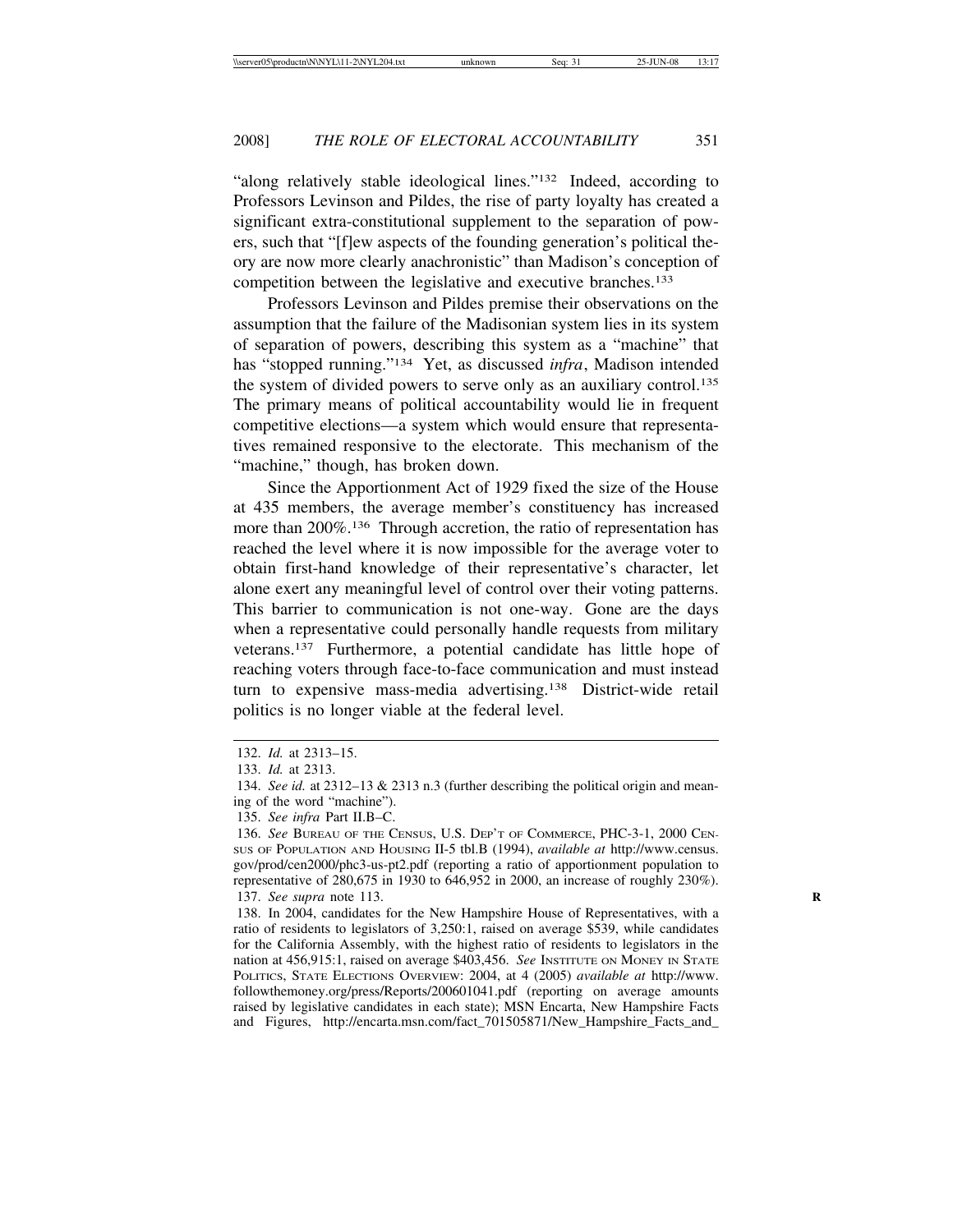Aspiring politicians, cut off as they are from potential constituents, turn instead to alternative means of winning elections—the party apparatus.139 The party system and wealthy campaign contributors have become the primary means through which a candidate wins election.140 In fact, at least one study of House elections found that the margin of an incumbent's victory turns primarily on his challenger's level of funding.141 Madison's central premise—that self-serving political actors will remain loyal to their base—still holds, but the base on which officeholders rely has become campaign contributors and influential party members as opposed to constituents. The influence political parties wield over their members is in effect a symptom of overlarge districts.

Once an incumbent is elected, political parties possess a variety of means for ensuring members remain loyal, as a politician's ability to operate depends a large part on their willingness to toe the party line.142 The party leadership dictates which members will serve on what committees, the flow of campaign contributions from large national donors, and the quality of news coverage from the party's proxies in the media.143 Yet each of these means of maintaining party

Figures.html (last visited Dec. 20, 2007) (giving New Hampshire's population as 1.3 million residents and reporting number of representatives as 400—a ratio of 1 to 3,250); U.S. Census Bureau, *Annual Estimates of the Population for the United States, Regions, States, and Puerto Rico: April 1, 2000 to July 1, 2007*, http://www.census. gov/popest/states/tables/NST-EST2007-01.xls (last visited Jan. 27, 2007) (reporting current population estimates for California and other states); CAL. CONST. art. IV, § 2(a) (setting the size of the Assembly at 80 members).

<sup>139.</sup> *See* Levinson & Pildes, *supra* note 130, at 2336–38 (describing the influence **R** party leaders wield through campaign funds and political consultants).

<sup>140.</sup> *See id.* (noting the role of political parties in campaigns); Alan I. Abramowitz, *Incumbency, Campaign Spending, and the Decline of Competition in U.S. House Elections*, 53 J. POL. 34, 35–38 (1991) (demonstrating that campaign spending is the single most important determinant of a challenger's success against an incumbent). Although this is hardly a new situation, having effectively existed since the time of the founding, I assume that the progress during the Reform era would have greatly weakened this party control. Of course, this is a two way street. Voters need not do their homework because they can rely on the party label attached to their candidate. Carl Schmitt used the reflexive tendency to vote along party lines—breaking politics into a friend-enemy distinction—as the basis for a critique of democracy. *See* CARL SCHMITT, THE CONCEPT OF THE POLITICAL 32 (George Schwab, trans., Rutgers Univ. Press, 1976) (1932).

<sup>141.</sup> *See* Abramowitz, *supra* note 140 at 35–38 (taking into account the partisanship **R** of the district, seniority status, committee membership, party defection rate, campaign spending by both challenger and incumbent, political experience, and national party ties).

<sup>142.</sup> *See* Levinson & Pildes, *supra* note 130, at 2336–38 (discussing the influence **R** the political parties wield over the political system).

<sup>143.</sup> *See id.* at 2336–37 (discussing increasing control by party leaders over legislators); Elizabeth Garrett, *Term Limitations and the Myth of the Citizen-Legislator*, 81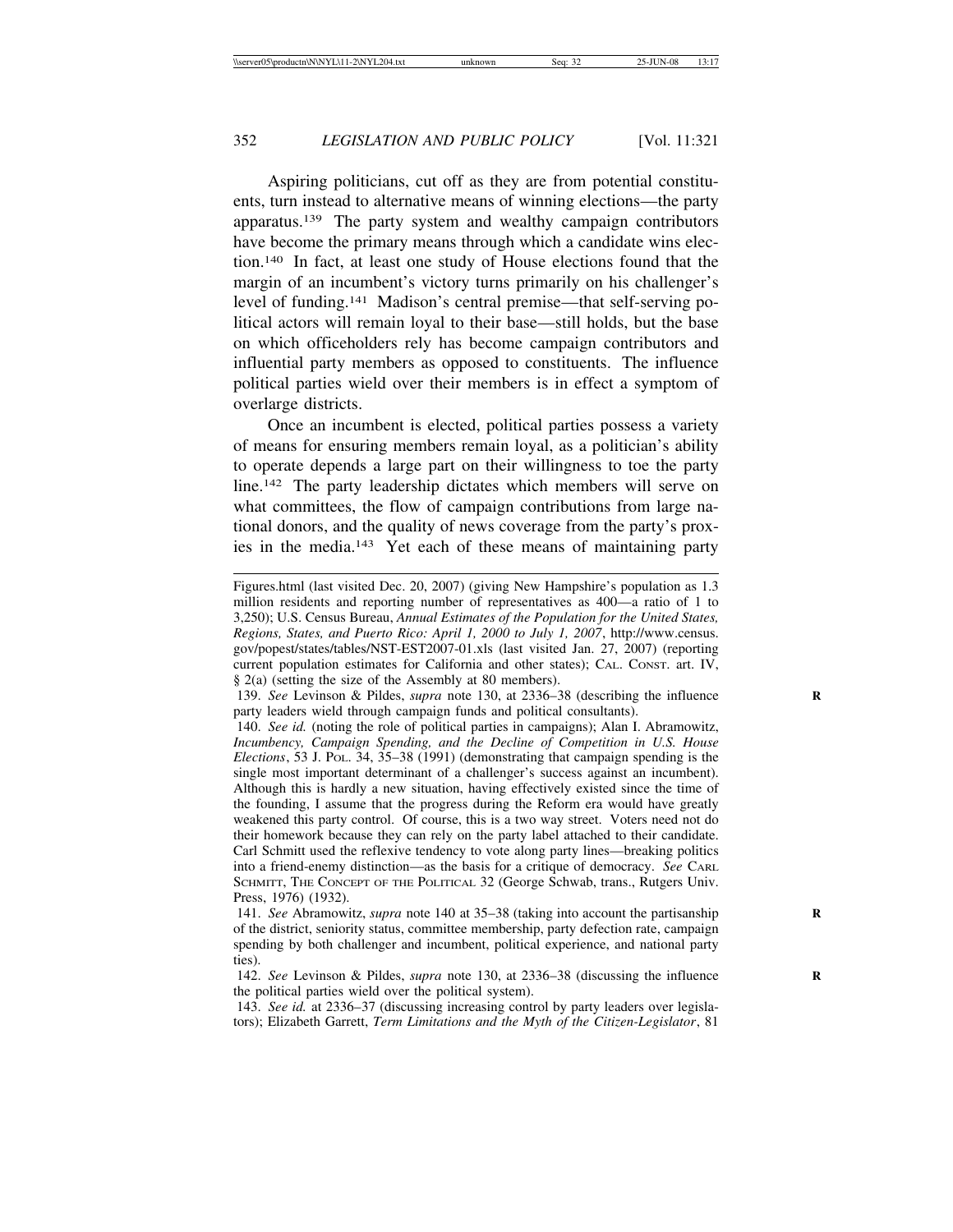control remains secondary to an incumbent's dependency on their party's financial backing for reelection.

As the upper party apparatus has consolidated control over the system, fewer incumbents have been willing to defect across party lines.<sup>144</sup> The result is an increasingly polarized two-party system<sup>145</sup> which places the interests of the parties before the interests of the people. In a world where the national party and the congressional campaign committees direct the expenditures of their supporters, representatives are in effect demonstrating agent loyalty to the ones that brought them—the party.146 As Professors Pildes and Levinson note, separation of powers has been a high-profile victim of this development.147 The breakdown of separation of powers, though, has not been the only unintended consequence of a fixed-size House.

# *B. Super-Sized Districts and Increased Incumbency*

By fixing their numbers, representatives also solidified their existing positions and contributed to the problem of the Durable Incumbent.148 Larger districts eliminate the possibility of retail politics, creating barriers to entry for potential opponents.149 They also arguably lead to an increase in gerrymandering, another major factor behind the Durable Incumbent.150

145. *Id.*

CORNELL L. REV. 623, 662–69 (1996) (describing the methods for selecting committee positions, the rise of the seniority system, and instances of party leader deviation from this system); *id.* at 688 (describing the position political parties can play in doling out special interest donations); Mike Allen & Jim VandeHei, *Social Security Push to Tap the GOP Faithful*, WASH. POST, Jan. 14, 2005, at A6 (reporting the Republican National Committee's incoming chairman's plan to use, among other tools, television surrogates in order to build congressional support for the executive's plans).

<sup>144.</sup> *See, e.g.*, Levinson & Pildes, *supra* note 130, at 2333. **R**

<sup>146.</sup> *See* CHRIS MATTHEWS, HARDBALL 74–80 (1988) (stating that his former boss, House Speaker Tip O'Neill, believed "[l]oyalty is everything in this business" and that party loyalty is the basic building block of politics).

<sup>147.</sup> Levinson & Pildes, *supra* note 130, at 2313. **R**

<sup>148.</sup> This, of course, was precisely the concern the Anti-Federalists had expressed during the ratification debates. *See supra* notes 50–51 and accompanying text.

<sup>149.</sup> Because retail politics revolves around face-to-face interaction with individual voters, see *supra* note 53, as the number of voters increases, it becomes increasingly more difficult to interact with a significant number of the electorate on an individual basis, forcing candidates to rely instead on mass media to reach voters. *See, e.g.*, Michael Luo, *McCain's Victory Muddles G.O.P. Field as It Looks to Michigan*, N.Y. TIMES, Jan. 9, 2008, at A1 (noting that "[b]ecause of its size, Michigan is not a state conducive to retail politics, and campaigns are largely waged over the airwaves").

<sup>150.</sup> *See* Levinson & Pildes, *supra* note 130, at 2379–81 (suggesting the elimination **R** of safe districting as an alternative solution to the breakdown of separation of powers).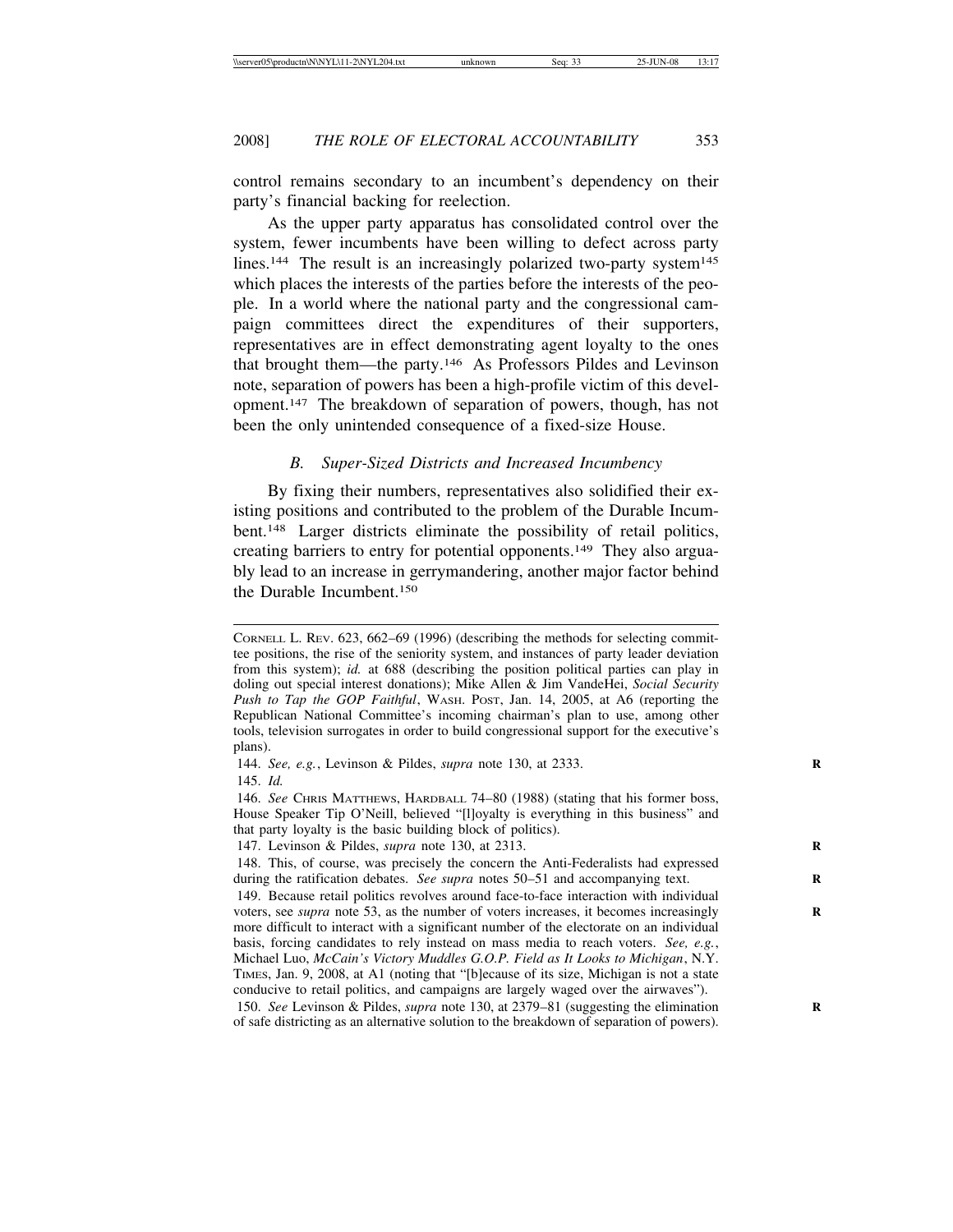In order to avoid dilution of geographically concentrated voting minorities, courts have been willing to allow districts to be drawn along exceedingly creative lines.151 Larger districts are akin to a lowresolution photo. As the total number of districts, and thus the granularity, increases, the picture of the electorate becomes more accurate. A decrease in district size combined with a requirement of compact, contiguous districts would arguably eliminate the need for racial gerrymandering in order to provide geographically concentrated minorities with a voice equivalent to their percentage of the population.

As a politician's assurance of reelection rises, one would expect their willingness to vote in a manner at odds with the interests of their constituents to increase.152 The primary means of ensuring their loyalty—electoral accountability—has been effectively curtailed. As such, Durable Incumbency can be expected to result in growing insensitivity to the concerns of voters.

# *C. Durable Incumbents and Party Loyalty as a Normative Matter*

Although democratic theorists disagree on whether the value of democracy lies in its procedures or its outcomes, the Durable Incumbent calls both evaluative aspects into question.<sup>153</sup> For proceduralists, who believe the value of democracy is grounded in the representative nature of the government, evidence of a breakdown in effective democratic participation is a cause for concern.154 When, in times of widespread voter discontent, 95% of all incumbents are re-elected to office,155 proceduralists must seriously question how deliberative and

<sup>151.</sup> *See, e.g.*, *infra* tbl.1, Illinois Congressional District 4 (connected portions of Chicago and Cook County by a razor-thin strip of land); *see also* King v. State Bd. of Elections, 979 F. Supp. 619 (N.D. Ill. 1997) (detailing the extended litigation regarding the Illinois redistricting plan of 1991, which centered on the irregular shape of this Hispanic super-majority district), *aff'd*, 522 U.S. 1087 (1998).

<sup>152.</sup> *See* John Ferejohn, *Incumbent Performance and Electoral Control*, 50 PUB. CHOICE 5, 8 (1986) (noting that the desire to remain in office and frequent elections causes politicians to act in the interest of their constituents); Editorial, *The Gerrymandered Democrats*, WALL ST. J., Nov. 5, 2002, at A22 (noting that the House, with its gerrymandered districts, is less responsive to public opinion than the Senate, which cannot be gerrymandered).

<sup>153.</sup> See generally Christiano, *supra* note 24 (discussing the two competing justifications for democracy and whether either can stand on its own).

<sup>154.</sup> *See id.* at 266. For a critique of proceduralism, see Hans Kelsen, *On the Essence and Value of Democracy*, *in* WEIMAR: A JURISPRUDENCE OF CRISIS 84, 96–97, 100–02 (Arthur J. Jacobson & Bernhard Schlink eds., Univ. of Cal. Press 2002). (1929) (exposing the "fiction of representation" and noting the ability of a minority to rule a majority in parliamentary democracies).

<sup>155.</sup> *See supra* note 4 and accompanying text. The problem of unresponsive parliamentary governments plagues Latin America and has called into question the legitimacy of their political systems. *See* Mei-Ling Hopgood, *Protesters' Power Swells*,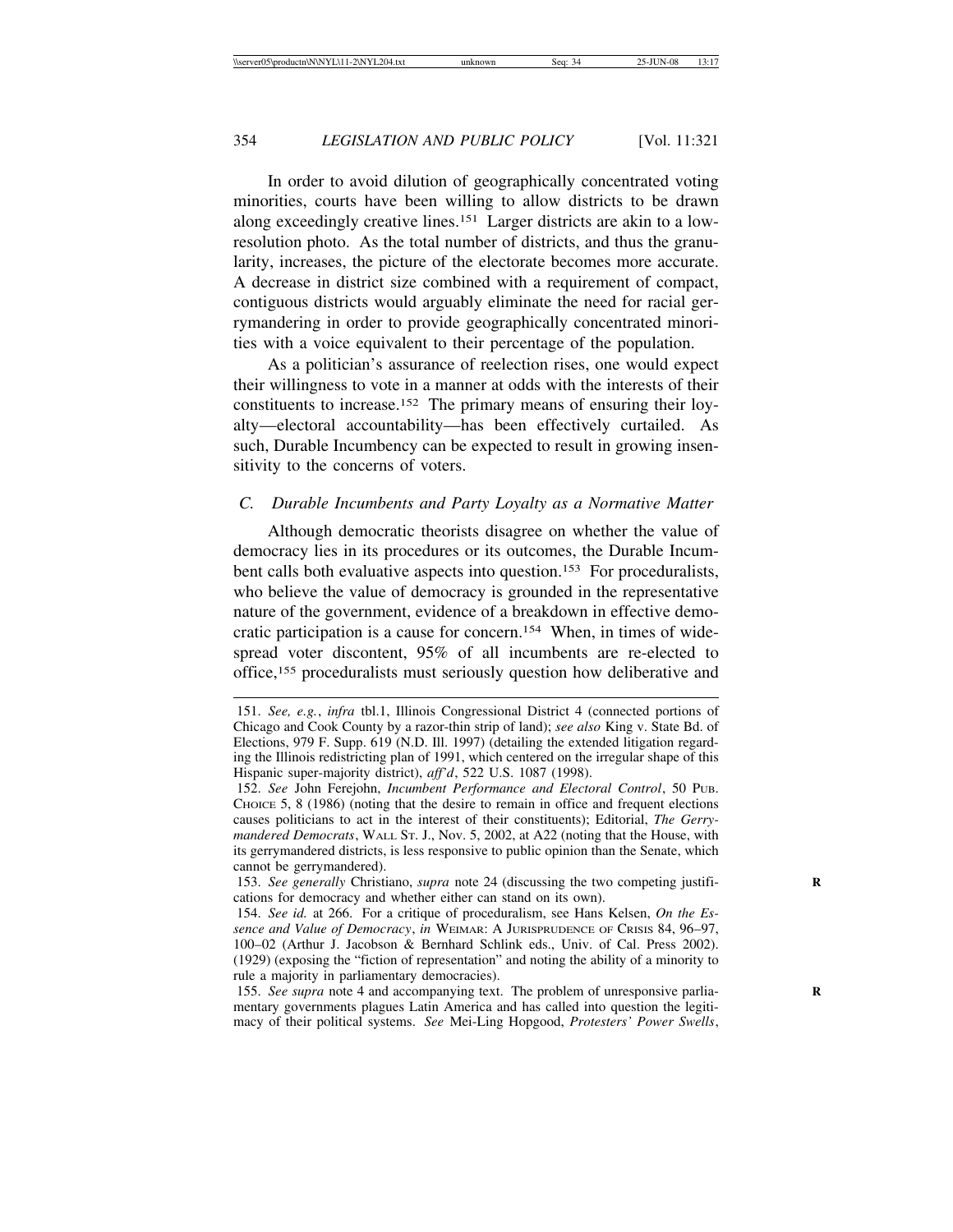democratic our system actually is. Instrumentalists, on the other hand, who value the outcome of the democratic process, recognize that if the citizens as a whole can recognize what is "good," whether "good" legislation emerges from the democratic process depends largely on whether our agents remain loyal.<sup>156</sup> Durable Incumbents present a serious problem of agent loyalty—and thus the quality of outcomes—by calling into question the extent to which representatives are bound to their constituents. Durable Incumbents, then, present a serious problem for democratic legitimacy regardless of one's theoretical leanings.

For example, one of the most noted modern democratic proceduralists, Jürgen Habermas,<sup>157</sup> believes democracy finds its value in its deliberative process.158 Although direct deliberation cannot be achieved on a nationwide scale, he argues modern democracies are still justified based on the ability of the legislature to respond effectively to the will of the electorate by channeling public opinion through various sluices in society.159 Habermas's defense of democracy, though, rests on the premise that political agents remain responsive to the will of the electorate. When the ratio of representation rises to the level where the officeholder's primary loyalty no longer lies with the electorate, this justification of democratic systems becomes less compelling. Thus, an adequate ratio of representation serves as more than just a check on the representatives—it also represents a key component of mainstream theories of democratic legitimacy.

MIAMI HERALD, June 28, 2005, at 1A (noting the unhealthy situation in Latin America where government institutions had failed to effectively respond to demands from the populace, resulting in an extraconstitutional exercise of power through street protests). Populists vowing to restructure these systems through both constitutional and extraconstitutional channels achieved numerous victories in 2006. *See* Patrick Markey, *Venezuela's Chavez Storms to Re-election Victory*, REUTERS, Dec. 4, 2006 (stating that Chavez was the fourth leftist to win election in Latin America in under two months).

<sup>156.</sup> *See, e.g.*, Rousseau, *supra* note 16, at 147–49, 155–56 (conceiving of demo- **R** cratic legitimacy based on a general will capable of reaching the "right" conclusion only so long each member of the assemble votes as to what they believe is the public good and avoids "intrigues and partial associations"); Christiano, *supra* note 24 at 266 **R** (describing instrumentalist focus on outcomes).

<sup>157.</sup> *See generally* THE OXFORD COMPANION TO PHILOSOPHY 356–57 (Ted Honderich, ed., 2d ed. 2005) (describing Habermas's work and noting Habermas's eminent, as well as controversial, position in German socio-cultural debate).

<sup>158.</sup> *See* HABERMAS, *supra* note 24, at 249–50. **R**

<sup>159.</sup> See Jürgen Habermas, Between Facts and Norms: Contributions to a DISCOURSE THEORY OF LAW AND DEMOCRACY 307 (William Rehg, trans., MIT Press 1998) (1992).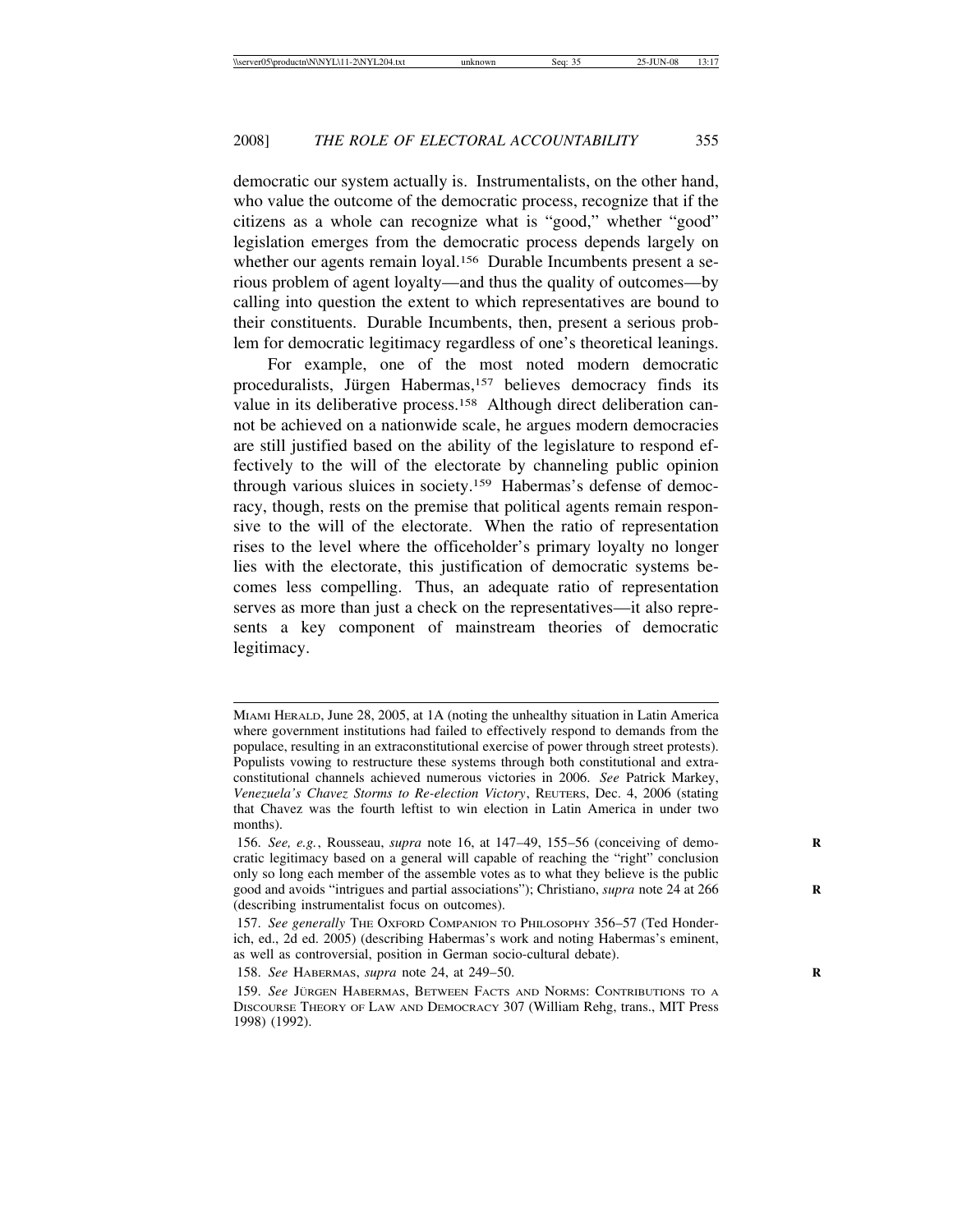#### III.

# THREE POSSIBLE SOLUTIONS

As we have seen, fixing the House of Representatives has undermined our system's primary mode of ensuring government loyalty electoral accountability. This has created both theoretical and procedural issues, including the breakdown of Madison's system of checks and balances. With this understanding in mind, let us turn to the question of how we should deal with the problem of political representatives that put their party before their branch.

Three potential solutions are: (1) create checks to ensure the minority party exerts influence,<sup>160</sup> (2) increase electoral accountability through campaign finance reform,  $161$  and (3) increase electoral accountability by decreasing the ratio of representation in the House.162

### *A. Separation of Parties, not Powers*

Political actors increasingly place loyalty to party before loyalty to the constitutional system. Professors Levinson and Pildes confronted this problem by suggesting we rethink our basic constitutional theory—specifically by injecting a realist's understanding of the twoparty system into the Madisonian theory of separation of powers.163 Under this view, modern political parties are properly viewed as monolithic organizations filled with members whose primary loyalty is to the goals of the party, rather than to the political office they hold or the constituents they represent.164 Constitutional theory should accept the reality of this situation, so the thinking goes, and new checks and balances should be established to account for these changes.165

Pildes and Levinson believe Madison's "will-based theory of separation of powers" rests on the unrealistic assumption of civicminded politicians willing to place the interests of their constitutional office over the interests of the citizens they represent.166 This view is based on reflexive acceptance of our system's fundamental deviation from the Madisonian theory of representative democracy—the fixedsize House of Representatives. As previously shown, the modern

<sup>160.</sup> *See generally* Levinson & Pildes, *supra* note 130. **R**

<sup>161.</sup> *See, e.g.*, Arnold Schwarzenegger, Editorial, *Reform Term Limits*, L.A. TIMES, Jan. 15, 2008, at A17 (advocating for redistricting of California and campaign finance reform to make state government more responsive to the electorate).

<sup>162.</sup> *See generally* Kromkowski & Kromkowski, *supra* note 78.

<sup>163.</sup> Levinson & Pildes, *supra* note 130, at 2314–15. **R**

<sup>164.</sup> *Id.*

<sup>165.</sup> *Id.* at 2347–49.

<sup>166.</sup> *Id.* at 2317–19.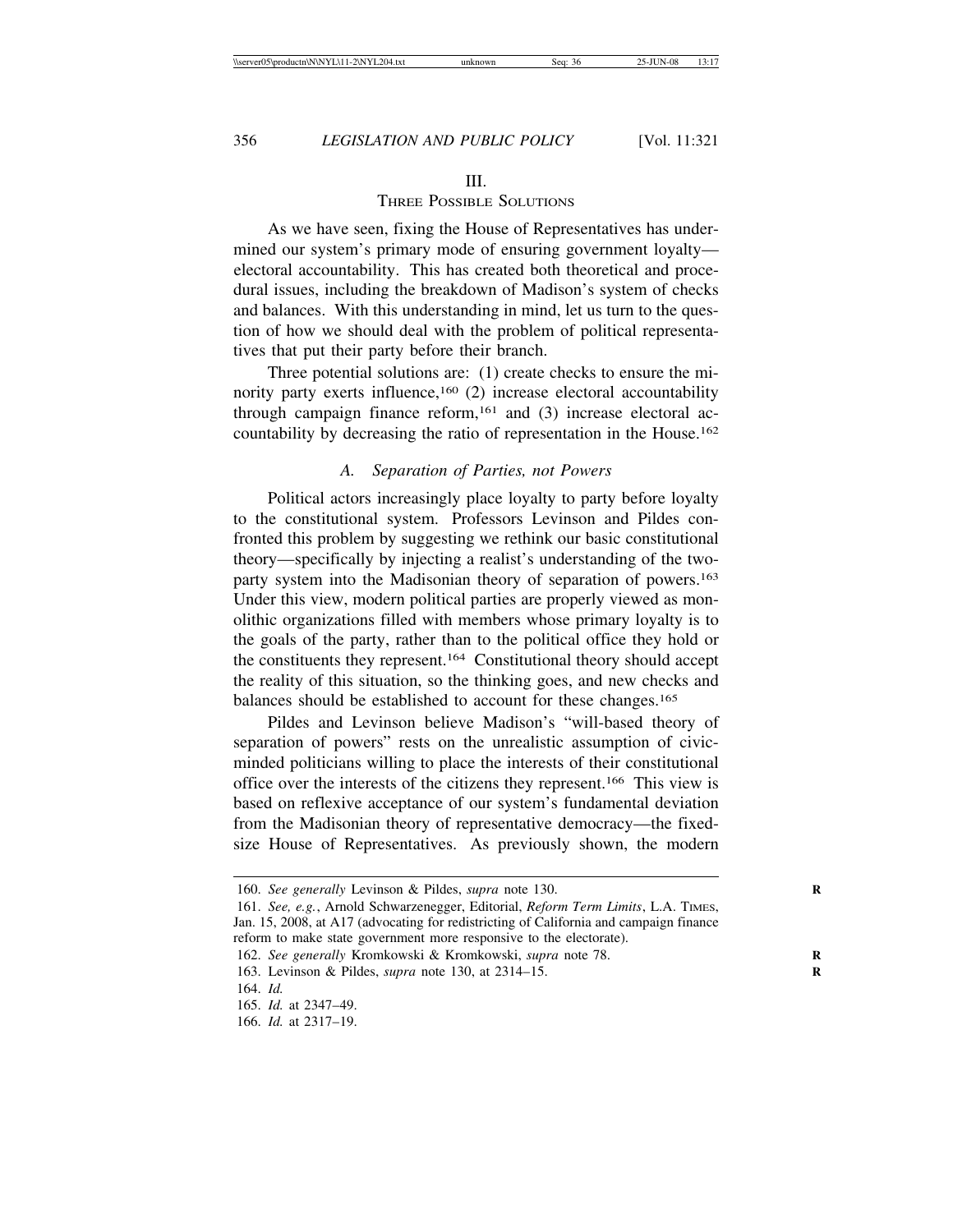monolithic two-party system is not the source of the breakdown in the Madisonian system of checks and balances. Rather, it is a symptom arising from the uncoupling of representation from the requirement of constituent loyalty.167

Furthermore, providing the political parties with additional tools to check each other, such as altering the structure of party primaries or changing legislative rules,168 serves only to address the periodic collapse of inter-branch competition. It leaves unaddressed the serious problems of legitimacy, incumbency, and officeholder unresponsiveness. Although an additional check on government abuse and corruption serves an admirable purpose, inter-party checks provide no guarantee that either party will become responsive to the people on issues where the interests of large donors conflict with the interests of the people as a whole.169 Nor will such a check serve to deal with the problem of Durable Incumbents in the face of widespread voter dissatisfaction.

Such a solution is wholly unacceptable if one believes the value of democracy is rooted not only in the outcomes of the process, but also in the actual procedure itself. The democratic proceduralists<sup>170</sup> will see little difference between a broken system where parties can check each other and a broken system without such checks—either way, the system is still broken. There is no guarantee that government will respond to the desires of the electorate when they run counter to the desires of the party. Thus, loyalty to party over constituents will remain as much a problem as it does today.171

<sup>167.</sup> *See supra* Part I.B. Levinson and Pildes focus on the loyalty of the agent to their office and conclude that Madison erred in believing an agent would ever place their office before either their party or the will of their constituents. Levinson & Pildes, *supra* note 130, at 2314. I believe this critique is misguided in that Madison **R** assumed the people would always desire an invigorated separation of powers. As such, loyalty to the citizens would equate to loyalty to one's office.

<sup>168.</sup> *Id.* at 2381–83.

<sup>169.</sup> One of the most egregious examples of government influence buying can be seen when a single organization makes large donations to both parties. The National Association of Realtors, for example, has donated large sums of money to both the Republicans and Democrats for years. *See* Opensecrets.org, Ctr. for Responsive Politics, Donor Profiles: National Ass'n of Realtors, http://www.opensecrets.org/orgs/ summary.asp?ID=D000000062 (last visited Jan 25, 2008). Such campaign contributions create a strong presumption of influence buying and providing inter-party checks will do nothing to rectify such situations.

<sup>170.</sup> *See supra* note 154 and accompanying text.

<sup>171.</sup> *See, e.g.*, Ryan J. Donmoyer, *Reid's 'Dead-of-Night' Maneuvers on Measure Contradict Pledge*, BLOOMBERG, Dec. 15, 2006 (describing, after the Republican defeat, Senate Democratic Leader Harry Reid's 10:30 p.m. insertion of two questionable provisions into the last major bill of the year. One involved a highly controversial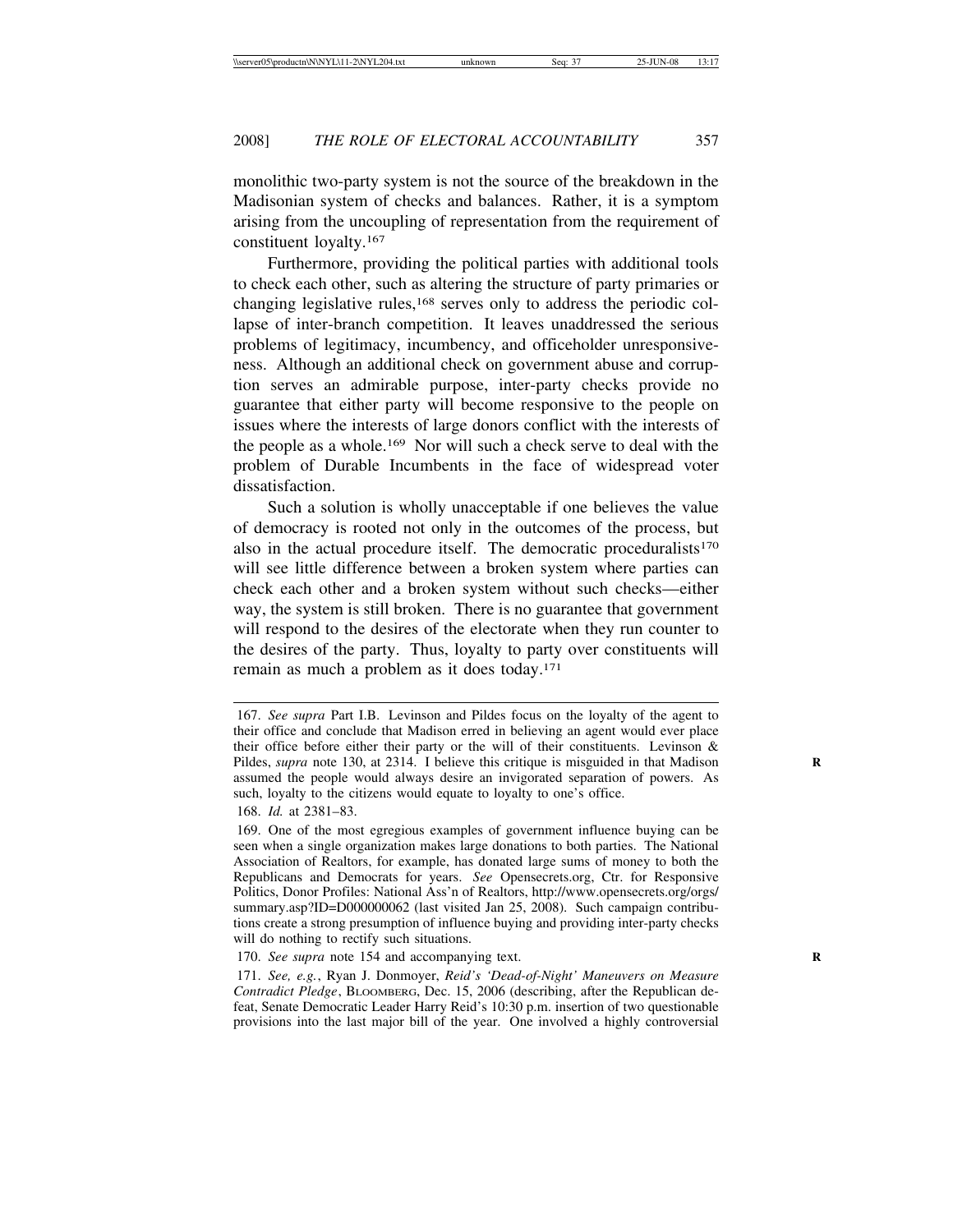Professors Levinson and Pildes acknowledge their proposal is vulnerable to such a critique and suggest another potential solution involving reformation of the electoral process—the fragmentation and moderation of political parties.<sup>172</sup> Two methods they present for accomplishing this task are the creation of more competitive districts and increased adoption of open primaries.<sup>173</sup> By creating more competitive districts and allowing moderates to cross party lines during primaries, more centrist candidates can succeed during the primary process, enhancing party diversity and thus moderating the tendency toward ideologically polarized parties.174 Yet a significant barrier would remain—the capital necessary for mounting a successful political campaign.175

# *B. Campaign Finance Reform and Electoral Accountability*

The United States has grappled with the second potential solution to the problem of faithless representatives—campaign finance reform—for thirty years. Despite numerous attempts at reform, <sup>176</sup> congressional campaign spending has grown dramatically almost every election cycle.177 The failure of campaign finance regulation to halt this growth has led some commentators to question its effectiveness.178 Yet there is another reason to question campaign finance reform. Besides the First Amendment issues which continue to plague attempts to regulate political expenditures,179 removing money from politics may have the perverse consequence of simply increasing the influence of political party leaders.180

land deal in his home state, Nevada, opposed by the surrounding county because it lacked funds to study the effect of the diversion of water to Clark County).

<sup>172.</sup> Levinson & Pildes, *supra* note 130, at 2379. **R**

<sup>173.</sup> *See id.* at 2379–83.

<sup>174.</sup> *See id.*

<sup>175.</sup> *See id.* at 2336.

<sup>176.</sup> *See, e.g.*, Federal Election Campaign Act of 1971, Pub. L. No. 92-225, 86 Stat. 3 (1972) (codified as amended in scattered sections of 2, 18, and 47 U.S.C); Bipartisan Campaign Reform Act of 2002, Pub. L. No. 107-155, 116 Stat. 81 (codified primarily in scattered sections of 2 and 47 U.S.C.).

<sup>177.</sup> *See* SAMUEL ISSACHAROFF, PAMELA S. KARLAN & RICHARD H. PILDES, THE LAW OF DEMOCRACY: LEGAL STRUCTURE OF THE POLITICAL PROCESS 524 & tbl.2 (rev. 2d ed. 2002).

<sup>178.</sup> *See* Richard H. Pildes, *The Supreme Court, 2003 Term–Foreward: Constitutionalization of Democratic Politics*, 118 HARV. L. REV. 28, 130–53 (2004); IS-SACHAROFF, KARLAN & PILDES, *supra* note 177, at 526–27. **R**

<sup>179.</sup> *See, e.g.*, Fed. Election Comm'n v. Wis. Right to Life, Inc., No. 06-969, slip op. at 28 (U.S. June 25, 2007) (striking down Section 203 of the Bipartisan Campaign Reform Act of 2002 as a violation of the First Amendment).

<sup>180.</sup> *See* Richard Briffault, *The Political Parties and Campaign Finance Reform*, 100 COLUM. L. REV. 620, 642–47 (2000) (discussing the influence of political parties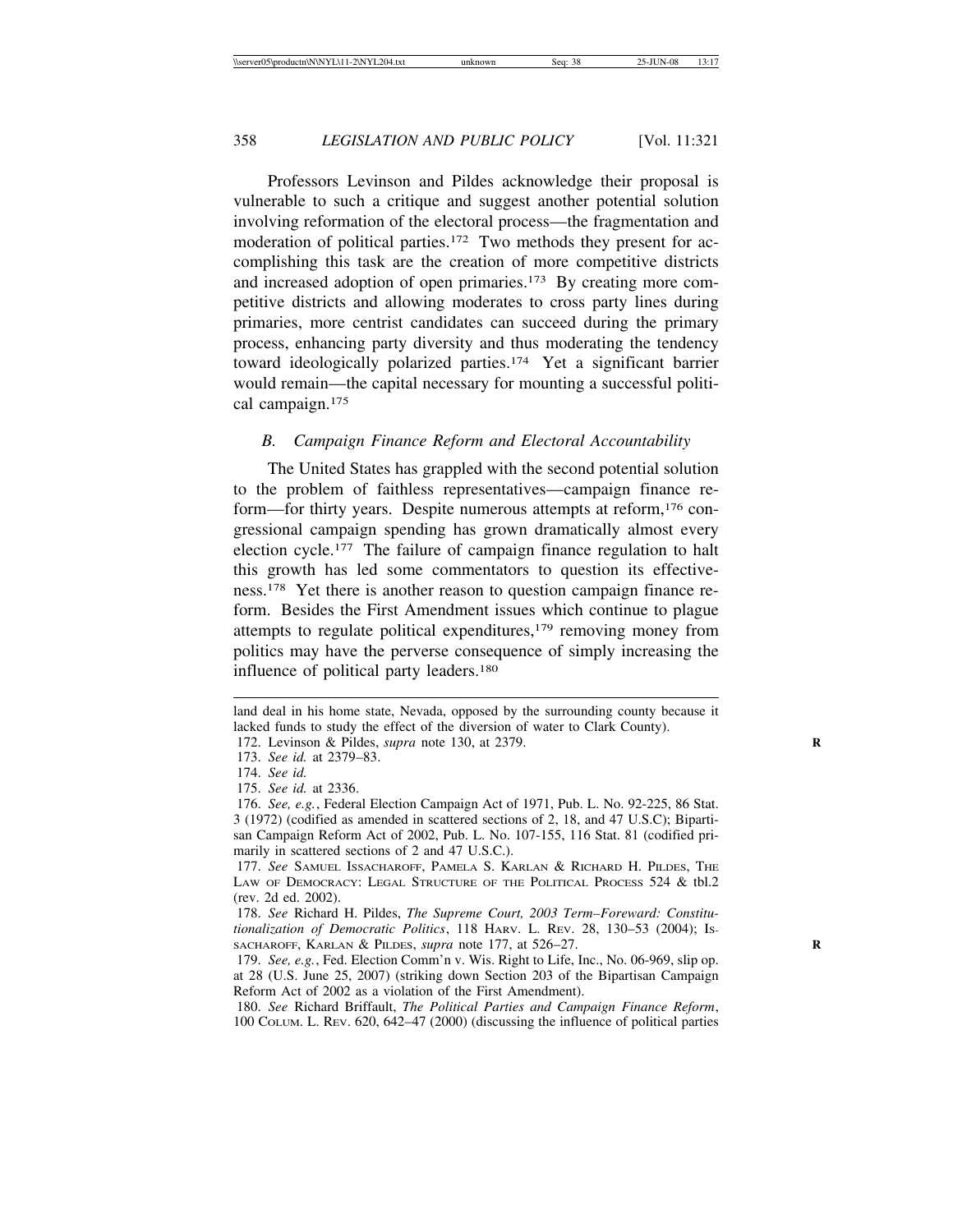The route to election in the United States broadly entails traveling down one of two roads. Either a candidate obtains endorsements from major players within the political party, or the candidate expends a massive amount of money—often either from their own pocket or from special interests.181 According to Madison, a candidate's loyalty will naturally lie with the source of their power.<sup>182</sup> As recognized by Tip O'Neill—they will dance with the one that brought them.183

Madison's assumption carries with it a warning for proponents of campaign finance reform. Decreasing the role of money in the system will arguably increase the power of the party apparatus.<sup>184</sup> The resulting power configuration would simply perpetuate the problems identified by Pildes and Levinson, that is, increasingly polarized parties whose members allow party loyalty to frustrate the Madisonian system of checks and balances. By increasing the party apparatus's control over the election process, any gains that might be made by reforming campaign financing would be lost.

Thus, we find ourselves left with a conundrum. The restriction of partisan gerrymandering and allowance of open primaries may diminish the control exercised by party leaders, but financial barriers to entry will likely remain. If this problem is addressed through campaign finance restrictions, the party apparatus will be reinvigorated. Either solution leaves U.S. democracy open to the critique advanced by Max Weber who argued that liberal democracy amounts to nothing more than the control of political machinery by a handful of party leaders.185

as financial conduits due to campaign finance reform efforts) (2000); *Cf.* David Estlund, *Political Quality*, *in* DEMOCRACY 188–89 (David Estlund ed., 2001) (arguing against strict campaign finance reform and noting that money is not the only route to political influence).

<sup>181.</sup> *See* Jim Rutenberg & Patrick D. Healy, *Bloomberg Spends \$50 Million on Race*, N.Y. TIMES, Oct. 8, 2005, at A1 (noting that Mayor Bloomberg, in using his personal wealth to fund his reelection campaign, was on track to break records for expenditures for an office other than the presidency); Kevin Sack, *For Limited Government? That's Me, Gore Says*, N.Y. TIMES, Oct. 25, 2000, at A23 (reporting allegations that special interests underwrote President Bush's initial presidential campaign). 182. *See supra* Part I.D.

<sup>183.</sup> *See* MATTHEWS, *supra* note 146, at 78 (noting O'Neill's view that loyalty is **R** everything in politics).

<sup>184.</sup> Such an effect is something akin to the hydraulics of campaign finance reform described by Issacharoff and Karlan. *See* Samuel Issacharoff & Pamela S. Karlan, *The Hydraulics of Campaign Finance Reform*, 77 TEX. L. REV. 1705, 1708 (1999) (describing how applying restrictions on money use in one area simply diverts money through an alternative channel). A more apt analogy might be to the game Whack-a-Mole. Whenever you whack one mole, another one always pops up elsewhere.

<sup>185.</sup> *See* MAX WEBER, *The Profession and Vocation of Politics*, *in* POLITICAL WRIT-INGS 338–39 (Peter Lassman & Ronald Speirs eds., Cambridge Univ. Press 1994)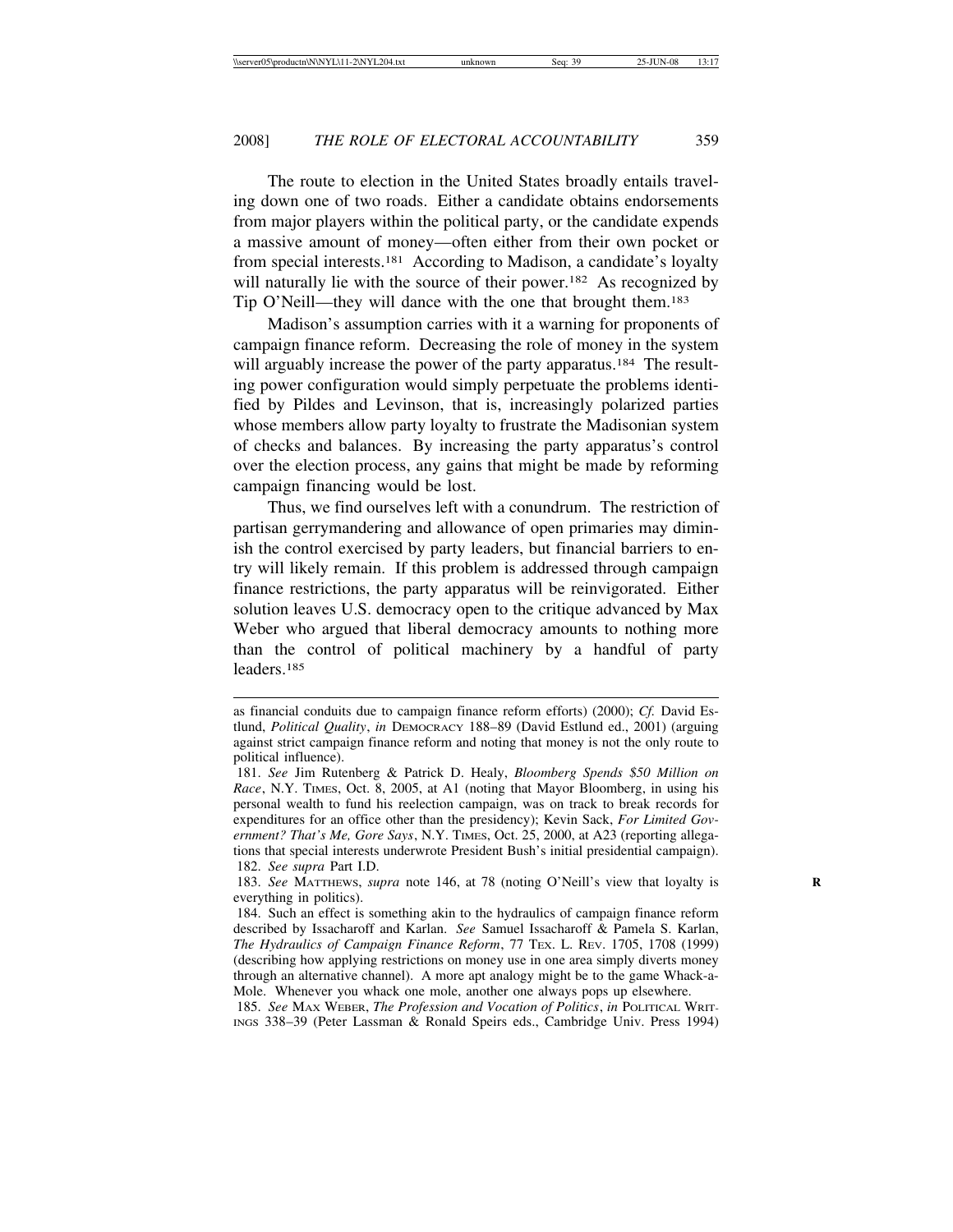One solution to this potential problem is increasing the level of campaign subsidies provided by the government.186 Yet it is not clear whether such public financing would actually resolve the problem. Some commentators have argued that public financing of elections may serve only to subsidize and solidify the political parties.<sup>187</sup> Unless campaign subsidies were structured in a manner such that the voice of the parties could be drowned out,188 they could potentially only perpetuate the problem. Furthermore, subsidies fail to address the problems of non-monetary influence, such as the role the media plays in shaping elections.189

This observation also offers another solution to the consolidation of political power by party leaders. Removing restrictions on campaign contributions by individuals would allow wealthy donors to directly influence party elections, disperse influence and control to a larger, yet still limited, group. Although hardly ideal, such a situation may be preferable to our current system and might result in a return to more overlapping parties with fringe members more willing to cross party lines. While the average representative would remain beholden to a self-interested faction, the faction's defining characteristic would be wealth, rather than political affiliation. Some commentators implicitly follow this reasoning.190 Indeed, some commentators have pointed to well-meant campaign finance reform as a factor behind the

<sup>(1919).</sup> Weber made this observation while articulating his theory of legitimacy. *Id.* at 311–12. Weber focused not on what was necessary for a state to actually be legitimate, but rather on what was necessary to provide the appearance of legitimacy such that the people will submit to the authority claimed. *Id.* at 311. Further, there are three models for creating the appearance of legitimacy: (1) tradition, (2) charisma, and (3) simple belief in the validity of a law. *Id.* at 311-12. Of course, it may be that any attempt to structure U.S. democracy in a manner which ensures its legitimacy is doomed to failure. *See* A. JOHN SIMMONS, JUSTIFICATION AND LEGITIMACY: ESSAYS ON RIGHTS AND OBLIGATIONS 155–57 (2000) (concluding that although all states are illegitimate, they may occasionally be justified).

<sup>186.</sup> *See, e.g.*, ME. REV. STAT. ANN. tit. 21, §§ 1121–1128 (2007) (offering full public financing of state elections at a level equal to the average amount spent on similar contested elections during the previous two election cycles).

<sup>187.</sup> *See* ISSACHAROFF, KARLAN & PILDES, *supra* note 177, at 526–27. **R**

<sup>188.</sup> *See* ME. REV. STAT. ANN. tit. 21, § 1125(3) (triggering full public financing after the collection of only fifty to 3,250 \$5 donations, depending on the office). Of course, the level of funding must still be sufficient to outweigh the intangible value of a pre-existing party apparatus.

<sup>189.</sup> *See* McConnell v. FEC, 540 U.S. 93, 355 (2003) (Rehnquist, J., dissenting) (noting that there is "little doubt" that endorsements by major newspapers affect elections).

<sup>190.</sup> *See* Annelise Anderson, *Political Money: The New Prohibition*, *in* POLITICAL MONEY: DEREGULATING AMERICAN POLITICS 171, 184 (Annelise Anderson, ed., 2000) (noting that abolition of campaign contribution limits would channel funds from the wealthy directly to candidates, making potential influence more obvious).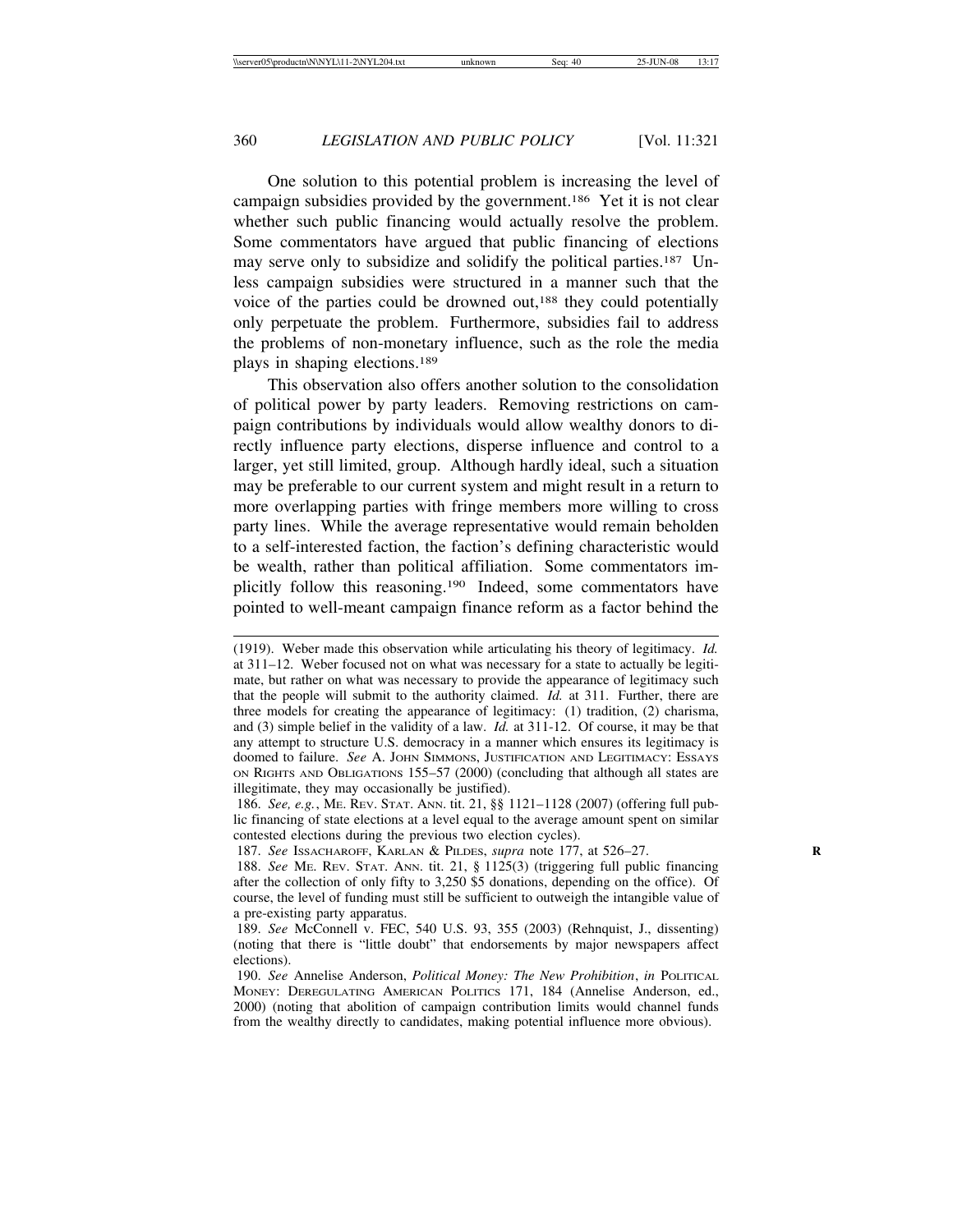increased level of partisanship in Congress over the last thirty years.191 Of course, such a situation represents no improvement over our current political system in terms of legitimacy or responsiveness to the people at large.192

# *C. Decreasing the Ratio of Representation*

There remains a final option for addressing the problem of decreased branch competition due to increased party influence—we can attempt to eliminate the root problem. Levinson and Pildes identify the central problem as the power of the political parties in the system.193 They cite Madison to support their contention that the spirit of parties cannot be excised from the system; rather, its effects can only be ameliorated.<sup>194</sup> Therefore, they focus on preventing strong, unified party government from arising.195

Yet, as previously demonstrated, the influence political parties wield over their members is not the cause of the breakdown of the separation of powers. It is instead just another symptom of the breakdown of agent loyalty. The primary means of ensuring agent loyalty in a democracy is electoral accountability. When the election of a political actor is decoupled from loyalty to their constituents, representatives will naturally fall under the sway of the actor to whom they

192. Durable Incumbency would arguably be affected, as wealthy candidates would be, on the margins, more willing to run if they know they can expect large contributions from similarly situated acquaintances. This would result in more wealthy, dark horse challengers, like Ned Lamont, who defeated incumbent Senator Joseph Lieberman in the 2006 primaries. *See* Deirdre Shesgreen, *Lieberman's Loss Signals Rebellion: Anti-War, Anti-Bush, Anti-Incumbent Lamont's Campaign Portrayed Senate Veteran as a Lackey for President Bush*, ST. LOUIS POST-DISPATCH, Aug. 10, 2006, at A1. It would also allow for wealthy benefactors to sponsor candidates, freeing the candidate from fundraising and allowing them to spend more time meeting with voters. *See* Josh Gerstein, *McCain Says Major Financiers Will Back His 2008 Bid*, N.Y. SUN, Dec. 15, 2006 (indicating John McCain, a candidate opposed by the political establishment, has secured wealthy individuals to serve on his finance committee in his bid for the 2008 presidential nomination); Jonathan Weisman, *McCain Faces Payback from Old GOP Foes*, WASH. POST, Jan. 14, 2008, at A1 (noting McCain's acrimonious relationship with the Republican establishment).

193. *See* Levinson & Pildes, *supra* note 130, at 2314–15. **R**

194. *See id.* at 2379.

195. *See supra* notes 163–65 and accompanying text. **R**

<sup>191.</sup> *See, e.g.*, ISSACHAROFF, KARLAN & PILDES, *supra* note 177, at 485 (describing **R** two studies which suggest campaign finance reform has resulted in a shift from a candidate-centered election system to a party-centered one); *see also* Bradley A. Smith, *Faulty Assumptions and Undemocratic Consequences of Campaign Finance Reform*, 105 YALE L. J. 1049, 1071–84 (1996) (iterating a list of unintended consequences of campaign finance reform, including entrenchment of incumbents, increased influence peddling, decreased accountability, increased influence of select elites, benefits to wealthy candidates, and increased influence of special interests).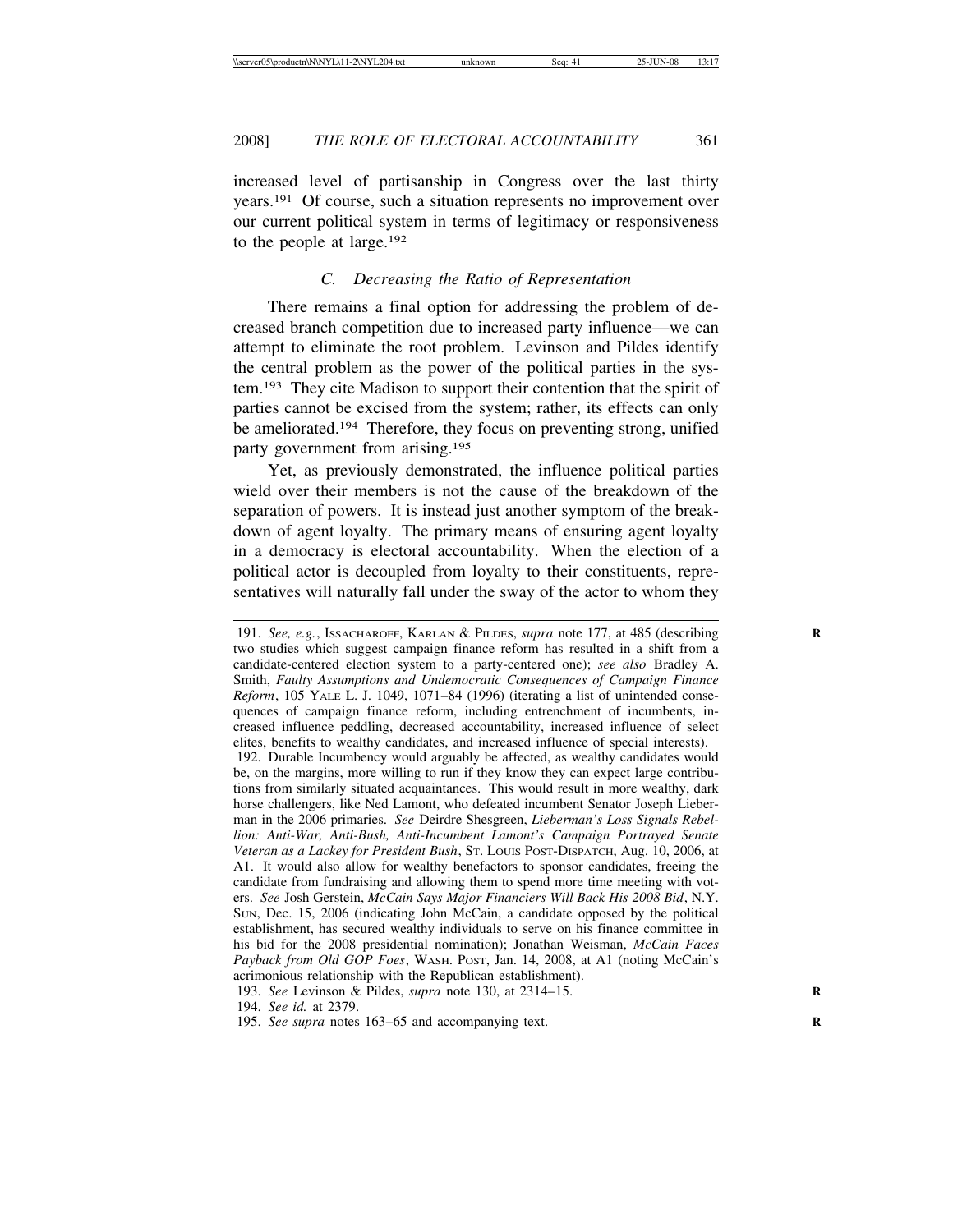owe their position. In the current system, with its patchwork system of campaign finance reform, the primary means of election has become the party apparatus.

A straightforward solution to the breakdown of the system of separation of powers is to address the problem of faithless representatives. If, as Madison postulated, electoral accountability is the primary means to ensure representative loyalty,196 barriers to competitive elections should be stripped away in a manner that increases the influence of the public at large. This requires weakening the party apparatus while simultaneously decreasing the cost of political campaigns. Decreasing the size of federal districts arguably achieves both of these goals. The cost of reaching voters is directly proportional to their total number. Likewise, dependency on party leadership endorsements is closely tied to the size of a district. The larger the population represented, the less chance a candidate has of meeting voters individually. These voters naturally base their decisions on the endorsement of people in positions to "know."

Smaller federal districts carry a theoretical justification as well. Decreasing the ability of incumbents to remain unresponsive to the electorate provides a partial answer to the question of democratic legitimacy. When an incumbent knows that hundreds of individuals in their district can potentially bring a successful challenge, they may be far less likely to betray the interests of their constituents.

### **CONCLUSION**

Over the last eighty years, the population of the United States increased dramatically. In 1920, the nation's population stood at 105 million.<sup>197</sup> In 2006, it reached the 300 million mark.<sup>198</sup> Despite this massive increase, not a single additional member has been added to the House of Representatives.

This situation, a House of Representatives which fails to augment its numbers as the country's population grows, represents a major fear of the founding generation. An adequate ratio of representation was presumed to be an essential precondition for effective government.

Our current super-sized ratio of representation greatly contributes to the nation's agent loyalty problem. Lack of agent loyalty has in

<sup>196.</sup> *See supra* note 10 and accompanying text. **R**

<sup>197.</sup> BUREAU OF THE CENSUS, DEP'T OF COMMERCE, FOURTEENTH CENSUS OF THE UNITED STATES TAKEN IN THE YEAR 1920, at 13 (1920), *available at* http://www2. census.gov/prod2/decennial/documents/41084484v1.pdf (documenting the population of the continental United States as 105,710,620).

<sup>198.</sup> *U.S. Population Hits 300 Million,* CHARLESTON GAZETTE, Oct. 18, 2006, at 4.C.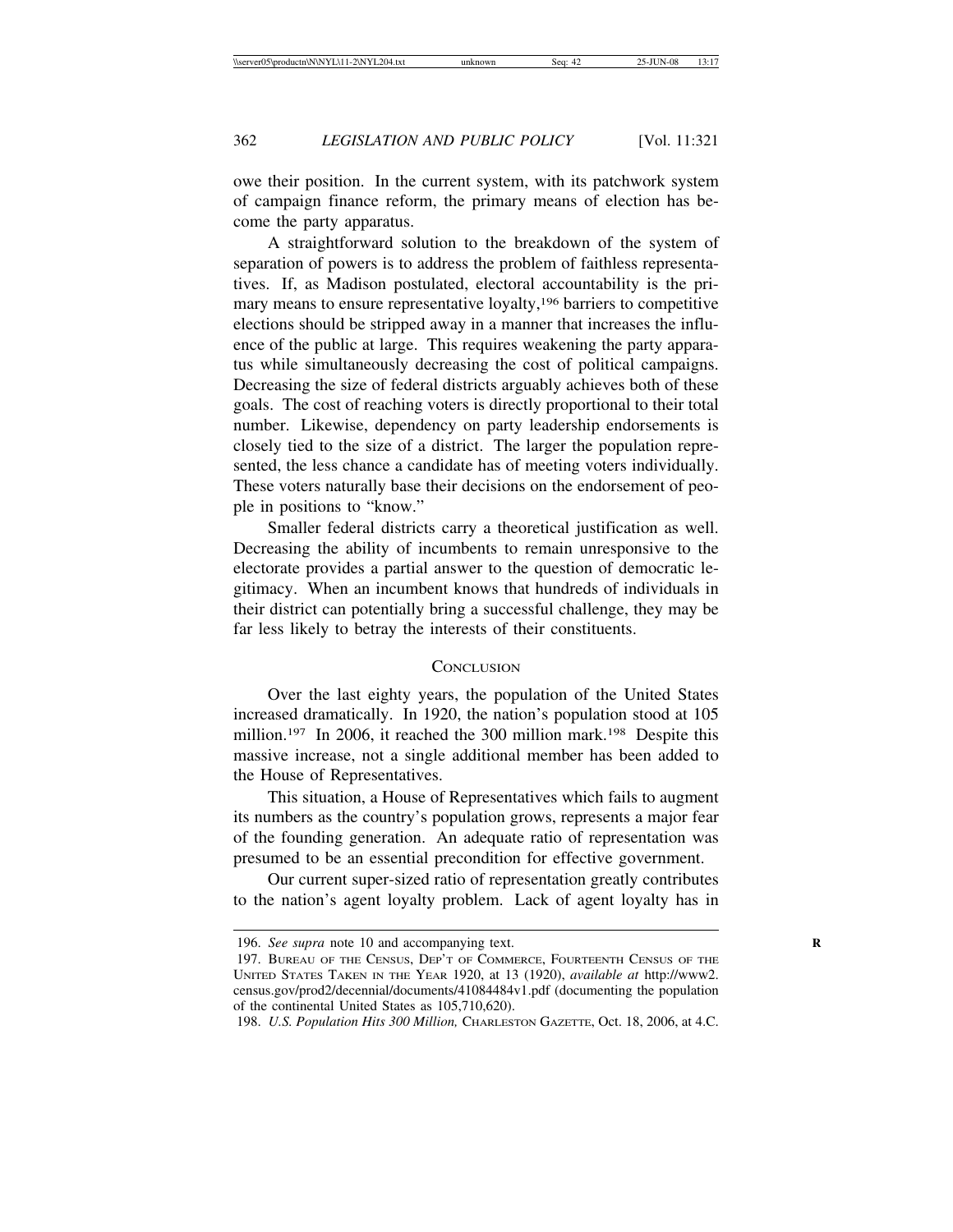turn resulted in increased influence for the political parties and the breakdown of the system of separation of powers. Given the problems the fixed-size House has raised, constitutional theorists need to ask whether the gains achieved justify the corresponding decreased legitimacy, increased influence of campaign dollars, and increased alienation many feel towards the political system. Given the drawbacks of our current system, I would hazard to guess the burden of proof lies with defenders of the fixed-size House.





199. Congressional District Maps, http://nationalatlas.gov/ (last visited Nov. 30, 2006).